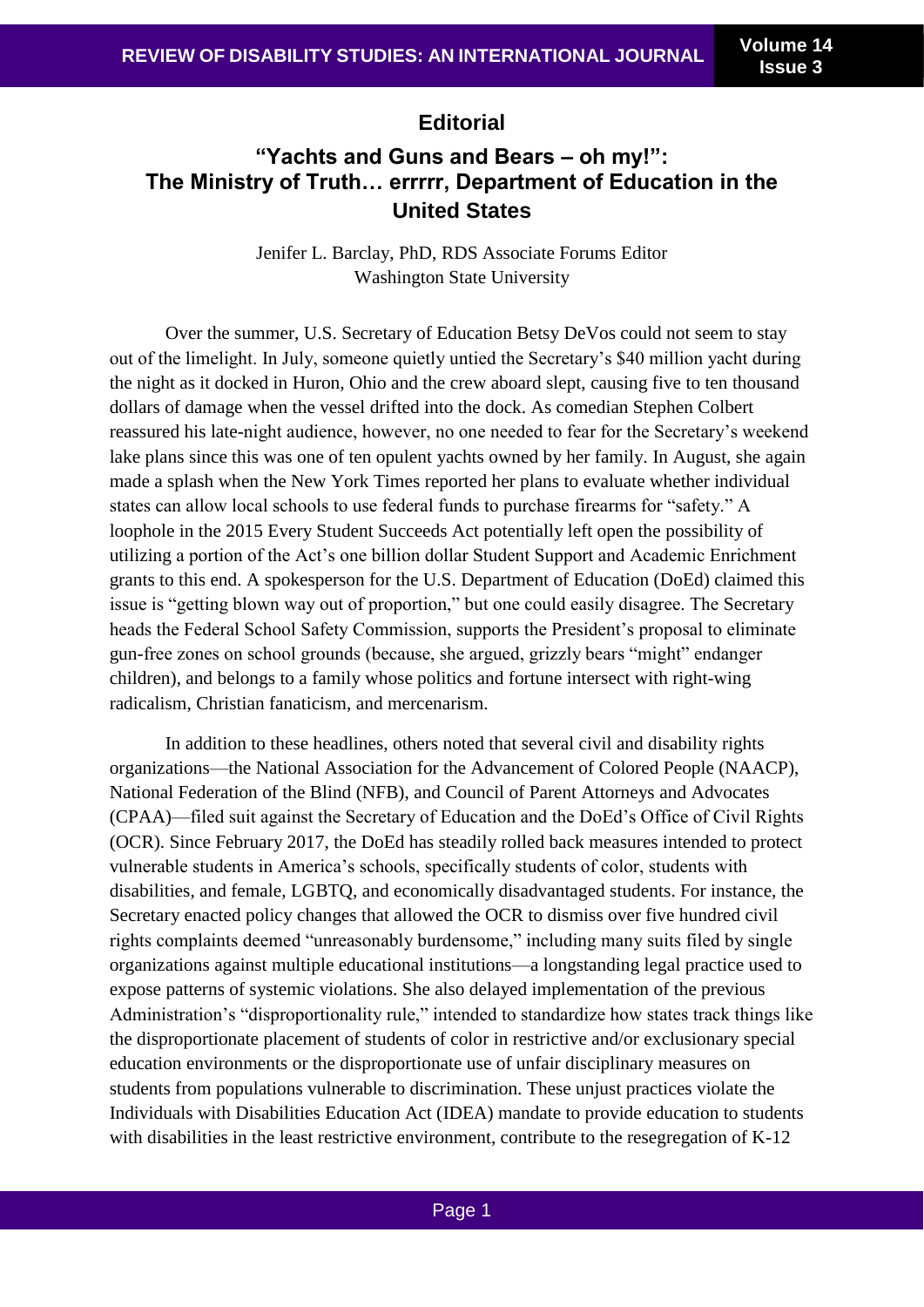schools, and set in motion processes that funnel students of color into America's notorious school-to-prison pipeline.

The current DoEd makes the disingenuous claim that decisions such as these will better serve and protect vulnerable student populations. To justify throwing out dozens of school discipline investigations, a spokesperson cited the legal maxim "justice delayed is justice denied"—a phrase famously associated with (and undoubtedly intended to evoke) Civil Rights legend Reverend Martin Luther King, Jr. in his "Letter from Birmingham Jail." In keeping with the willfully ignorant practice of pretending race and racism do not exist to champion "colorblindness," the DoEd likewise argued that delaying requirements to track disproportionality in special education and school discipline protected students of color from being unfairly placed into a racial "quota" system. In other words—according to this spurious, circular logic—enforcing federal civil rights protections for students of color would unjustly single them out based on race so it is best to ignore racial injustice. After all, Martin Luther King, Jr. himself once shared his dream for the U.S. to become a nation where his children would "not be judged by the color of their skin, but by the content of their character," right? Under the guise of "concern," then, proponents of colorblindness suggest that acknowledging the mere existence of race—let alone addressing its salience in producing and maintaining social hierarchies and larger structures of power—is the equivalent of "being racist." (Obvious Side Note: being color conscious—informed about the long history and continued effects of race and racism—is decidedly anti-racist.)

Reflecting on the three-ring circus of the current Secretary of Education's tenure illuminates a number of issues. First, her wealth, privilege, and lockstep adherence to the President, the interests of the 1%, the privatization of schools, and education federalism (favoring the autonomy of states and local school boards over federal education policy) secured her position and the outsized influence she enjoys relative to her nonexistent experience as an educator. Next, her mastery over the "truth-is-not-truth" Orwellian distortions of reality used regularly by the current Administration when demonstrable facts fail to conveniently fit its agenda is a hallmark of anti-intellectualism. This categorically flies in the face of key principles of modern education like critical thinking, appreciation of diverse perspectives, and information literacy. Perhaps most significant of all, the Secretary's agenda and tactics reveal a crisis in educational leadership in the U.S. at the highest level, one often characterized by a blatant disregard for the complex ways that race/ethnicity, gender, sexuality, class, and disability status explicitly and implicitly shape educational experiences, practices, and policy.

It is precisely here that the articles in this forum, Dismantling Ableism: The Moral Imperative for School Leaders, make a significant intervention. They collectively demonstrate the power of theoretical frameworks like Disability Studies in Education (DSE) and DisCrit (Disability Studies + Critical Race Theory in Education) to critically examine these larger politics, histories, and power dynamics and situate contemporary education policy within this broader context. Individual teachers whose students benefit tremendously from their practice of DSE and DisCrit principles and pedagogy in the classroom, however, often experience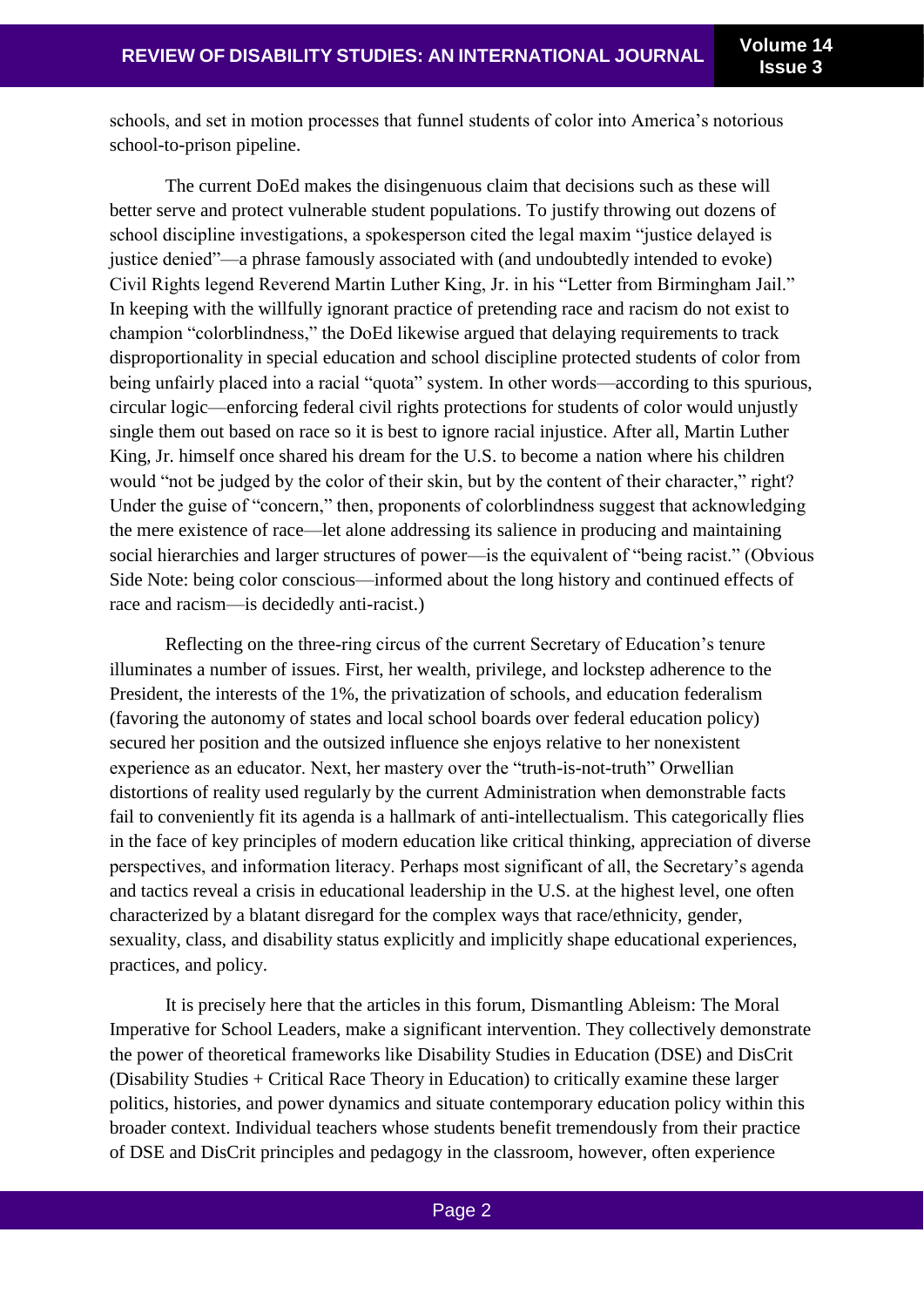frustration and fatigue when principals, administrators, and others in positions of educational leadership fail to understand or only pay lip service to their commitment to educational inclusion and social justice.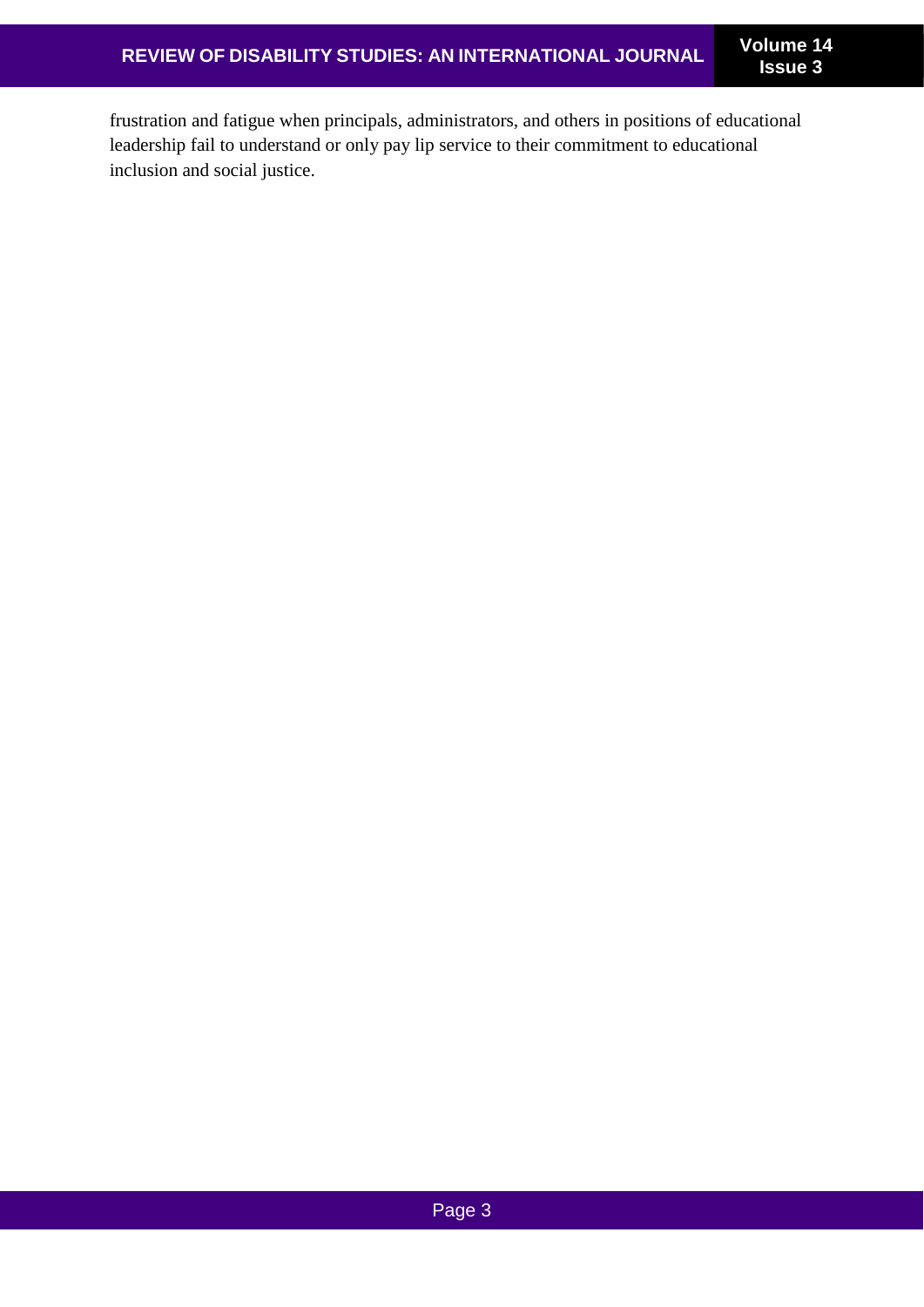**Issue 3**

## **Forum Introduction**

## **Dismantling Ableism: The Moral Imperative for School Leaders**

Holly Manaseri, PhD & Josh Bornstein, PhD University of Rochester & Fairleigh Dickinson University Although leadership for social justice and Disability Studies in Education (DSE) have rich and growing bases in literature, bringing the two together is relatively under-theorized and rarely explored. Social justice frameworks for educational leadership recognize institutional and historic structures that bar marginalized and minoritized students from success (Theoharis, 2007). Furthermore, the emerging area of DisCrit theory (Annamma, Connor, & Ferri, 2016) enlarges our understanding of Disability Studies in Education (DSE) (Gabel, 2005) and Critical Race Theory (CRT) (Ladson-Billings & Tate, 1995). Likewise, we have a rich literature in inclusive school leadership with respect to disability (Capper, Frattura, & Keyes, 2008; Frattura & Capper, 2007) and in anti-racist culturally responsive leadership (Khalifa, Gooden, & Davis, 2016). However, we have identified a gap in considering how leaders should effectively address the intertwined and mutually reinforced effects of ableism and racism that are deeply ingrained in schools as institutions, and in schooling practices. This volume is an attempt to begin that discussion.

The four articles herein constitute an illuminating conversation. They speak to the empowering possibilities in leadership preparation, the ramifications for students, parents/guardians and teachers when leaders either confront or fail to confront ableism and racism, and a powerful reconsideration of DisCrit and DSE in a framework that emphasizes context and relationship. Bornstein and Manaseri discuss the necessity of adequate DSE and DisCrit preparation for aspiring k-12 leaders, a critical perspective that would allow them to disrupt simple tropes of ableism and racism and recognize the mutually reinforced ways these forces operate that lead to students' experiences of oppression. Franklin offers a case study of how badly inclusive schooling can go awry in the absence of such leadership. Insofar as Franklin demonstrates how oppressive discourses suffuse all educators in the negative, Rood echoes that analysis and highlights how influential DSE-minded leadership can be in creating space for educators to enact case-by-case, systemic changes to disrupt ableism. Finally, Mackey takes this discussion a significant step further by building from DSE and DisCrit with an Indigenous perspective that destabilizes ableism and racism, requires leaders to look beyond the institutional geography and organization of place and services, and situates relationships at the center of how we understand either restorative, holistic practices and discourses or destructive, marginalizing ones.

The editors are grateful to these authors for answering the call to continue this vital conversation. We are most excited about the possibilities of taking DSE, DisCrit, and similar thinking into forums in which they have not yet been included. We invite readers to respond to, to grapple with, and to join with this emerging area of work that aims to build schools and communities with, and for, the children whom they serve. This is the collective moral imperative to which we aspire.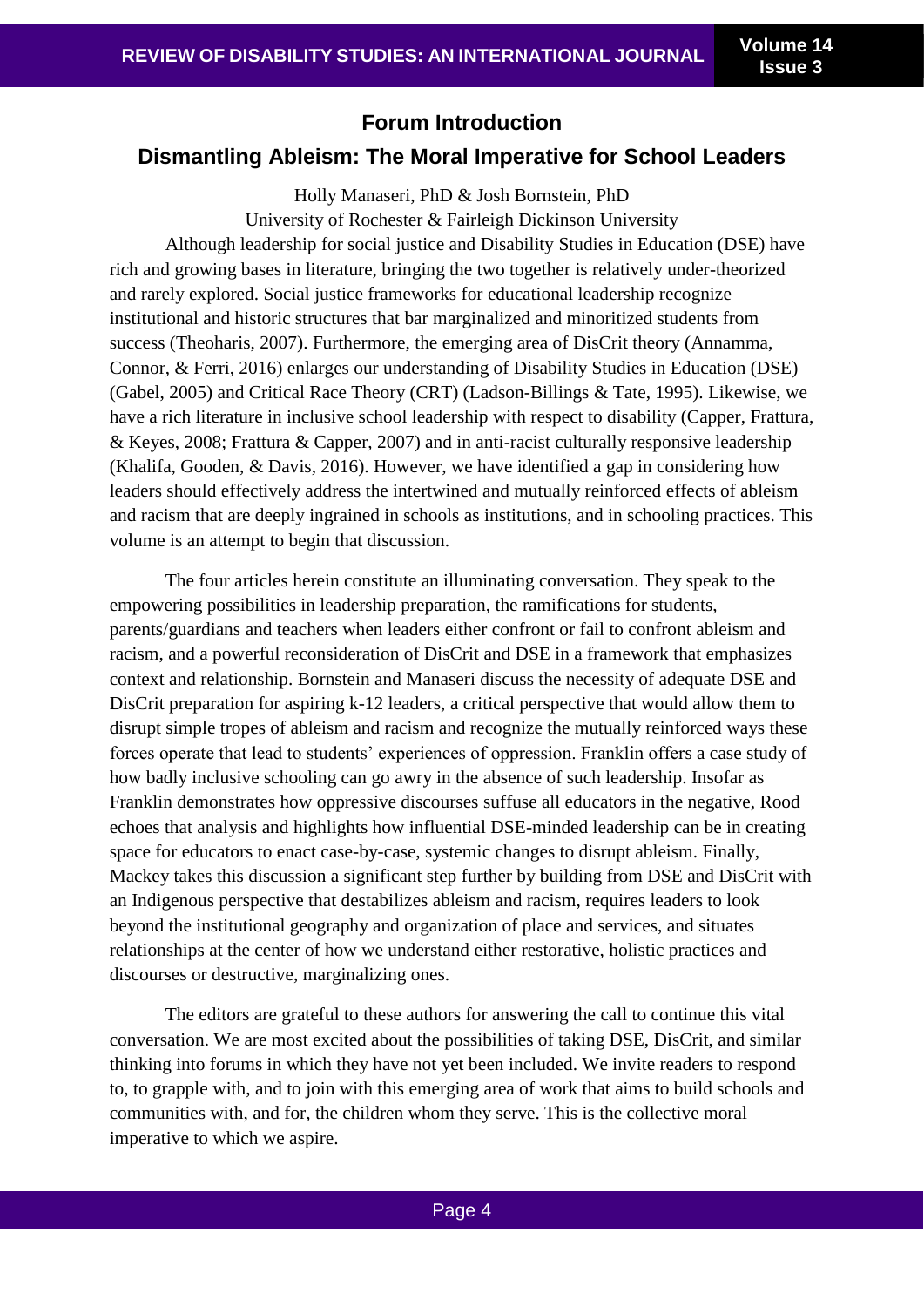**Joshua Bornstein, PhD** is an Assistant Professor of Educational Leadership at Fairleigh Dickinson University.

**Holly Manaseri, PhD** is an Associate Professor of k-12 Leadership Warner Graduate School of Education University of Rochester.

## **References**

- Annamma, S. A., Connor, D. J., & Ferri, B. A. (2016). *DisCrit: Disability studies and critical race theory in education*. New York: Teachers College Press.
- Capper, C. A., Frattura, E. M., & Keyes, M. W. (2008). *Meeting the needs of students of all abilities: How leaders go beyond inclusion* (2nd ed.). Thousand Oaks, Calif.: Corwin Press.
- Frattura, E. M., & Capper, C. A. (2007). *Leading for social justice: Transforming schools for all learners*. Thousand Oaks, CA: Corwin Press.
- Gabel, S. L. (Ed.) (2005). *Disability studies in education: Readings in theory and method*. New York: P. Lang.
- Khalifa, M. A., Gooden, M. A., & Davis, J. E. (2016). Culturally responsive school leadership. *Review of Educational Research, 86*(4), 1272–1311. doi:10.3102/0034654316630383
- Ladson-Billings, G., & Tate, W. F. (1995). Toward a critical race theory of education. *Teachers College Record, 97*(1), 47.
- Theoharis, G. (2007). Social justice educational leaders and resistance: Toward a theory of social justice leadership. *Educational Administration Quarterly, 43*(2), 221–258.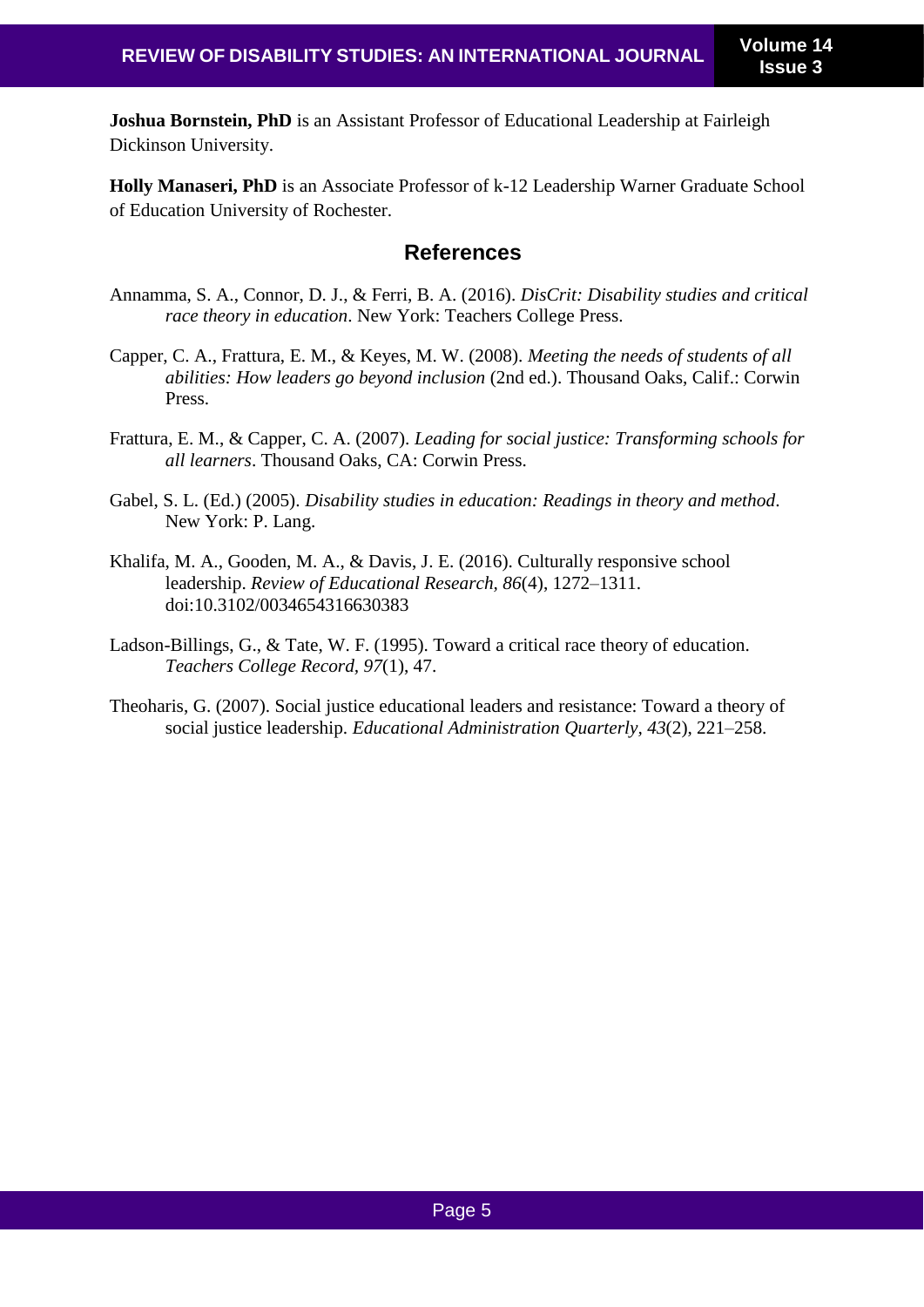# **Forum Research Article**

# **Disability Studies and Educational Leadership Preparation: The Moral Imperative**

Joshua Bornstein, PhD & Holly Manaseri, PhD Fairleigh Dickinson University & University of Rochester

**Abstract:** This article details the experience of two instructors of P12 educational leadership programs in two university settings in different states, NY and NJ, as they seek to disrupt ableist thinking among educational leadership candidates. Analysis of data on placement of students with disabilities in New York and New Jersey from the period of 2014 to the present and state Department of Education field memos were used to contextualize their analysis of critical incidents relevant to their teaching experiences. The authors offer a critique of the Least Restrictive Environment (LRE) Continuum as it has been used to segregate students with disabilities from their non-disabled peers and offer suggestions for how educational leadership preparation should include a Disability Studies (DS) framework as a foundation to disrupt these taken for granted practices.

**Keywords:** Disability Studies; Educational Leadership; Abelism

## **Introduction**

As learning leaders (Fullan, 2011), P12 school leaders must set the tone and vision for schools and communities in order to facilitate high expectations for all students predicated on a growth mindset (Dweck, 2006). In addition, P12 school leaders are responsible for developing a school culture that is inclusive and actively attends to ensuring equity, building relationships based on trust, fostering collaboration and teamwork (Tschannen-Moran, 2014). Effective instruction for students with disabilities has been a significant dimension of school improvement, and instructional leadership is considered essential for fulfilling the roles and responsibilities of quality educational leadership (Bays & Crockett, 2007). Educational leaders who are invested in creating effective programs for students with disabilities ensure that teaching practices are high quality and grounded in educational research (Billingsley, Carlson, & Klein, 2004; Crockett, 2002). The necessity of educational leadership that embraces a commitment to students with disabilities cannot be overemphasized: "When school leaders focus on fundamental instructional issues, demonstrate strong support for special education and provide ongoing professional development, academic outcomes for students with disabilities and others at risk improve" (DiPaola, Tschannen-Moran, & Walther-Thomas, 2004, p. 3).

Yet, P12 leadership preparation programs spend little time focusing on the development of skill sets, knowledge or habits of mind that take into account the rights of students with disabilities to participate and benefit from education alongside their nondisabled peers. In 2015, the Wallace Foundation began funding a series of studies examining the preparation of school and district leaders. Bringing together findings from four reports,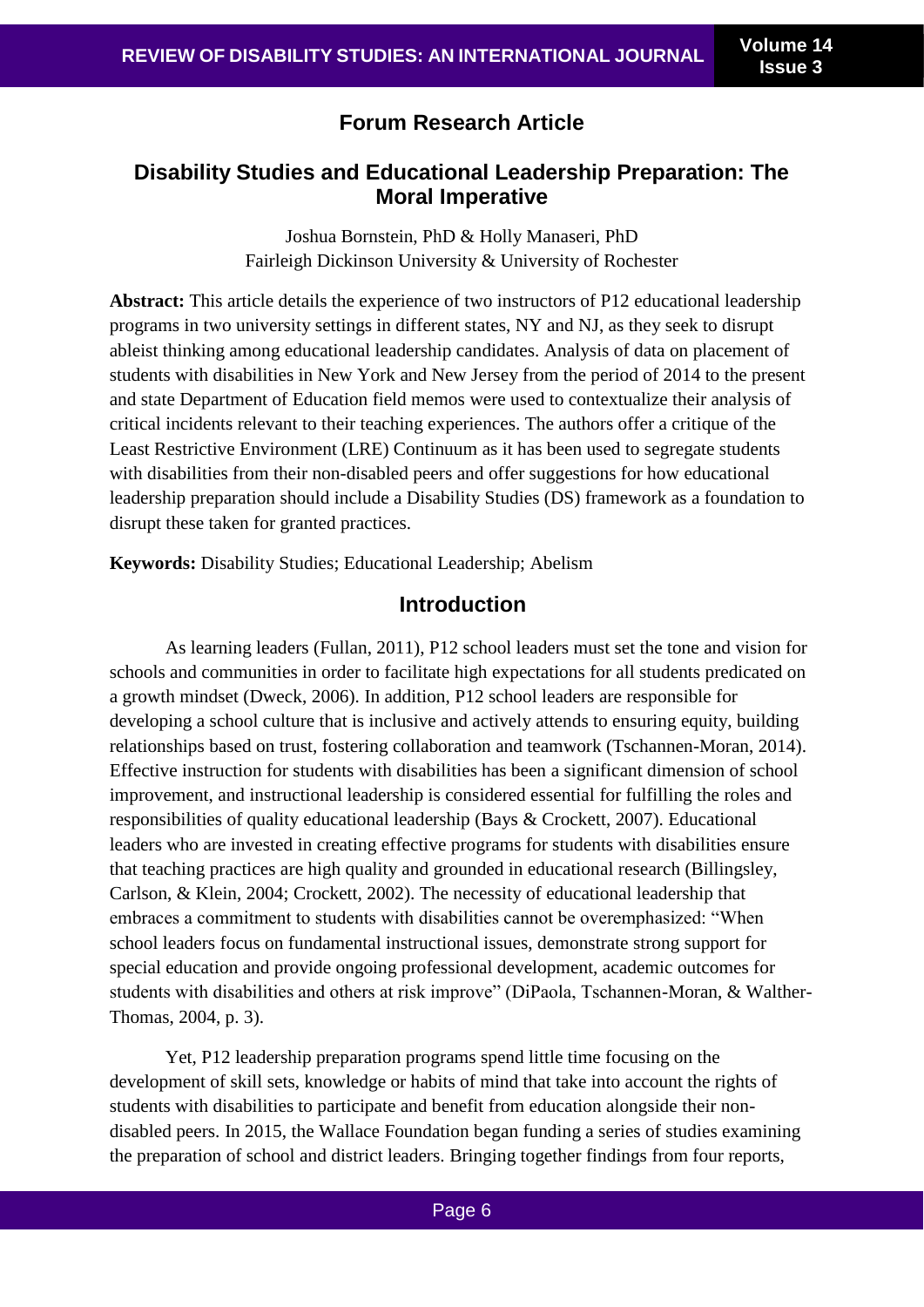one each by the American Association of Colleges for Teacher Education (AACTE), The School Superintendents Association (AASA), the American Institutes for Research (AIR), and the University Council for Educational Administration (UCEA), the Wallace Foundation issued five key recommendations for university preparation of school leaders focusing on a high-quality curriculum and emphasizing the skills principals most need, such as: the ability to be instructional leaders, opportunities for candidates to practice important job skills, reexamining the field experience for more sustained time period with robust experiences more closely mirroring the actual job, closer relationship between preparation programs and practitioners in the field for relevance (Wallace Foundation, 2016). Yet the report gives scant attention to the need for preparation programs to become deep reflectors on inclusive practice, enhancing skills to analyze data for disparity or attention to addressing issues of equity are mentioned in the report.

## **Author Positionality**

The authors, both former practicing educational leaders and current professors of Educational Leadership programs, are graduates of Disability Studies programs. This research is centered around a Disability Studies framework to interrogate current trends of special education placement and reflect on the ways Educational Leadership preparation programs can address the discontinuity between stated goals for the improvement of results for students with disabilities and the placement of children in separate and segregated settings at alarmingly high rates.

## **Theoretical Framework**

The authors assert that deep analysis of root causes as they pertain to equity issues for students with disabilities and their families requires leaders to take up a Disability Studies in Education (DSE) and DisCrit framework for their work. The existing literature on social justice leadership preparation accepts some of the tenets of DSE and Critical Race Theory (CRT) in terms of opposing oppressive discourses and dismantling oppressive structures, but does not yet highlight the core of DSE and DisCrit theory in terms of disrupting the core presumptions of ableism and how ableism and Whiteness intersect and support one another.

In the literature on training social justice leaders, one finds consistent suggestions for necessary skills and attitudes (Capper, Frattura, & Keyes, 2008; Frattura & Capper, 2007; Theoharis, 2009). These attributes include democratic participation of all stakeholders, clear vision of equitably including all learners, and systematic analysis of enabling and disabling organizational structures. Whereas students with disabilities are consistently identified as one of the subgroups of students who should be fully included, the central role of ableism per se has not yet been addressed.

More commonly, structural reforms for inclusive classrooms and schools emphasize bringing all types of supports to the students, rather than sending students to other spaces for support. To that end, Frattura and Capper (2007) advocate a system of "integrated comprehensive services" for schools with heterogeneous student populations, with respect to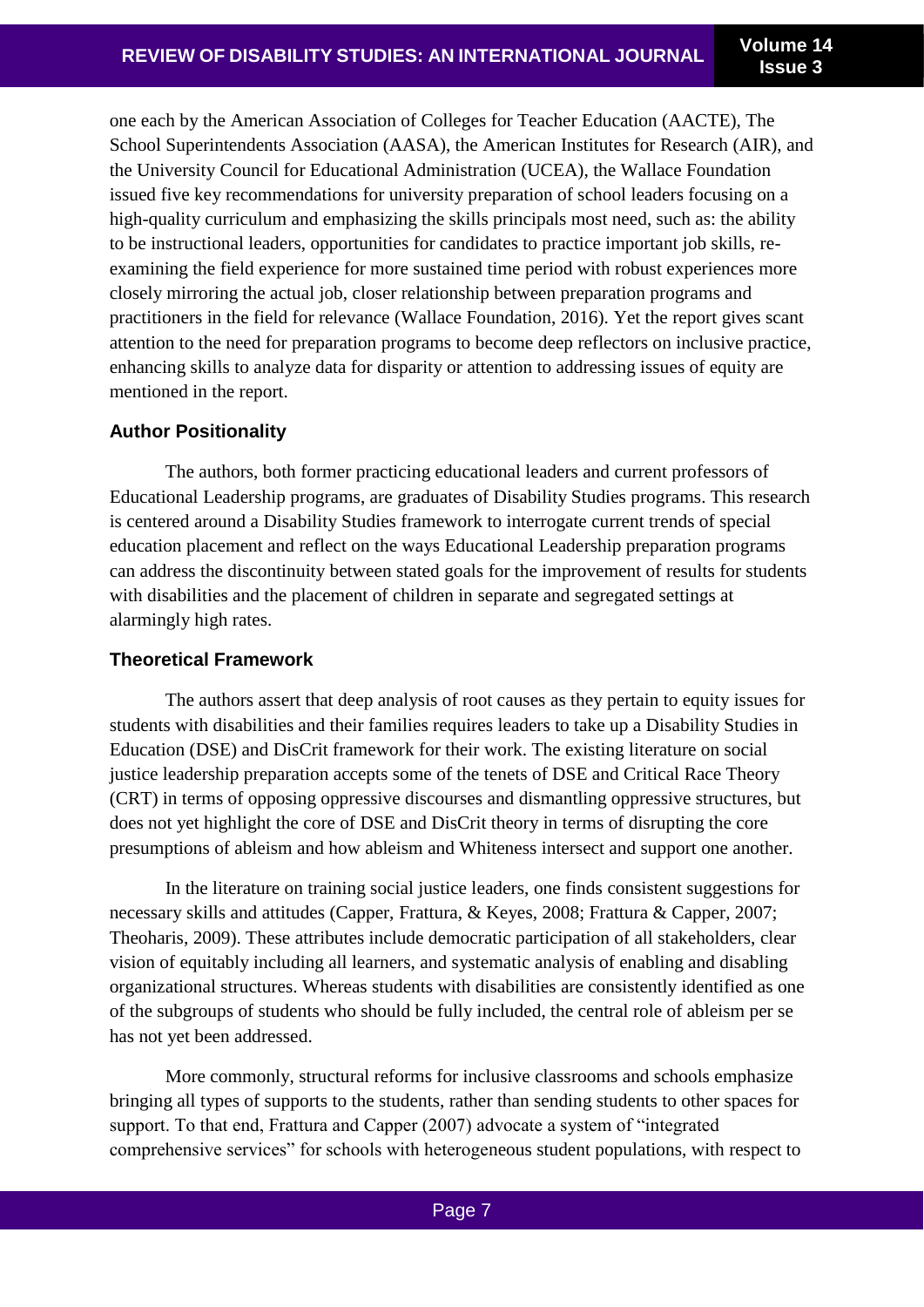race, class, disability, and language of origin. One of the clearest indictments of ableist practices and dispositions arises in Frattura and Capper's discussion of including students regarded as disorderly and disordered:

"Far too often, we hear administrators, administrative students in our certification courses, and teachers tell us that of course they believe and understand the principles of Integrated Comprehensive Services, but there are just some children who do not belong in school. We typically respond with, 'Who gets to draw the line for belonging?'" (Frattura & Capper, 2007, p. 64).

The emerging DisCrit literature (Annamma, Connor, & Ferri, 2016) explores the ways in which disability is raced and race is disabled in education. DisCrit not only seeks to destabilize ableism and normalcy, but also to recognize how deeply racialized are the conventional definitions of normal and deviant, both in terms of learning behaviors (Mendoza, Paguyo, & Gutiérrez, 2016) and social-emotional behaviors, most often centered on compliance (Broderick & Leonardo, 2016). However, none of these works address the particular role of school leaders in these practices. Bornstein has contributed qualitative studies of leaders establishing medicalized discourses of disruptive behavior via Positive Behavioral Interventions and Supports (Bornstein, 2016, 2017). In a similar vein, Bal, et al. (2014) have produced guidance on schoolwide practices for culturally responsive PBIS (CRPBIS) that includes leadership practices as part of schoolwide reform, but does not zero in on leadership per se. Manaseri has contributed a program review analyzing leadership preparation as it aligns to social justice frameworks drawing upon the work of Theoharis (2007).

## **Methods**

According to Johnson and Golombek (2002, p. 6), teacher narratives tell: "stories of teachers' growth within their own professional worlds." By telling their stories, teachers can not only reflect on specific incidents within their teaching world, but also feel a sense of cathartic relief for tensions, feelings and frustrations about teaching. This case study used critical narrative to interrogate our teaching as instructors in educational leadership preparation in an effort to make meaning of our experience and probe the deeper political, cultural and social context in which these experiences are embedded. Drawing upon Tripp (1993), we framed incidents from our teaching as questions which included the following:

- How do we, as teachers in educational leadership preparation programs, prepare candidates to identify and dismantle ableism?
- How does the current practice of placement of students with disabilities along a continuum of least restrictive environments impact future school leaders' understandings of ableism?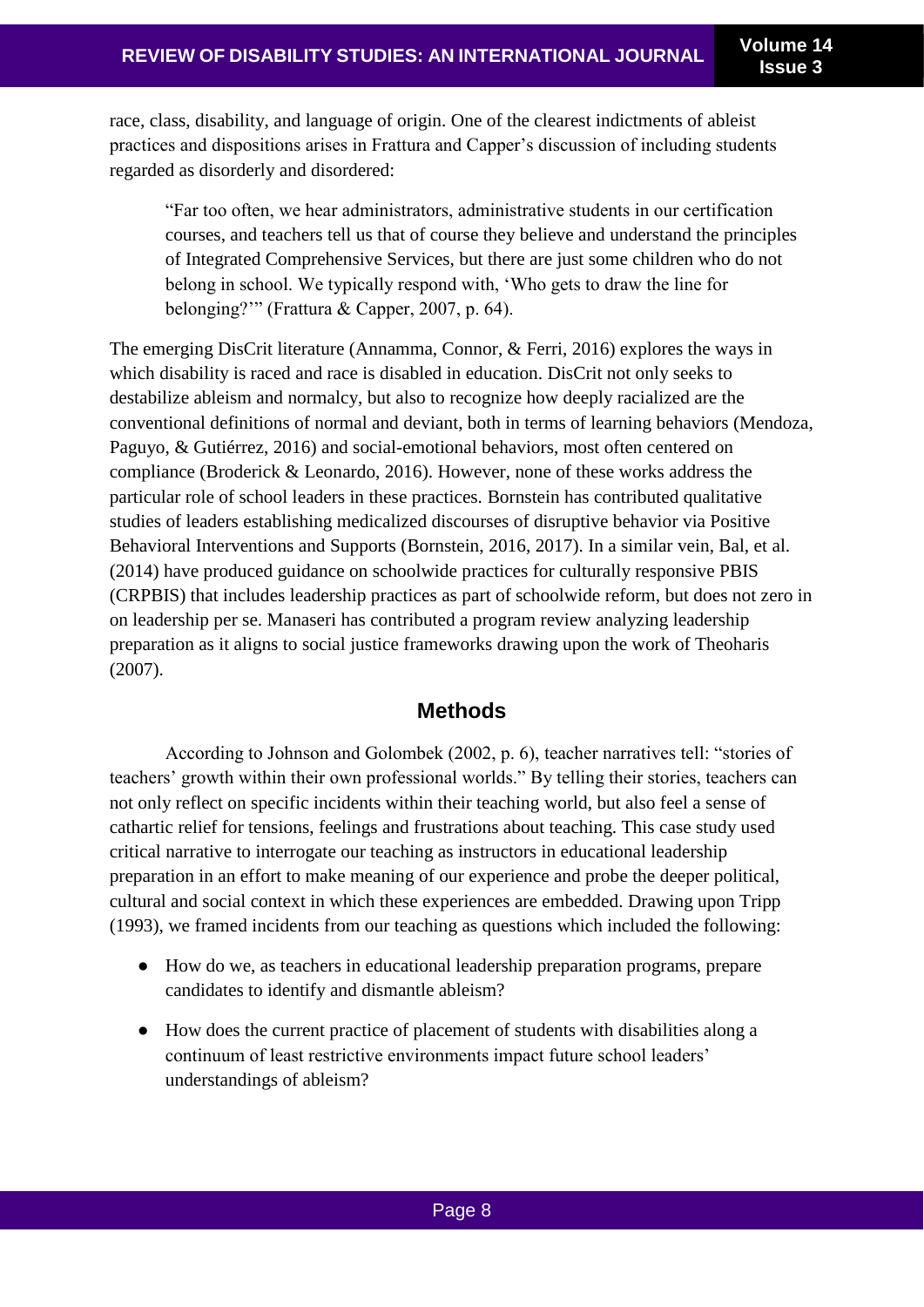#### **Data Sources**

This study used three data sources. First, we used first person accounts from our own experience as teachers in educational leadership preparation programs. We met via distance technology every other week beginning the Spring semester of 2017 through the Fall semester of 2017 where we identified as critical friends (Swaffield, 2004) and described our teaching experiences. Our second source of data involved a review of published field memos by the New York State Education Department to school administrators as they pertain to students with disabilities from 2014–present. The third source came from the publicly available statewide data on the Least Restrictive Environment for New York and New Jersey for the same time period. During this period Holly taught at a public university in New York state, while Josh taught at a private Catholic university in New Jersey.

#### **Analysis**

Critical incident analysis can help teachers to know more about how they operate, to question their own practice and enable them to develop understanding and increase control of professional judgement. It can enable an individual to reflect on their practice and to explain and justify it.

Thiel (1999) suggests that the reporting of critical incidents (written or spoken) should have at the very least the following four steps:

- 1. Self-observation—identify significant events that occur in the classroom.
- 2. Detailed written description of what happened—the incident itself, what led up to it and what followed.
- 3. Self-awareness—analyze why the incident happened.
- 4. Self-evaluation—consider how the incident led to a change in understanding of teaching.

We compiled and reviewed our bi-weekly open-ended guided reflections to identify strengths, needs, and areas for program improvement. We also identified responses indicating concerns about the topics, readings or specific teaching activities in which we engaged. We described concerns as expressions ranging from devastation, surprise, to hopeful and drew upon the data sources as described above to contextualize our reactions.

# **Findings**

## **Critical Incident 1: All Means All**

In our instruction of aspiring educational leaders, Josh and Holly have both focused on employing equity frameworks exposing educational leadership candidates to readings from Ferri and Connor (2006), Ladson-Billings (2006), Noguera (2008), and Taylor (2001). Candidates analyzed district policies, processes and practices, engage in deep reflection and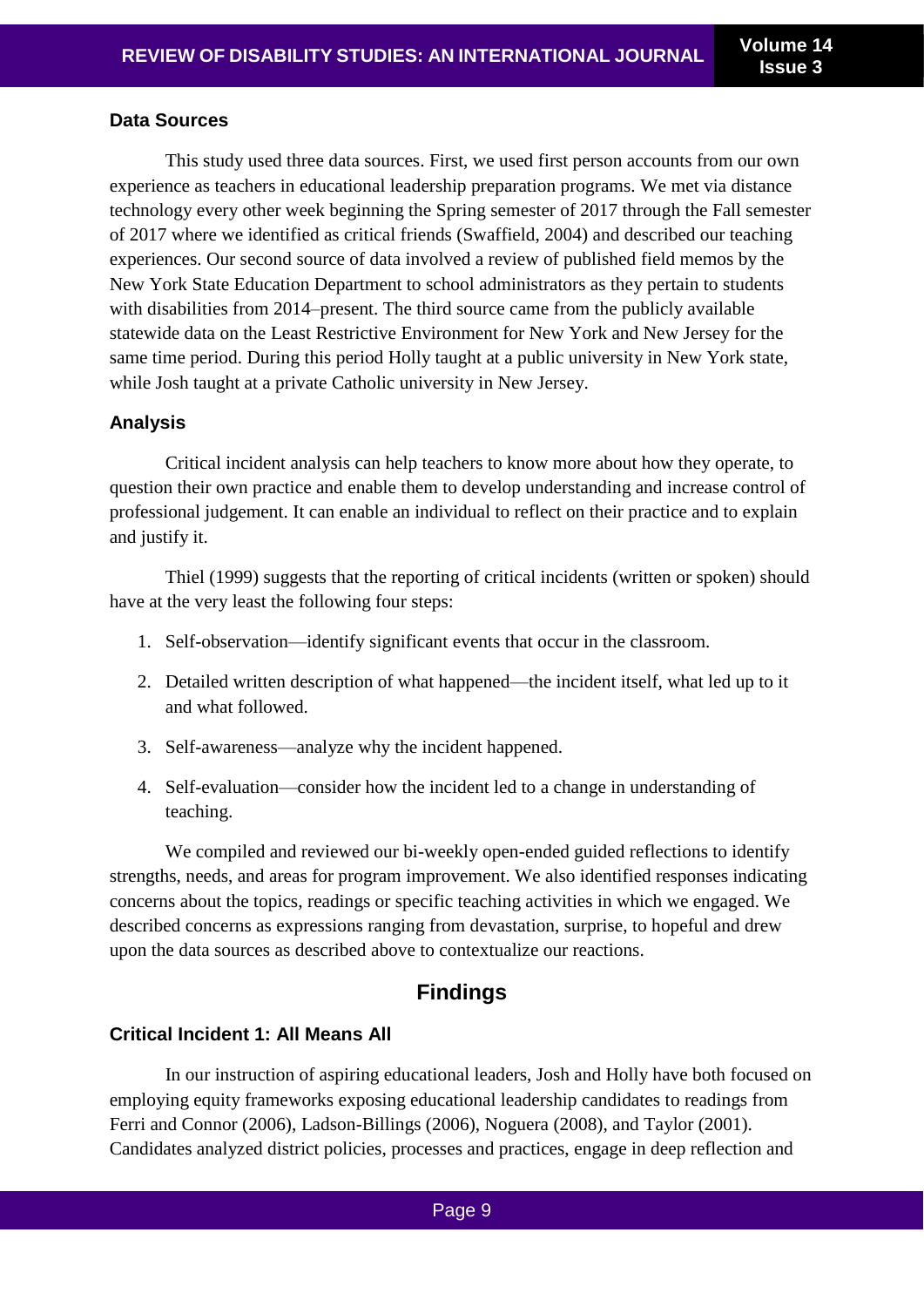discussion about the presence or absence of belonging, meaningful family engagement, support systems and quality instruction and positive school environments. Candidates looked at available school data and probed 1) what the disaggregated data on academic performance between general education students and students with disabilities meant, and how educational leaders could 2) identify and remove barriers, ensure that comprehensive supports were available, and 3) work to enhance instructional practices and design to be flexible and responsive.

Our critical incident reflection from these teaching activities revolved around the repetitive phrase "all means all". Candidates would use the phrase to anchor their analysis of troubling data, policies or practices, explain their own understanding of issues of concern, or in describes next steps they would take to address such issues. We noted that across our respective programs, candidates were easily able to surface this kind of language as being prevalent in their schools and districts. Candidates in our classes were both able to write and speak about the need for "growth mindsets" in their schools, and the commitment to missions and beliefs to hold "high expectations." Students could extend their thinking and provide examples of professional learning communities where discussions about closing achievement gaps were becoming part of their everyday experience.

However, we noted that "all means all" could also work as a bromide, as selfcongratulatory rhetoric that assumed educators' best intentions were sufficient evidence of meaningful change. Class discussions of school vision statements were frequently the occasions for surfacing these sentiments. National standards have highlighted the need for leaders to hold a clear vision for their schools, to generate consensus from all stakeholders on that vision, and to use it as a basis for strategic planning and assessment (National Policy Board for Educational Administration, 2015). Our leadership candidates were quite comfortable with school and district vision statements that touted either success for all students, or enabling all students to reach their fullest potential. They regarded these visions as common sense.

Through critical theory analyses of popular views of education (Kumashiro, 2008), they came to understand that such popular tropes often rationalize oppressive systems. Thus, in contrast to their comfort with vague but positive vision statements, they were initially stymied by more explicit—and potentially disruptive—visions of school equity such as "eliminating class, race, gender and disability as predictors of academic and co-curricular success." They grappled first with the concept that such a vision committed them to ignoring difference, or guaranteeing identical outcomes for all students. As they worked through CRT and DSE analyses of these equity goals, they came to understand that the real pledge was to break the link between students' identities and their success.

As instructors, our reflection on these classroom discussions and review of written work where students could identify, nearly universally, the motto of "all means all" as the belief system necessary to create equitable experiences for P12 students with disabilities provided us with a sense of hope. We were further encouraged—and we use "encouraged"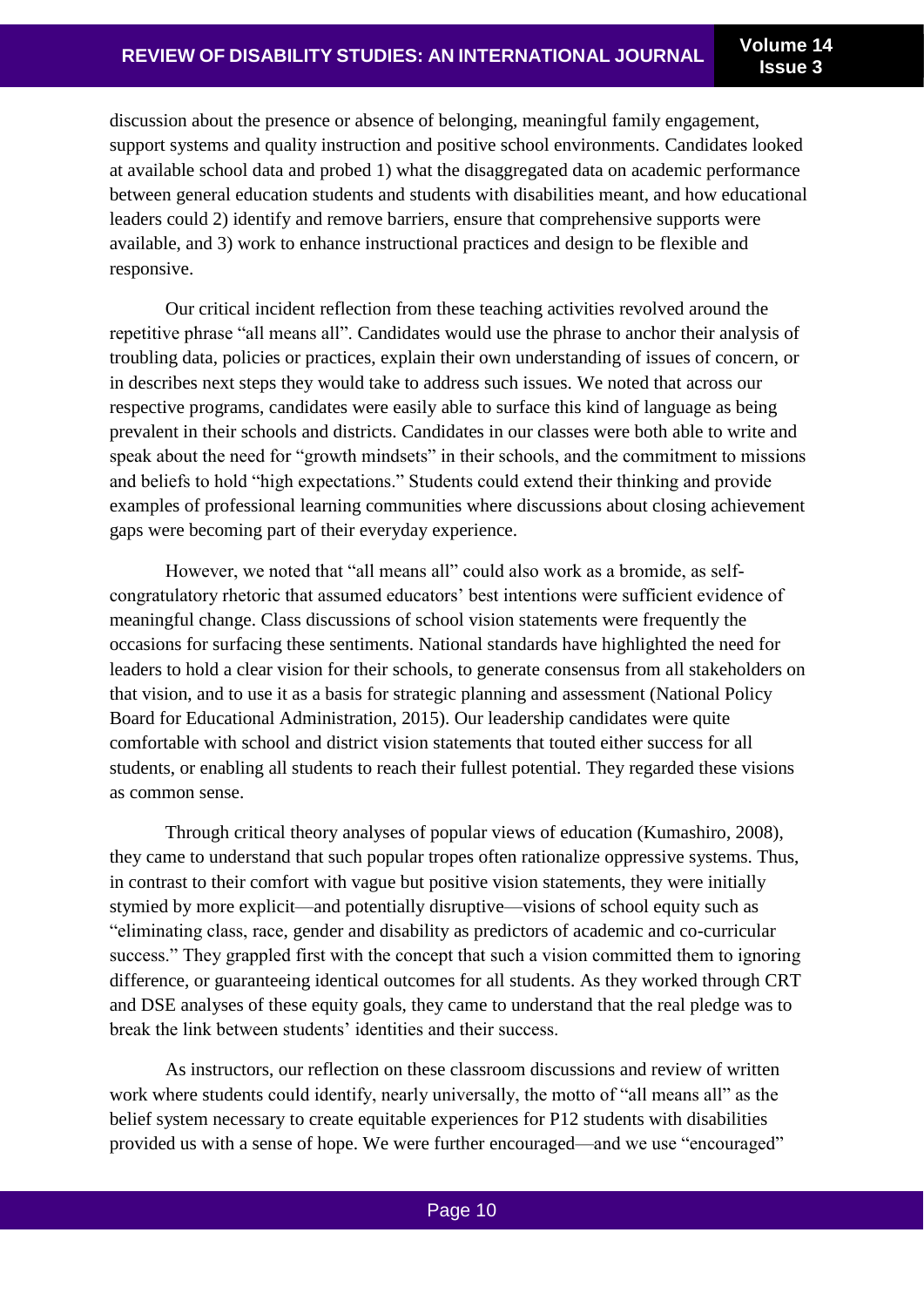advisedly in the sense of gaining and spreading courage—by our P12 leadership candidates' growing sense of the need not only for optimism, but also for mettle and resolve when crafting a truly inclusive vision.

#### **Critical Incident 2: Allies, Advocates and Accomplices**

Grounding our leadership preparation in DSE analysis disrupts not only conventional tropes about disability, but just as crucially, disrupts conventional tropes about alterity and subjectivity in our educators. Our P12 leadership candidates were teachers aspiring to leadership, with varying prior experience with special education. With or without that specific job experience, they very frequently approached their work from the stance of helper. In Josh's case teaching in a Franciscan University, the students frequently extended that role even further to the kind of charity and mission work associated with Catholicism. To be sure, both Holly and Josh have encountered secular versions of those roles teaching in public and secular universities as well.

Similar to the way that DSE and DisCrit theory helped us to deconstruct dynamics of exclusion and inclusion, we used DSE and DisCrit to explore first the history of ableist othering discourses. We intentionally worked through extensive historical surveys that mapped out the roots of charitable discourses in Abrahamic religions (Shapiro, 1999). With those analyses in hand, we moved on to challenge conventional tropes of pity and altruism that powerfully informed our leadership candidates' commitment, and yet objectified people with disabilities and denied their agency. The emotional and cognitive dissonance we engendered with those lessons was intentional, and a powerful pedagogical opportunity to reconstitute leadership as empowering people who have been marginalized, rather than providing them with educational alms. In this light, leadership students interrogated their own positions of privilege and discourses that disempowered students. Hence, the notion of being an ally took on an empowering dimension found in Freirean pedagogy.

Another important lesson from history has complicated the discussion of inclusion as a civil right. We explored Baynton's (2001) analysis of contemporary social movements that tacitly accepted ableist normativity as the criterion for belonging. In this regard, we analyzed how self-determination could be problematic from a DSE perspective. For example, where marginalized and oppressed people have advocated for inclusion because they were "just as normal" as the dominant group, this demand has implicitly accepted the power structure as currently constituted. Hence, we expected our leadership candidates to have the dispositions and skills to advocate for including all students simply because the students were there, not because of the degree to which they approximated the school's definitions of normalcy.

#### **Critical Incident 3: Memos as Mottos or Movement?**

Concurrent to analysis of the critical incident 1 and 2, we reviewed publically available state data on the placement of students with disabilities in the Least Restrictive Environment and field memos from NYS Department of Education that serves as regulatory guidance to school districts for the interpretation of policy and reform efforts.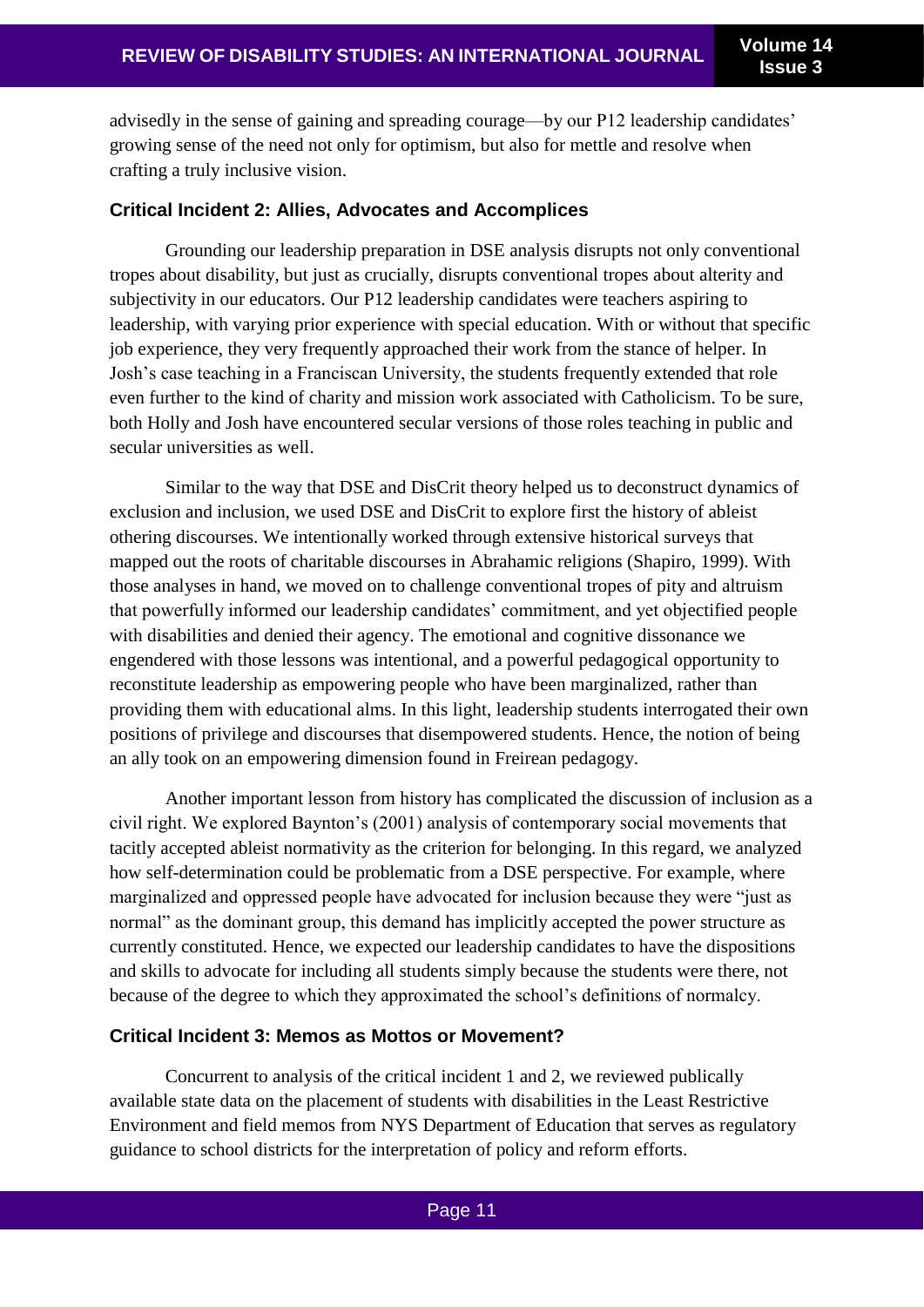A New York State Education Department special education field memo (DeLorenzo, 2015) states "Students with disabilities have a fundamental right to receive their special education supports in a classroom and setting that, to the maximum extent appropriate, includes students without disabilities. Under federal law, the presumption is that students with disabilities will attend the same schools they would have attended if they did not have disabilities and that removal or restriction from their regular schools and classrooms can only occur for reasons related to the student's disability when the student's individualized education program (IEP) cannot be satisfactorily implemented in that setting, even with the use of supplementary aids and services." The memo went on to state that in New York State (NYS), data showed that far too many students with disabilities were removed from their general education classes and schools in comparison with other states, and although gains had been made, nearly two decades of reform efforts still indicated that this is a significant area of concern.

Included in this memo to administrators was an update that the NYS Board of Regents discussed "federal law and policy relating to placements of students in the least restrictive environment (LRE); research findings that support inclusion of students with disabilities; historical initiatives of the New York State Education Department (NYSED) to ensure students with disabilities are in the LRE; data results at the federal, State, regional and school district level relating to LRE, for both preschool and school age students with disabilities; and a proposed policy to improve LRE placements and results for students with disabilities" (NYSED, 2015).

## *Data on the Least Restrictive Environment*

An analysis of NY statewide data from 2014–15 showed 31.4 percent of NYS' preschool students with disabilities were placed in a separate class, separate school or residential school. When the 2014–15 preschool-only data (i.e., removing the five-year-olds from the statistical analysis) was disaggregated by Board of Cooperative Educational Services (BOCES) regions in New York state and New York City (NYC), there were significant regional variations:

- NYC placed 46.6 percent of their preschool children in separate schools and settings;
- School districts representing seven BOCES regions placed between 38 and 22 percent of their preschool children in separate schools and settings;
- School districts representing 13 regions placed between 13.1 and 22 percent of preschool students in separate schools and settings;
- School districts representing seven BOCES regions placed between four and 13.1 percent of preschool students in separate schools and settings; and
- School districts representing 10 BOCES regions placed less than four percent of their preschool students in separate schools and settings.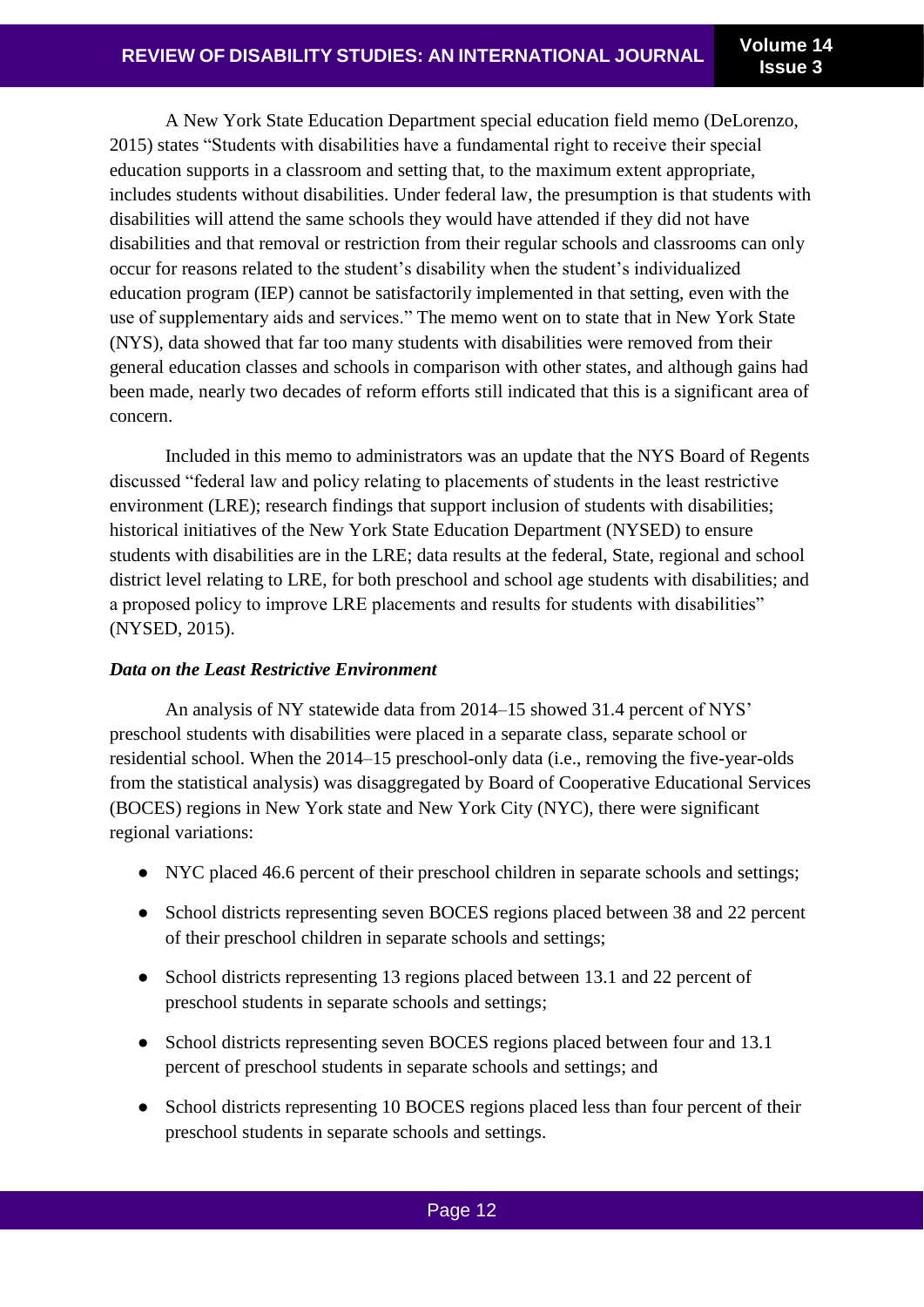In the same period, New Jersey provided services for Pre-K students slightly more inclusively than New York did. For students with disabilities ages 3-5, 51.8% received most of their special education and related services in their regular early childhood program. By contrast, 36.6% of students this age with disabilities attended a special education program that was either a separate class or separate program (NJDOE, 2015).

## *LRE Placements of School Age Students with Disabilities (Ages 6-2)*

When compared to 2013-14 national data, NY and NJ served lower percentages of their students, ages 6-21, in regular education classes for 80 percent or more of the school day and significantly higher percentages in regular classes for less than 40 percent of the day and in separate schools.

Table 1 shows statewide data for placements of students with disabilities, ages 6-21.

*Table 1: LRE Placement of School Age Students in New York and New Jersey 2013–14*

|            | Placed in<br>Regular<br>Education<br>$>80\%$ /day | Placed in Regular<br><b>Education 40-</b><br>$79\%$ /day | Placed in<br>Regular<br>Education<br>Classes<br>$<$ 40%/day | Placed in separate<br>schools,<br>residential<br>placements, or<br>homebound<br>instruction |
|------------|---------------------------------------------------|----------------------------------------------------------|-------------------------------------------------------------|---------------------------------------------------------------------------------------------|
| New York   | 57.8%                                             | 11.7%                                                    | 19.8%                                                       | 6.1%                                                                                        |
| New Jersey | 44.3%                                             | 26.7%                                                    | 16.1%                                                       | 7.5%                                                                                        |

(New Jersey Department of Education, 2015b; New York State Education Department, 2017)

New York's 2014–15 statewide LRE data disaggregated by race/ethnicity shows:

- Comparable percentages of students across all race/ethnic groups were placed in general education classes for 80 percent or more of the school day.
- Disproportionately higher combined rates of separate class and separate setting placements for students who were Black, American Indian or Alaska Native, Native Hawaiian/Other Pacific Islanders and Asian, compared to students who were White, multi-racial or Hispanic/Latino.
- Disaggregated by disability category, data showed the highest combined rates of placement in separate classes and separate settings for students with emotional disturbance, autism, deafness, intellectual disability, multiple disabilities and deafblindness.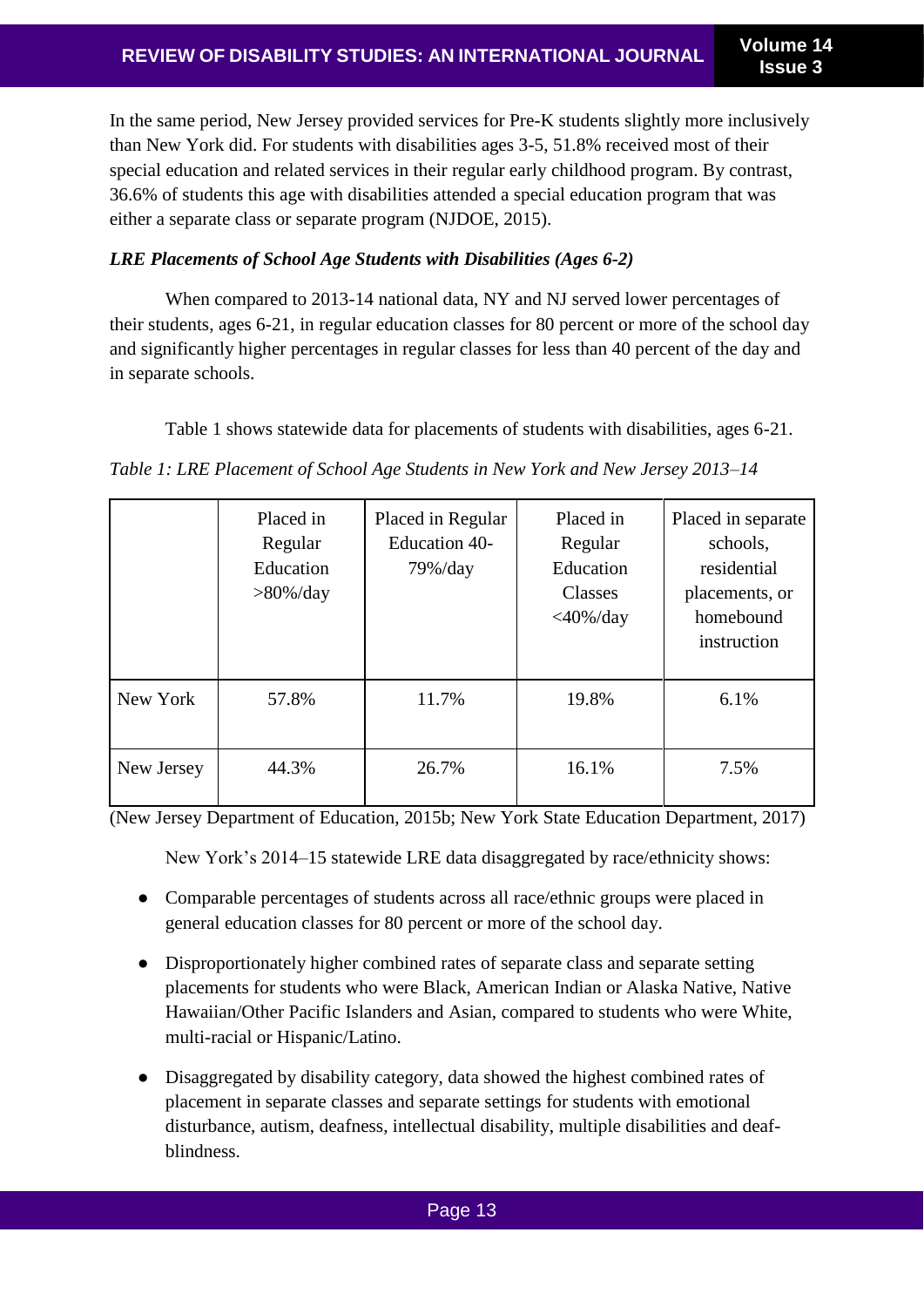New Jersey's data disaggregated by race/ethnicity showed that the trend toward more segregated placement was pronounced for non-White students (New Jersey Department of Education, 2015b).

- Whereas 58% of White students with disabilities ages 6-21 were in regular education classes 80+ percent per day, only 45% of Latino and 46% of African American students with disabilities were placed in the general education setting. Placements for Asian, Native American, and Native Hawaiian students fell roughly in the middle at 50-53%.
- By contrast, 12% of White students were in the most segregated placements, spending less than 40% of the school day in regular education classes. Twenty-two percent of Latino students, and 24% of African American students were in these most segregated placements. Again, other students of color fell roughly in the middle, at 16-20% of these placements.
- The racialized trend apparently reversed for placements in separate schools, residential facilities, and homebound or hospitalized instruction. Here, 3.62% of White students were in those placements, compared to 1.55% for Latino students, and 1.87% for African Americans.

Disaggregated by disability category rather than by race/ethnicity, the highest rates of placement in separate classes and facilities were for multiple disabilities (2.6%), autism (2.0%), emotional disturbance (1.0%), and other health impairment (0.9%) (New Jersey Department of Education, 2015b).

2014–15 NYS data disaggregated by age showed that the percentages of students placed in separate classes and separate settings increased by age (New York State Education Department, 2017). (This age breakdown was not available for NJ.)

- Ages  $6-11: 4.1$  percent
- Ages  $12-13: 5.0$  percent
- Ages  $14-17: 7.2$  percent
- Ages  $18-21:21.6$  percent

The reflection on the state data and guidance memos provided significant context to us as instructors. We saw that state level practices regarding the "continuum of placement" endorsed segregated settings that were contrary to the regulatory guidance and stated mission and beliefs from the state office. In our work with the leadership candidates, analyzing these data was a powerful mirror of the disconnect we probed with them between what their ability to verbalize an "all means all" mission, while still failing to envision their role as leaders as those who will act to disrupt ableist policies, practices and structures.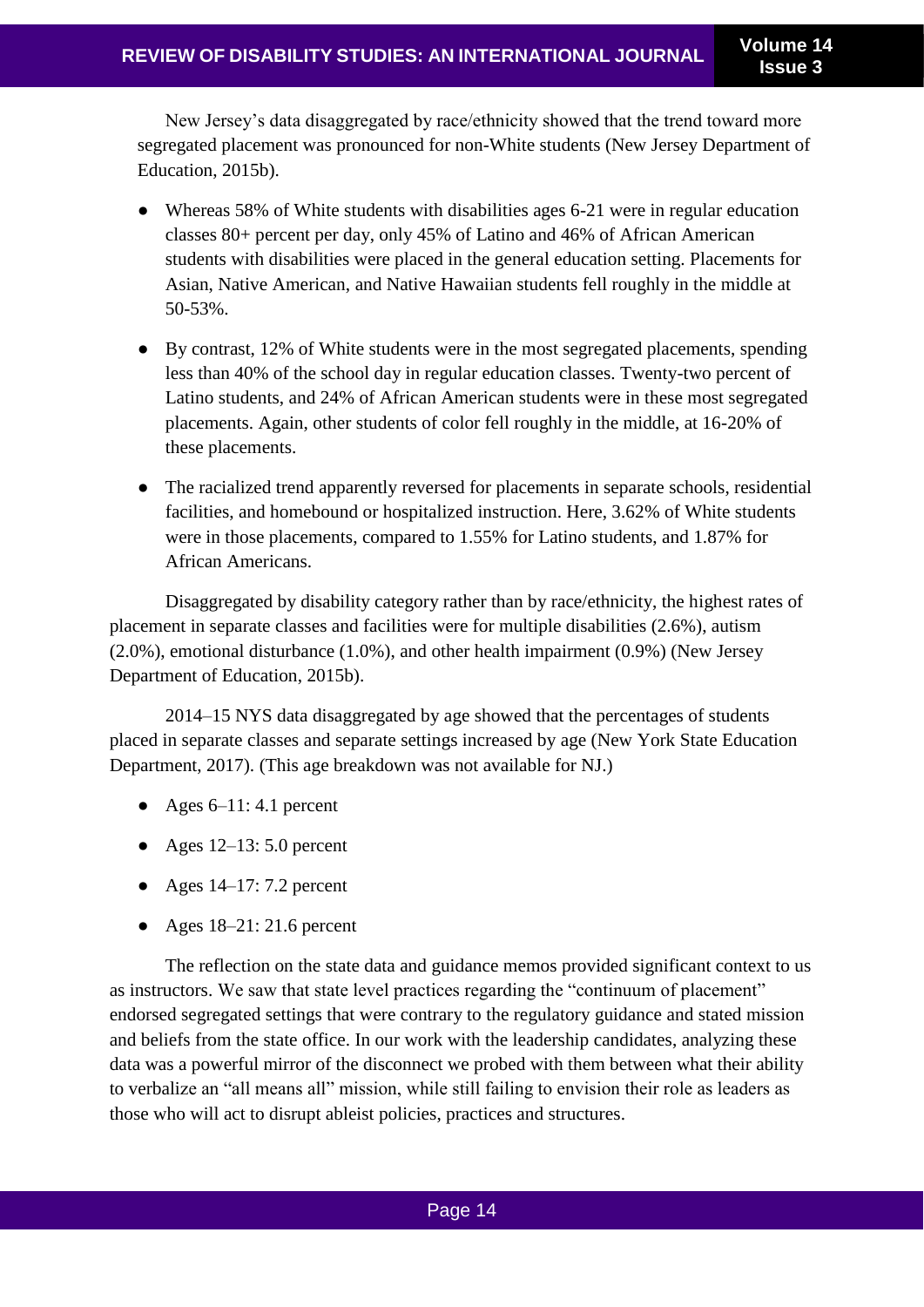#### *Equity Audits and Restructuring Exercises*

In a similar vein, our courses highlighted the use of equity audits (Capper & Young, 2015; Skrla, Scheurich, Garcia, & Nolly, 2004) and inclusive restructuring (Capper et al., 2008). Students reviewed the techniques in theory and in practice (Causton-Theoharis, Theoharis, Bull, Cosier, & Dempf-Aldrich, 2011; Ithaca City School District, 2017), and engaged in limited versions for their own schools. The equity audits often led to action research projects for the administrative internship, during which leadership candidates attempted small scale structural reform such as leading pilots of co-teaching.

However, it was the DSE focus that brought home the central idea that ableism is the controlling ideology in all the systems the candidates explored through those techniques. For example, whereas Capper and Young (2015) focus on equity audits as a central technique for leading diverse schools, they do not employ a DSE analysis that explains why inequities are justified by meritocracy, or why segregation and racially disproportionate classification are commonly rationalized in ableist language. For that, Josh exposed candidates to Brantlinger (2006), Davis (2006), and Ferri and Connor (2006). Here, they were able to expose the logic behind "fixing" students, both in the sense of remediating their deficits and in the sense of bonding a deficit identity to those students in the first place. Holly has used the NYS Blueprint for Improved Results for Students with Disabilities (New York State Department of Education Office of Special Education, 2015). Developed with stakeholders, the Blueprint sought to ensure that students with disabilities had the opportunities to benefit from high quality instruction, to reach the same standards as all students, and to leave school prepared to successfully transition to post school learning, living and employment. Candidates used the document's seven core principles (self-advocacy, families as meaningful partners, access to the general education curriculum, multi-tiered systems of support, evidence-based strategies, high quality inclusive programing, and instruction in career planning) to audit their own district's efforts toward providing these components in the structures, processes, practices and procedures. Using Lake and Billingsley (2000), candidates then contemplated the role of leaders to remove barriers and better reconcile potentially discrepant views that may exist between school professionals and families of students with disabilities as they pertained to meeting the needs of the child or viewing the child's abilities.

Josh found that education leadership candidates struggled with those analyses because they disrupted the candidates' belief in the ostensible function of the special education system to be helpful and therapeutic. However, once they were able to distinguish intent from impact, they had a well-informed determination to be agents of change. By contrast, without the DSE conceptual framework, they were stymied and overwhelmed by data on disproportionality. Holly found that some candidates could recognize and relate to these analyses particularly if they had personal connections as a parent of a child with a disability, or as an ally to a family navigating these challenges. However, many candidates rated their district's efforts as well under way toward meeting the Blueprint principles during their audit and struggled to identify possible ways that deficit thinking, or biases may impact their audit process.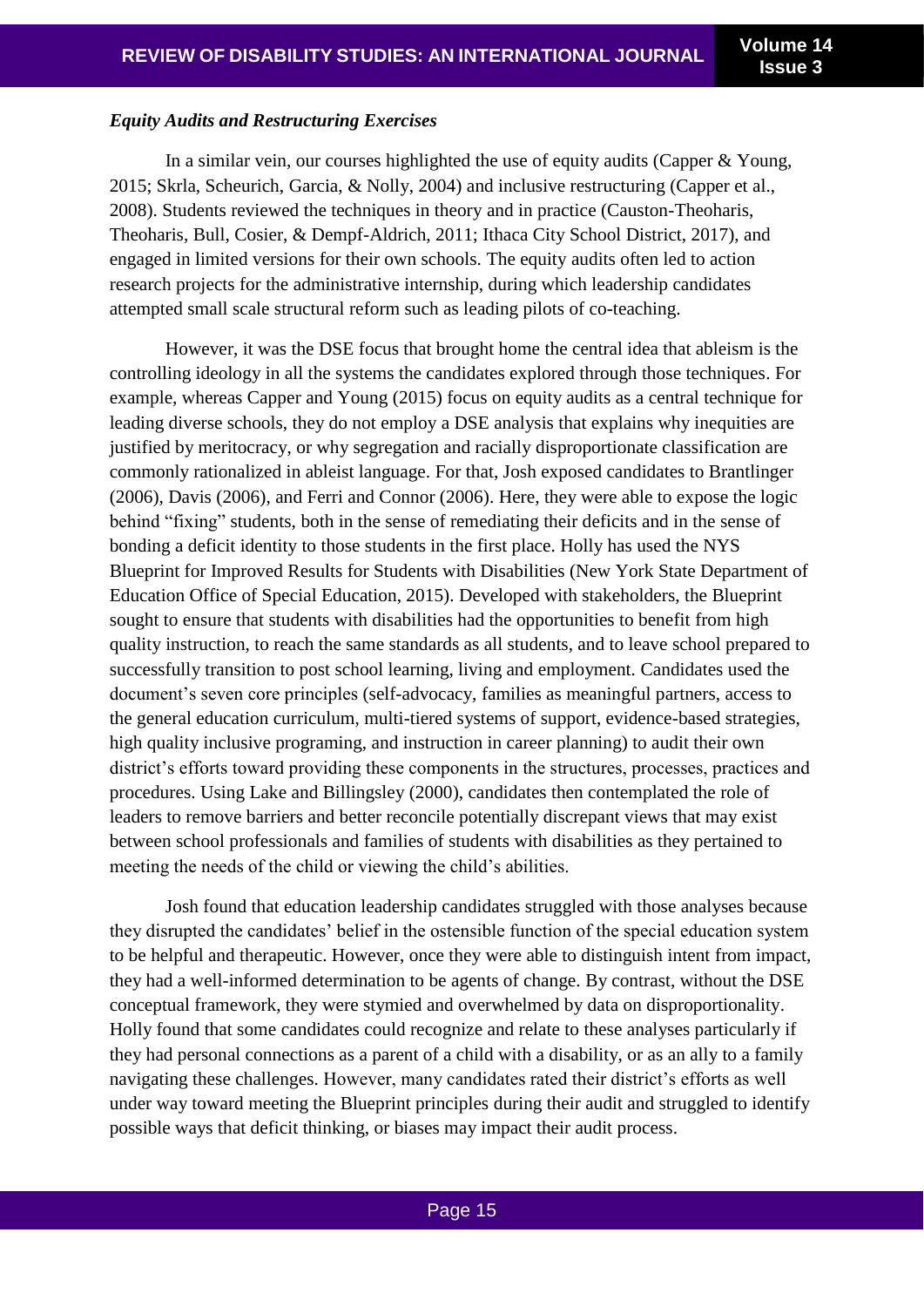## **Discussion**

Three key themes emerged when looking at the data from a Disability Studies perspective, as outlined here. First, we have identified a need for deeper analysis in a Disability Studies conceptual framework. Second, emerging from that conceptual framework, leadership preparation programs should highlight the disconnect between policy and the existing state of inclusive education (or indeed, the lack thereof). Finally, we recognize that leadership preparation programs have a moral imperative to deeply embed this conceptual framework, analysis, and skill development in their pedagogy.

#### **The Need for Deep Analysis**

Leadership standards indicate the need for both skills and dispositions (National Policy Board for Educational Administration, 2015). We find that a DSE conceptual framework provides necessary depth in both areas, a depth that it is otherwise lacking. At the level of skill development, we highlight data analysis and structural reform here. For dispositions, we see the need to have candidates analyze the familiar tropes surrounding disability.

Exploring their own systems and comparing those systems to others is a common practice for aspiring leaders in preparation programs. A DSE analysis surfaces the systemic dynamics resulting in LRE data. As Skilton-Sylvester and Slesaransky-Poe write, "The emphasis on students being placed in the Least Restrictive Environment, by definition, makes the student's placement seem like the most important aspect of inclusion when it is, in fact, the minimum" (2009, p. 33). Each school district should review, discuss and develop plans to address their data, by district and schools and disaggregated by disability category, race/ethnicity, gender and age. Data on LRE is publicly reported each year in NY (New York State Education Department, 2017).

We find that DSE analyses of LRE data and equity audit data (Skrla et al., 2004) deepen leadership candidates' understanding of systematic forces that contribute to excessive segregation via special education programming. Deconstructing the hegemonic concepts of normalcy (Davis, 2006) and a continuum of disability and services (Taylor, 2001) unsettles the leadership candidates' acceptance of such data. More particularly, it replaces the notion that the students are somehow broken and in need of fixing, and replaces it with the understanding that the system that fixes them—both by attempting to cure them and by cementing their deficit identities (Brantlinger, 2006)—is what needs to change.

Likewise, we find that analyzing the historic discourses of segregation, eugenics, and charity (Shapiro, 1999) leads to powerful discussions on leadership dispositions on equity and inclusion (National Policy Board for Educational Administration, 2015). As noted in the "all means all" incident, the attitudes and assumptions that inform inclusion are often superficial rhetoric. Deeper analysis draws leadership candidates to examine ableist assumptions about empowerment, support, and the concomitant duties of educators. Critical theory thereby encourages aspiring leaders to press beyond good intentions, and to take their colleagues to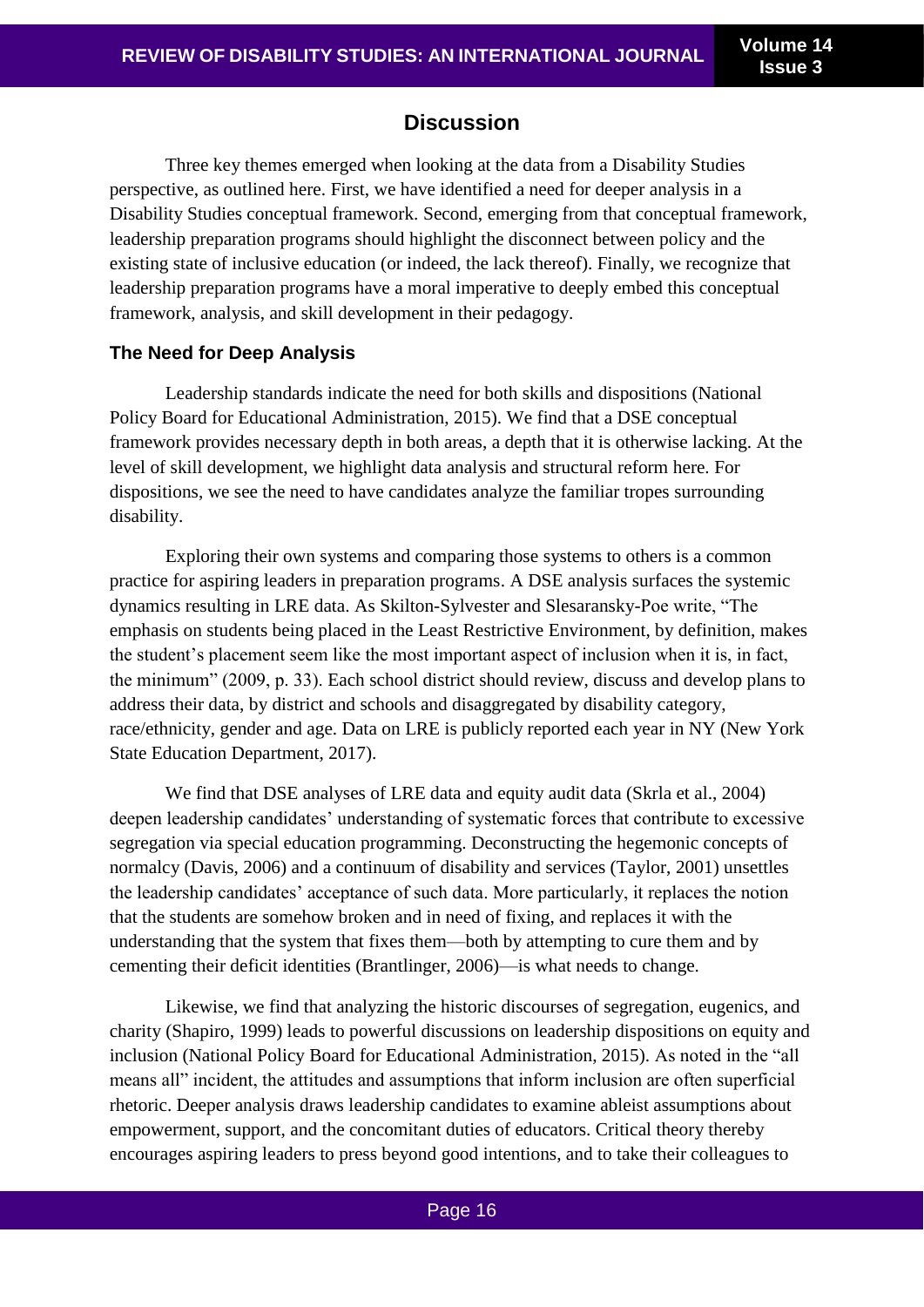the uncomfortable but necessary courageous conversations that unpack institutional oppression. Furthermore, to that end, borrowing protocols on confronting institutional racism (Singleton & Linton, 2006) prove to be even further deepened when joined to DSE and DisCrit analysis that exposes the intersections of racism and ableism in which ableism functions as the polite, acceptable rationale for institutional racism.

## **Disconnect Between Policy and Problems**

Typically, researchers cite a disconnect between policy and practice. However, our review showed that policy in New York state as a response to improving the results for students with disabilities has not addressed some fundamental problems of beliefs and mindset. Recent efforts to improve results for students with disabilities had been codified in the Blueprint for Improved Results for Special Education (New York State Department of Education Office of Special Education, 2015) which outlined seven key principles for reform efforts, including: increased attention to advocacy, support through multi-tiered systems of support, parent and family engagement, specially designed instruction with emphasis on providing access to the general education curriculum, research-based instructional and teaching strategies, high quality inclusive programs and activities, and career pathways. Each principle was further described as what evidence of effective practice looks like.

However, the Blueprint provided only a very brief overview with little reference to the need to address underlying issues of low expectations. Furthermore, nowhere were implicit bias nor historical prejudice toward individuals with disabilities addressed. The policy document offered a false sense of the state of education of students with disabilities. It did not reflect the urgency required to address high rates of segregation and low rates of proficiency, high rates of disproportionality in discipline and suspension, or low rates of graduation and post-secondary attendance. In fact, no principle in this document focused on addressing the adult factors in the construction of the current environment.

## **The Role of Leadership Preparation**

Educational Leadership Preparation programs must prepare aspiring school and district leaders to do critical DSE work as an issue of social justice and equity for all students. Far too many educational leadership preparation programs pay scant attention to students with disabilities as a civil rights issue. Lacking a Disability Studies perspective on this work is a barrier to school and district leader effectiveness and will further compromise the promise of higher achievement for all students.

We argue further that DSE and DisCrit perspectives in leadership preparation invites candidates to dismantle ableism as a central rationale for institutional racism. In our estimation, this is critical to interrupt the discourses in which special education rationales appear to be scientific (Bornstein, 2015, 2017; Brantlinger, 2006). Such discourses contribute to marginalizing culturally responsive pedagogy (Sleeter, 2012). Hence, leaders who will foster inclusive environments need DSE and DisCrit to eliminate those barriers.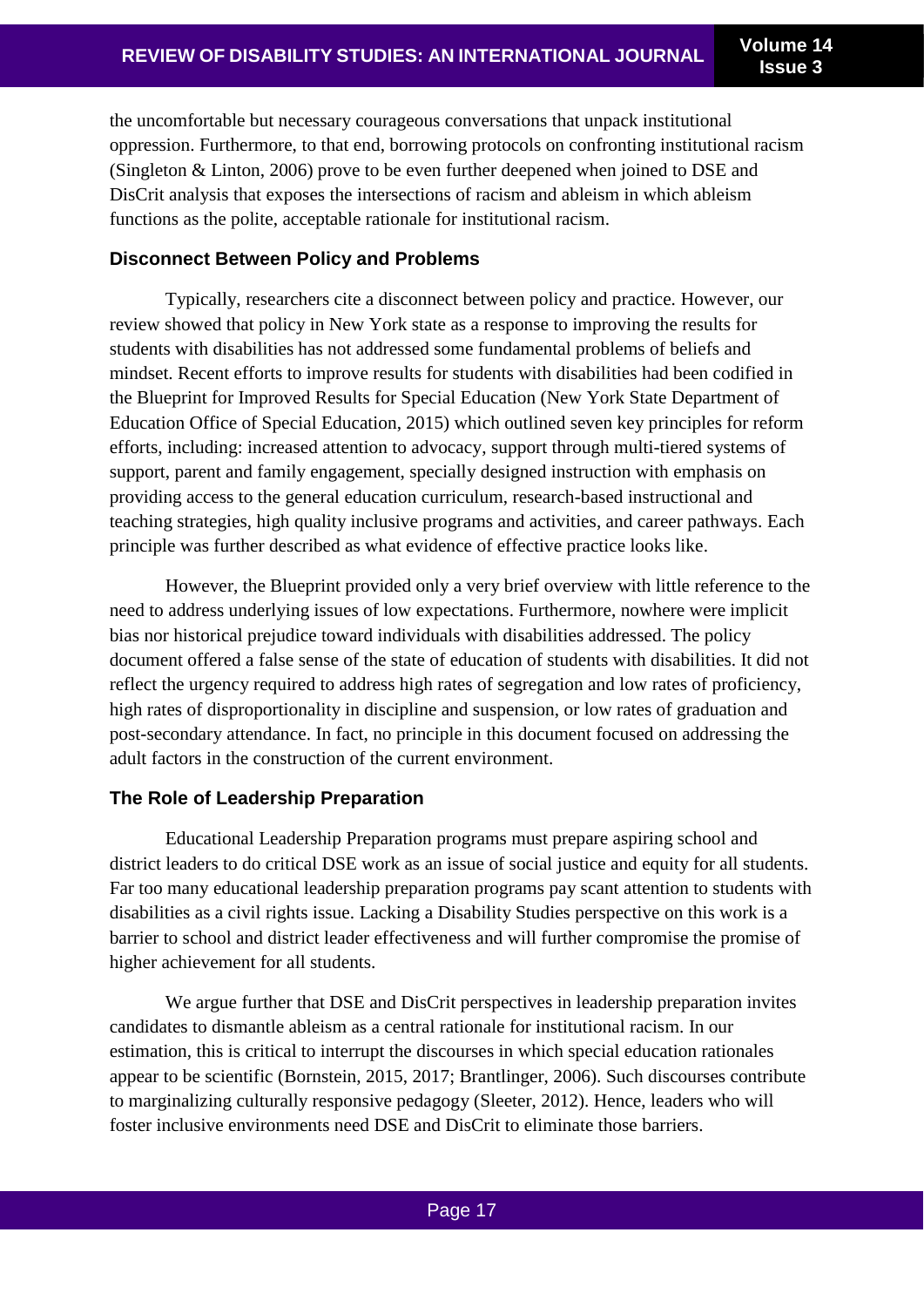# **Conclusion**

During our leadership instruction, we have come to regard these moments of deconstructing comfortable tropes about ability, disability, and race, as some of the most generative points of all. We recognize that leadership preparation programs have incorporated numerous similar deconstructions of racism and ableism (not to mention sexism and heteronormativity) separately. We are excited by the creative and incisive possibilities that lie ahead as our colleagues in social justice-oriented educational leadership programs adopt the moral imperative of an intersectional approach.

**Joshua Bornstein, PhD** is an Assistant Professor of Educational Leadership at Fairleigh Dickinson University.

**Holly Manaseri, PhD** is an Associate Professor of k-12 Leadership Warner Graduate School of Education University of Rochester.

## **References**

- Annamma, S. A., Connor, D. J., & Ferri, B. A. (2016). Touchstone text: Dis/ability critical race studies (DisCrit): Theorizing at the intersections of race and dis/ability. In D. J. Connor, B. A. Ferri, & S. A. Annamma (Eds.), *DisCrit: Disability studies and critical race theory in education*. New York: Teachers College Press.
- Bal, A., Kozleski, E. B., Schrader, E. M., Rodriguez, E. M., & Pelton, S. (2014). Systemic transformation from the ground-up: Using learning lab to design culturally responsive schoolwide positive behavioral supports. *Remedial and Special Education, 35*(6), 327– 339. doi:10.1177/0741932514536995
- Baynton, D. C. (2001). Disability and the justification of inequality in American history. In P. K. Longmore & L. Umansky (Eds.), *The new disability history: American perspectives* (pp. 33–57). New York: New York University Press.
- Bays, D., & Crockett, J. B. (2007). Investigating instructional leadership for special education. *Exceptionality, 15*(3), 143–161.
- Billingsley, B., Carlson, E., & Klein, S. (2004). The working conditions and induction support of early career special educators. *Exceptional Children, 70*(3), 333–347.
- Bornstein, J. (2015) "If they're on Tier I, there are really no behavioral concerns that we can see:" PBIS medicalizes compliant behavior*. Journal of Ethnographic and Qualitative Research, 9*, 247–267.
- Bornstein, J. (2017). Entanglements of discipline, behavioral intervention, race, and disability. *Journal of Cases in Educational Leadership, 20*(2), 131–144. doi:10.1177/1555458917696810
- Brantlinger, E. A. (2006). *Who benefits from special education: Remediating (fixing) other people's children*. Mahwah, NJ: Lawrence Erlbaum Assoc Inc.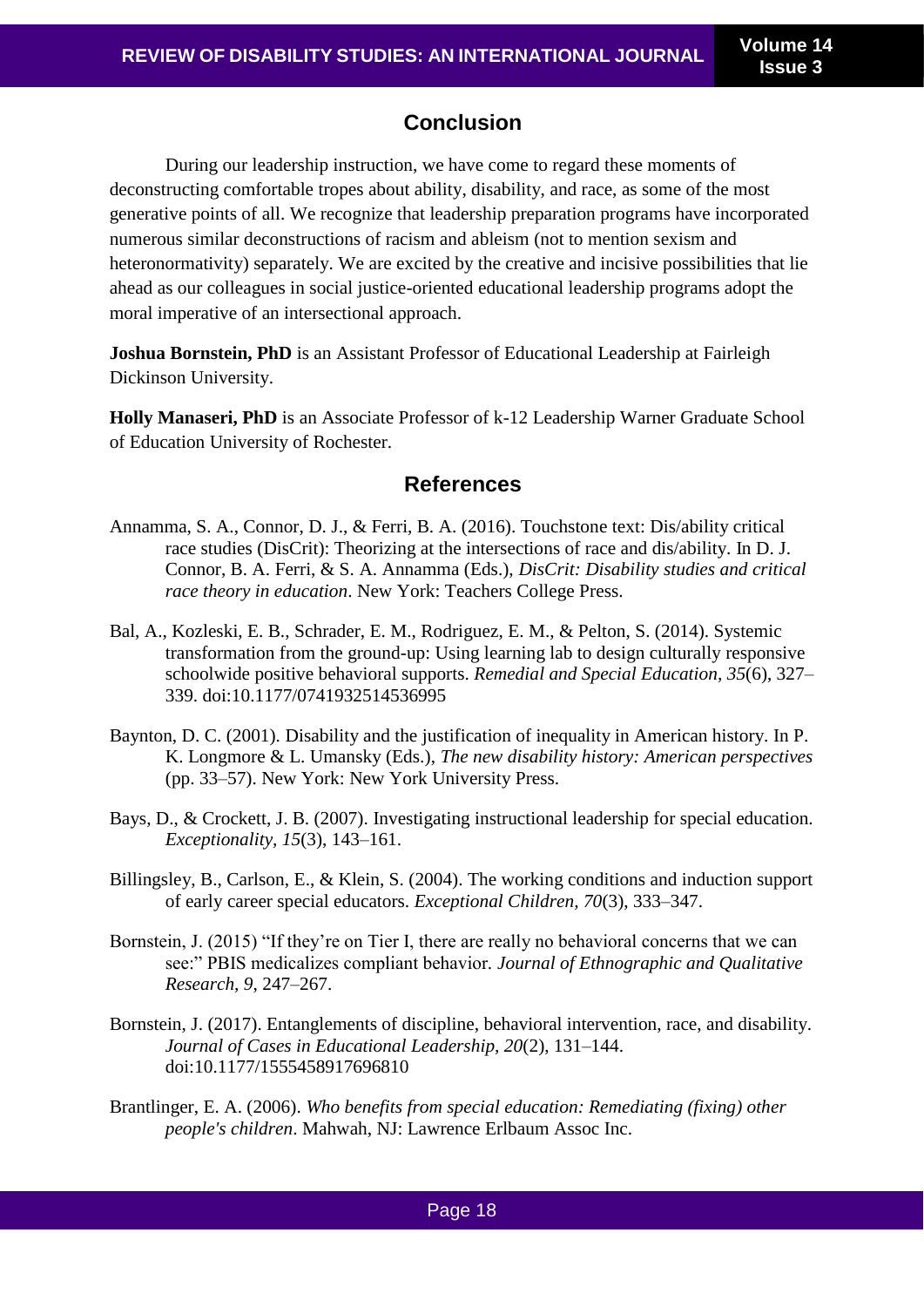- Broderick, A. A., & Leonardo, Z. (2016). What a good boy: The deployment and distribution of "goodness" as ideological property in schools. In S. A. Annamma, D. J. Connor, & B. A. Ferri (Eds.), *Dis/Crit: Disability studies and critical race theory in education*. New York: Teachers College Press.
- Capper, C. A., Frattura, E. M., & Keyes, M. W. (2008). *Meeting the needs of students of all abilities: How leaders go beyond inclusion* (2nd ed.). Thousand Oaks, Calif.: Corwin Press.
- Capper, C. A., & Young, M. D. (2015). The equity audit as the core of leading increasingly diverse schools and districts. In G. Theoharis & M. Scanlan (Eds.), *Leadership for Increasingly Diverse Schools* (pp. 186–214). New York: Routledge.
- Causton-Theoharis, J., Theoharis, G., Bull, T., Cosier, M., & Dempf-Aldrich, K. (2011). Belonging schools: A school district-university partnership centered on inclusive school reform. *Remedial and Special Education*, doi:10.1177/0741932510366163
- Crockett, J. B. (2002). Special education's role in preparing responsive leaders for inclusive schools. *Remedial and Special Education, 23*(3), 157–168.
- Davis, L. J. (2006). Constructing normalcy: The bell curve, the novel, and the invention of the disabled body in the nineteenth century. In L. J. Davis (Ed.), *The disability studies reader* (2nd ed., pp. 3–16). New York: Routledge.
- DeLorenzo, J. P. (2015). *Special education field advisory*. Albany, NY: New York State Education Department. Retrieved from [http://www.p12.nysed.gov/specialed/publications/2015](http://www.p12.nysed.gov/specialed/publications/2015-memos/documents/SpecialEducationFieldAdvisoryMemoLRE.pdf.) [memos/documents/SpecialEducationFieldAdvisoryMemoLRE.pdf.](http://www.p12.nysed.gov/specialed/publications/2015-memos/documents/SpecialEducationFieldAdvisoryMemoLRE.pdf.)
- DiPaola, M., Tschannen-Moran, M., & Walther-Thomas, C. (2004). School principals and special education: Creating the context for academic success. *Focus on Exceptional Children, 37*(1), 1–10.
- Dweck, C. S. (2006). *Mindset: The new psychology of success*. New York: Random House Incorporated.
- Ferri, B. A., & Connor, D. J. (2006). Challenging normalcy: Dis/ability, race, and the normalized classroom. In Anonymous (Ed.), *Reading resistance: Discourses of exclusion in desegregation & inclusion debates* (pp. 127–141). New York: Peter Lang.
- Frattura, E. M., & Capper, C. A. (2007). *Leading for social justice: Transforming schools for all learners*. Thousand Oaks, CA: Corwin Press.
- Fullan, M. (2011). *Change leader: Learning to do what matters most*. San Francisco: John Wiley & Sons.
- Ithaca City School District. (2017). ICSD Equity Report Card. Retrieved fro[m](https://sites.google.com/icsd.k12.ny.us/erc/home) <https://sites.google.com/icsd.k12.ny.us/erc/home>
- Johnson, K. E., & Golombek, P. R. (2002). *Teachers' narrative inquiry as professional development*. Cambridge, UK: Cambridge University Press.

#### Page 19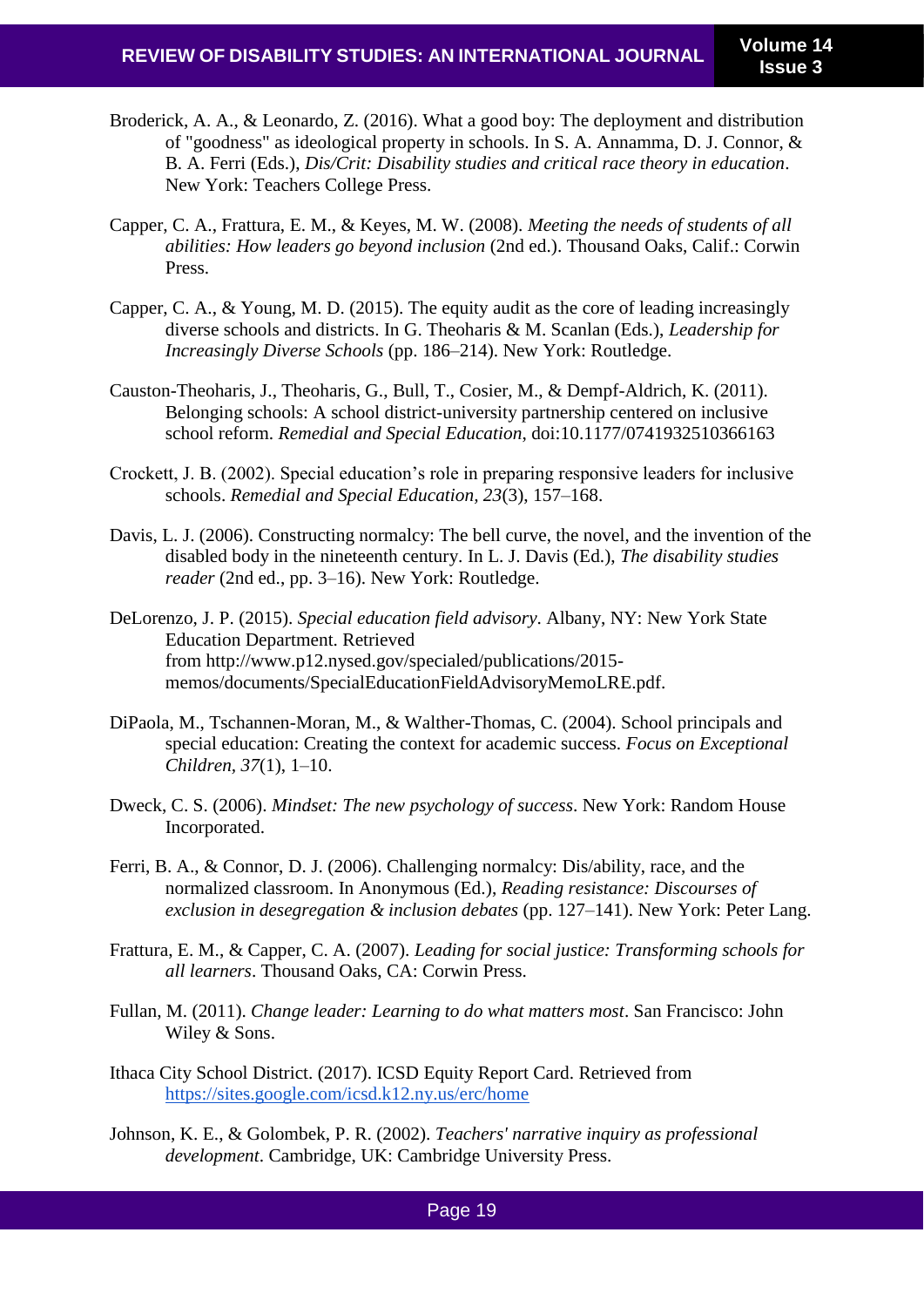- Kumashiro, K. K. (2008). *The seduction of common sense: How the Right has framed debate on America's schools*. New York, Teachers College Press.
- Ladson-Billings, G. (2006). From the achievement gap to the education debt: Understanding achievement in U.S. schools. *Educational Researcher, 35*(7), 3–12. doi:10.3102/0013189x035007003
- Lake, J. and Billingsley, B. (2000). An analysis of factors that contribute to parent-school conflict in special education*. Remedial and Special Education, 2*(4), 240–251.
- Mendoza, E., Paguyo, C., & Gutiérrez, K. (2016). Understanding the intersection of race and dis/ability: Common sense notions of learning and culture. In S. A. Annamma, D. J. Connor, & B. A. Ferri (Eds.), *Dis/Crit: Disability studies and critical race theory in education*. New York: Teachers College Press.
- National Policy Board for Educational Administration. (2015). *Professional standards for educational leaders*. Retrieved from [http://www.ccsso.org/Documents/2015/ProfessionalStandardsforEducationalLeaders2](http://www.ccsso.org/Documents/2015/ProfessionalStandardsforEducationalLeaders2015forNPBEAFINAL.pdf) [015forNPBEAFINAL.pdf](http://www.ccsso.org/Documents/2015/ProfessionalStandardsforEducationalLeaders2015forNPBEAFINAL.pdf)
- New Jersey Department of Education. (2015a). *Children receiving free and appropriate education (Ages 3-5)*. Trenton, NJ: New Jersey Department of Education. Retrieved from [https://www.state.nj.us/education/specialed/data/2015/3\\_5FAPE.pdf.](https://www.state.nj.us/education/specialed/data/2015/3_5FAPE.pdf.)
- New Jersey Department of Education. (2015b). *Children receiving free and appropriate education (Ages 6-21)*. Trenton, NJ: New Jersey Department of Education. Retrieved from [https://www.state.nj.us/education/specialed/data/2015/6\\_21FAPE.pdf.](https://www.state.nj.us/education/specialed/data/2015/6_21FAPE.pdf.)
- New York State Education Department. (2017). *NYSED data site*. Retrieved fro[m](https://data.nysed.gov/lists.php?type=district) <https://data.nysed.gov/lists.php?type=district>
- Noguera, P. (2008). *The trouble with Black boys: Essays on race, equity, and the future of public education* (1st ed.). San Francisco: Jossey-Bass.
- Shapiro, A. H. (1999). *Everybody belongs: Changing negative attitudes toward classmates with disabilities*. New York: Routledge.
- Singleton, G. E., & Linton, C. (2006). *Courageous conversations about race: A field guide for achieving equity in schools*. Thousand Oaks, Calif.: Corwin Press.
- Skilton-Sylvester, E., & Slesaransky-Poe, G. (2009). More than a least restrictive environment: Living up to the civil covenant in building inclusive schools. *Penn GSE Perspectives on Urban Education, 6*(1), 32–37.
- Skrla, L., Scheurich, J. J., Garcia, J., & Nolly, G. (2004). Equity audits: A practical leadership tool for developing equitable and excellent schools. *Educational Administration Quarterly, 40*(1), 133–161.
- Sleeter, C. E. (2012). Confronting the marginalization of culturally responsive pedagogy. *Urban Education, 47*(3), 562–584. doi:10.1177/0042085911431472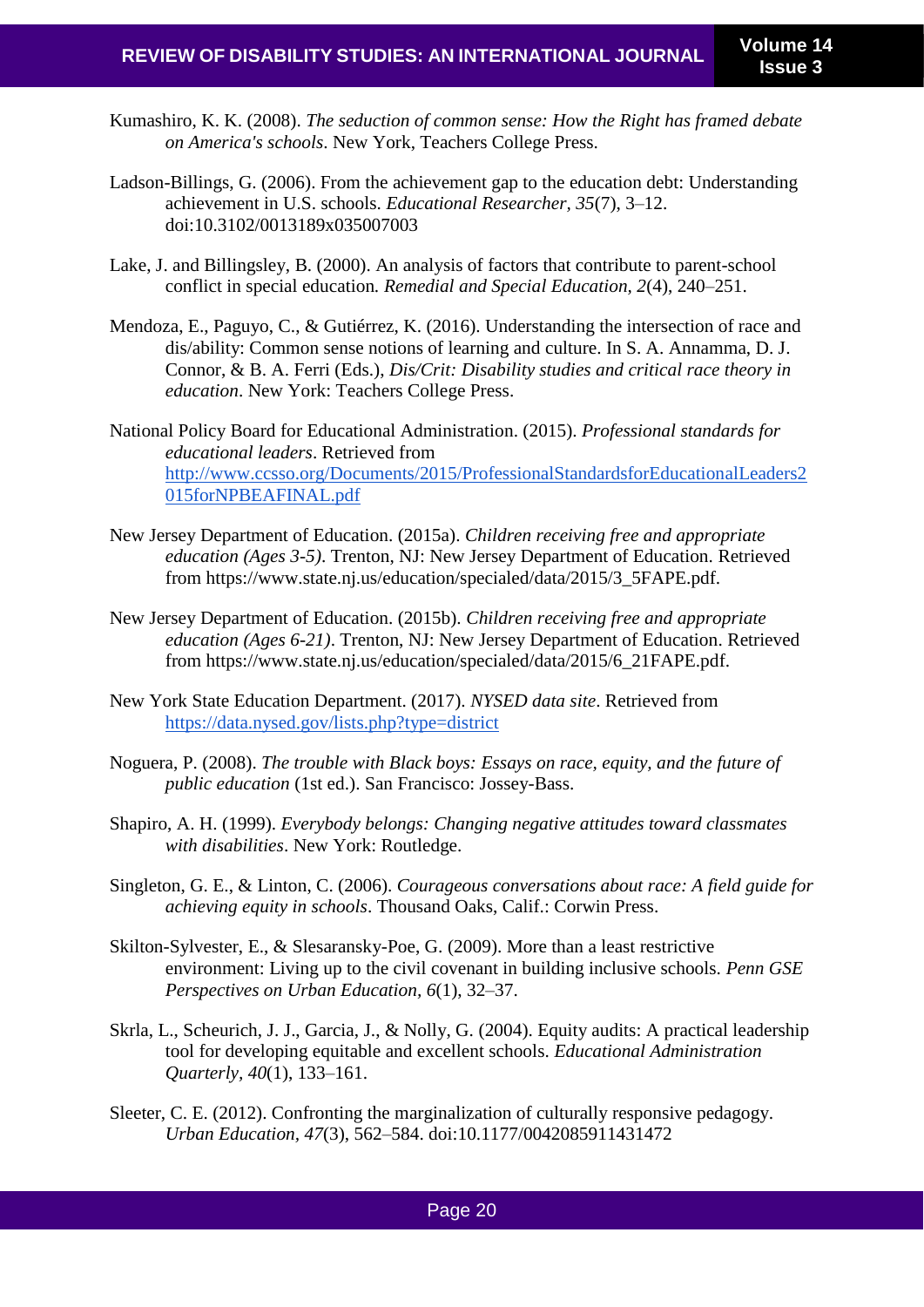- Swaffield, S. (2004). Critical friends: Supporting leadership, improving learning. *Improving Schools, 7*(3), 267–278.
- Taylor, S. J. (2001). The continuum and current controversies in the USA. *Journal of Intellectual and Developmental Disability, 26*(1), 15–33.
- Theoharis, G. (2009). *The school leaders our children deserve: Seven keys to equity, social justice, and school reform*. New York: Teachers College Press.
- Thiel, T. (1999). Reflections on critical incidents. *Prospect, 14*(1), 44–52.
- Tripp, D. (1993). *Critical incidents in teaching: Developing professional judgment*. New York: Routledge.
- Theoharis, G. (2007). "Social justice educational leaders and resistance: Toward a theory of social justice leadership." *Educational Administration Quarterly 43*(2): 221–258. doi: [10.1177/0013161X06293717.](https://doi.org/10.1177%2F0013161X06293717)
- Tschannen-Moran, M. (2014). *Trust matters: Leadership for successful schools* (2nd ed.). San Francisco: John Wiley & Sons.
- Wallace Foundation. (2016). *Improving university principal preparation programs: Five themes from the field*. Retrieved from [https://www.wallacefoundation.org/knowledge](https://www.wallacefoundation.org/knowledge-center/Documents/Improving-University-Principal-Preparation-Programs.pdf)[center/Documents/Improving-University-Principal-Preparation-Programs.pdf](https://www.wallacefoundation.org/knowledge-center/Documents/Improving-University-Principal-Preparation-Programs.pdf)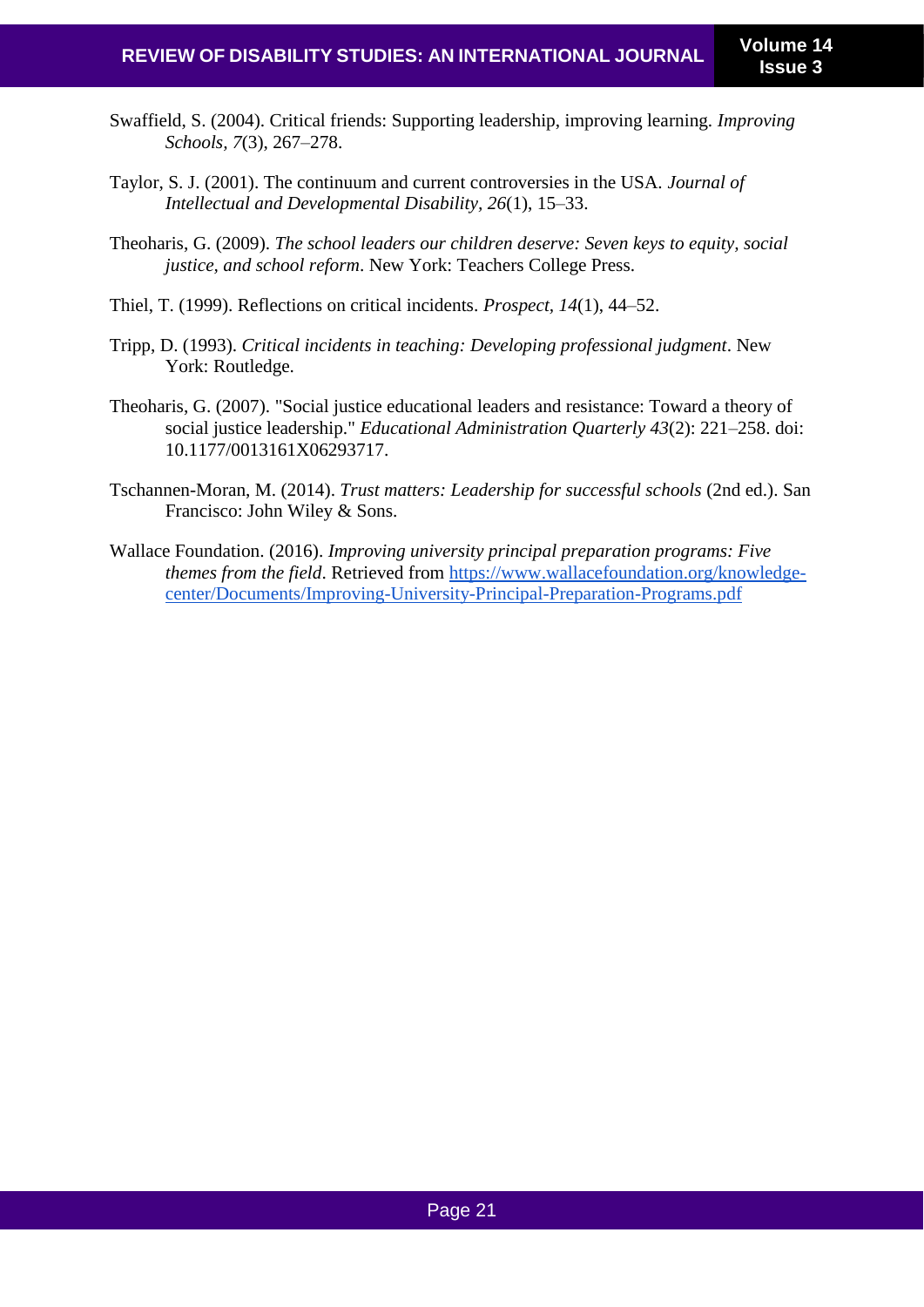## **Forum Research Article**

# **Socially Just Educators Staying True to Themselves: The Role of Administrators Within or Outside of their Social Support Network**

Carrie Eileen Rood, PhD SUNY College at Cortland

**Abstract:** The paper will highlight the specific relationship between administrative support in either fostering socially just educators [with a specific focus on Disability Studies in Education (DSE) teaching identity] or disempowering and disenfranchising them. It will explore this phenomenon, and describe the connection between administrative support, teacher identity and resiliency.

**Keywords:** Teacher Support; Support Networks; Administrative Support

School leadership continues to play an integral role in teachers' lives (Billingsley, 2005; Luekens, Lyter, & Fox, 2004). Administrative support remains a crucial factor in teachers' experiences enacting and asserting their identities. Within situations where teachers feel supported, administrator support strengthens teachers' efforts and experiences in navigating systems, identity maintenance, and resiliency within the field (Jarzabkowski, 2009; Schlichte, Yssel, & Merbler, 2005). Conversely, teachers who encounter inauthentic and/or absent support from school administrators can feel increasingly isolated from their school communities, leading many to consider leaving the field (Billingsley, 2004, 2005; Schlichte et al., 2005). This phenomenon is particularly salient for teachers who choose to go against many of the commonsense notions of public schools and practice social justice teaching. Often, administrators and colleagues perceive individuals who choose to challenge these policies as unprofessional, leading to a plethora of social, emotional, and physical exclusions (Montaño & Burnstein, 2006). Feelings of seclusion from the overall school community can exacerbate individual teachers' understanding of their place in their particular school systems and in schooling more broadly. This paper will highlight how the lack of consistent and authentic administrative and institutional support in their underlying beliefs led teachers who had ideological commitments to Disability Studies in Education (DSE) and inclusion to feel increasingly isolated from their schools and from their work as teachers. The paper will highlight the specific relationship between administrative support in either fostering socially just educators (with a specific focus on DSE teaching identity) or disempowering and disenfranchising them. It will explore this phenomenon and describe the connection between administrative support, teacher identity and resiliency. I begin with literature that provides an overview of DSE, teacher identity and support theories.

## **Perspectives and Theoretical Framework**

This study utilizes a Disability Studies in Education (DSE) framework and teacher identity theories to examine the correlation between participant's experience with administrative support, identity maintenance, and resiliency. DSE is an: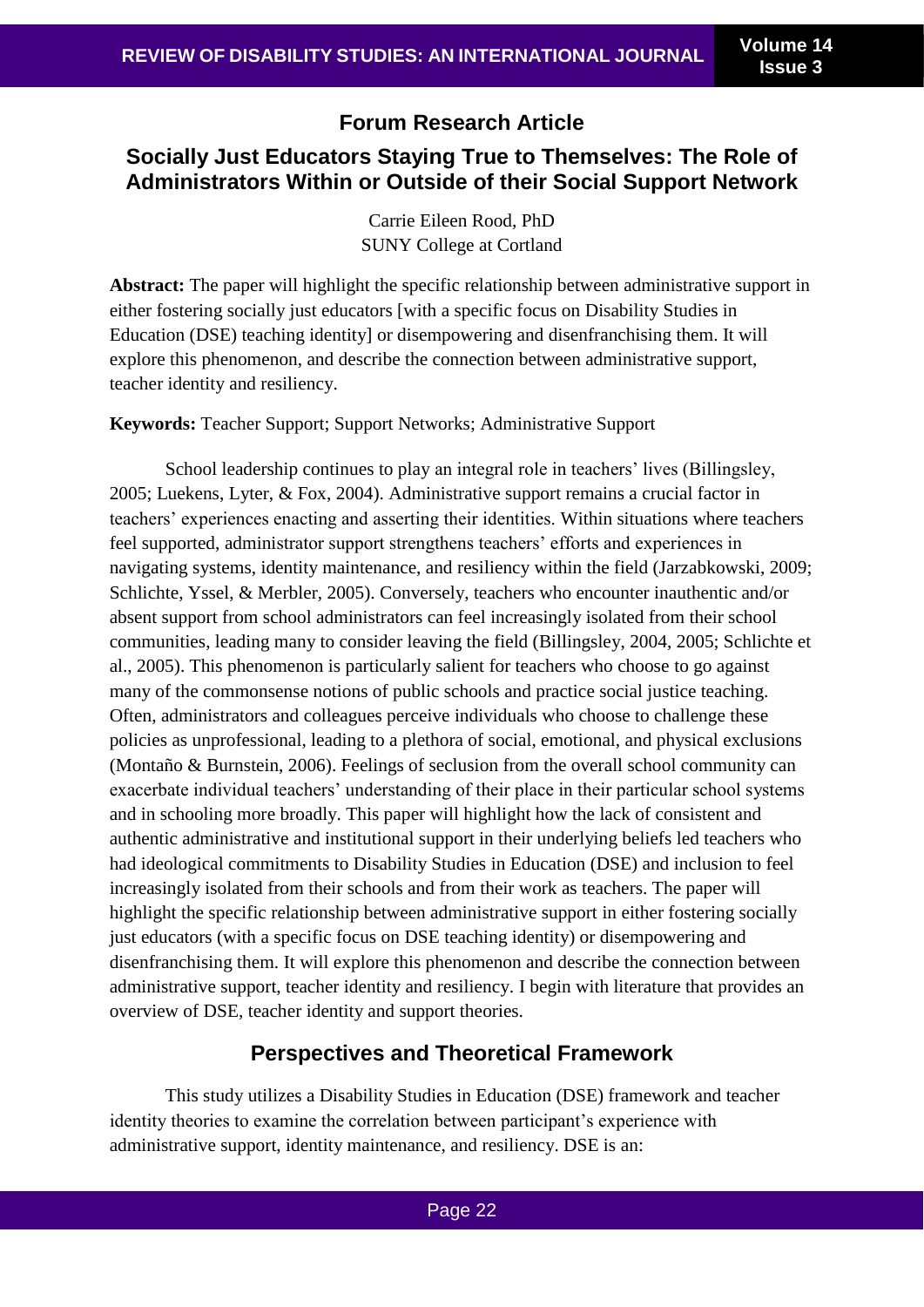**Issue 3**

"Interdisciplinary field of scholarship that critically examines issues related to the dynamic interplays between disability and various aspects of culture and society. [It] unites critical inquiry and political advocacy…It promotes the importance of infusing analyses and interpretations of disability throughout all forms of educational research, teacher education, and graduate studies in education" (Gabel & Danforth, 2009, p. 378).

In this manner, DSE provides a foundation for social justice within special education. In particular, teacher education programs framed by a DSE perspective ask teachers to "share a commitment to education as a site from which to work toward greater equity, more pluralism, and less oppression" (Oyler, 2011, p. 4). Specifically, it seeks to engage with systems of education that perpetuate and reproduce stigma for students with disabilities (Cosier & Ashby, 2016). DSE unlearns socially legitimated notions of the perceived commonsense nature of disability and situates disability within a social constructivist viewpoint (Slee, 2011). By observing disability through a socio-constructivist framework, individuals begin to reimagine disability and attempt to deconstruct ways in which disability has become known. Key to the deconstruction is scrutinizing ableist tendencies that continue to subjugate individuals with disabilities within special education. Accordingly, DSE attempts to reconcile the interconnected ways in which individuals are oppressed, exposing the "white," "middle class," and "able-bodied" frames of reference (Annamma, Connor, & Ferri, 2016; Erevelles, 2011). Thus, when teacher preparation exposes teachers to DSE they begin to unearth critically conscious understandings of who benefits from school, district, state, and federal policies within education, which may become a salient aspect of their teaching identity. At this critical juncture, DSE can provide teachers with language and tools to question taken-for-granted practices in education.

Teacher identity is tied deeply to teaching practice (Coldron & Smith, 1999). Foremost, "Teachers identities are central to their beliefs, values and practices that guide their actions within and outside of the classroom" (Sutherland, Howard, & Markauskaite, 2010, p. 459). Identity, therefore, provides individual teachers with a pedagogical compass. The compass is "something that teachers use to justify, explain, and make sense of themselves in relation to other people, and to the contexts in which they operate" (MacLure, 1993, p. 9). Identity thus, is "not something teachers have, but something they use in order to make sense of themselves as teachers" (Beijaard, Meijer, & Verloop, 2004, p. 123).

For teachers who have internalized transgressive or social justice oriented identities like DSE, their identity manifests within their daily efforts to reframe and resist dominant belief systems, while maintaining their own (Bushnell, 2003; Coldron & Smith, 1999; Parkinson, 2008). As Peters & Reid (2008) state, "For practicing teachers, opportunities will manifest themselves in the day-to-day tasks that they undertake with individual children and youth, in classrooms, in schools, and in the larger community" (p. 558). For teachers who espouse a DSE identity, this identity work may mean speaking back to and reframing deficit discourses. It may mean retaining commitments to critical discourses that honor individual students and differences, instead of aligning with performance goals attached to reform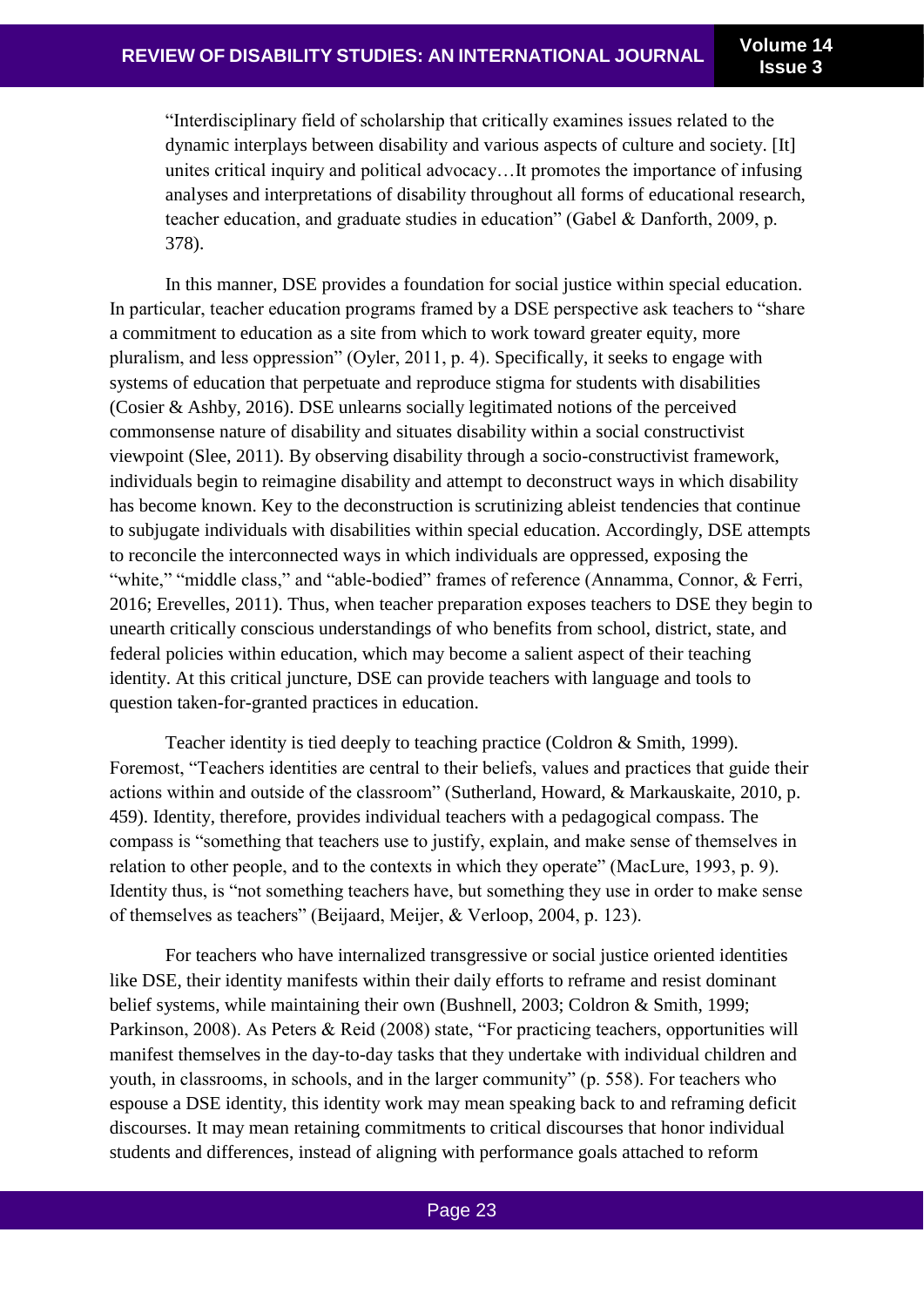initiatives. Since DSE offers an alternative framework to special education, individuals who commit to these types of pedagogical beliefs often butt up against current schooling contexts that do not often align with their beliefs (Broderick, Hawkins, Henze, Mirasol-Spath, Pollack-Berkovits, Clune, & Steel, 2011). Maintaining fidelity to underlying pedagogical commitments is therefore difficult. However, teachers leverage support networks, which can include administrators, to sustain their ongoing transgressive work (Lee & Shari, 2012).

Literature in teacher education notes that teachers utilize various types of network groups and professional communities within and outside of their schools to engage in dialogue, reflexive problem solving, and professional development to support their ongoing and continuing work as teachers (Lee & Shari, 2012; Montaño & Burstein, 2006). In the case of transgressive and social justice-oriented work, teacher and administrator network groups and professional communities provide an opportunity to legitimate teachers' critically conscious understandings of schooling and engage in sustained inquiry to support teachers' practicing of their critical identities (Coldron & Smith, 1999). Teacher and administrator network groups and professional communities often function to construct an area where politically aligned and like-minded educators come together to "collaborate with one another to prevent isolation, offer emotional support, and share teaching ideas around social justice themes" (Ritchie, 2012, p. 122). This study builds and expands on literature that has shown how teachers who practice social justice often leverage and rely on support as a means to maintain their transgressive or socially just identities (Lee & Shari, 2012; Montaño & Burstein, 2006; Ritchie, 2012).

## **Methods and Data Sources**

This study was part of a larger study that explored the experiences and perspectives of public school teachers who self-identified as users of a DSE framework. Taking up and utilizing a DSE framework within schools is in itself a resistant activity; individuals who take up this identity make a clear commitment to talking back to and reframing special education and its construction of disability, in relation to both the current reform initiative and underlying mechanisms known as special education. The overarching study explored the resistant and transgressive work that participants used to enact their DSE and social justiceoriented identities. Part of this included participants' description and discussion of their experiences within schools and with administrators. For the purposes of this article, the research questions that I explored were (1) How do teachers understand their DSE identities within school cultures driven by standards and accountability pressures? and (2) What mechanisms of support do teachers describe and utilize to sustain themselves within today's public schools?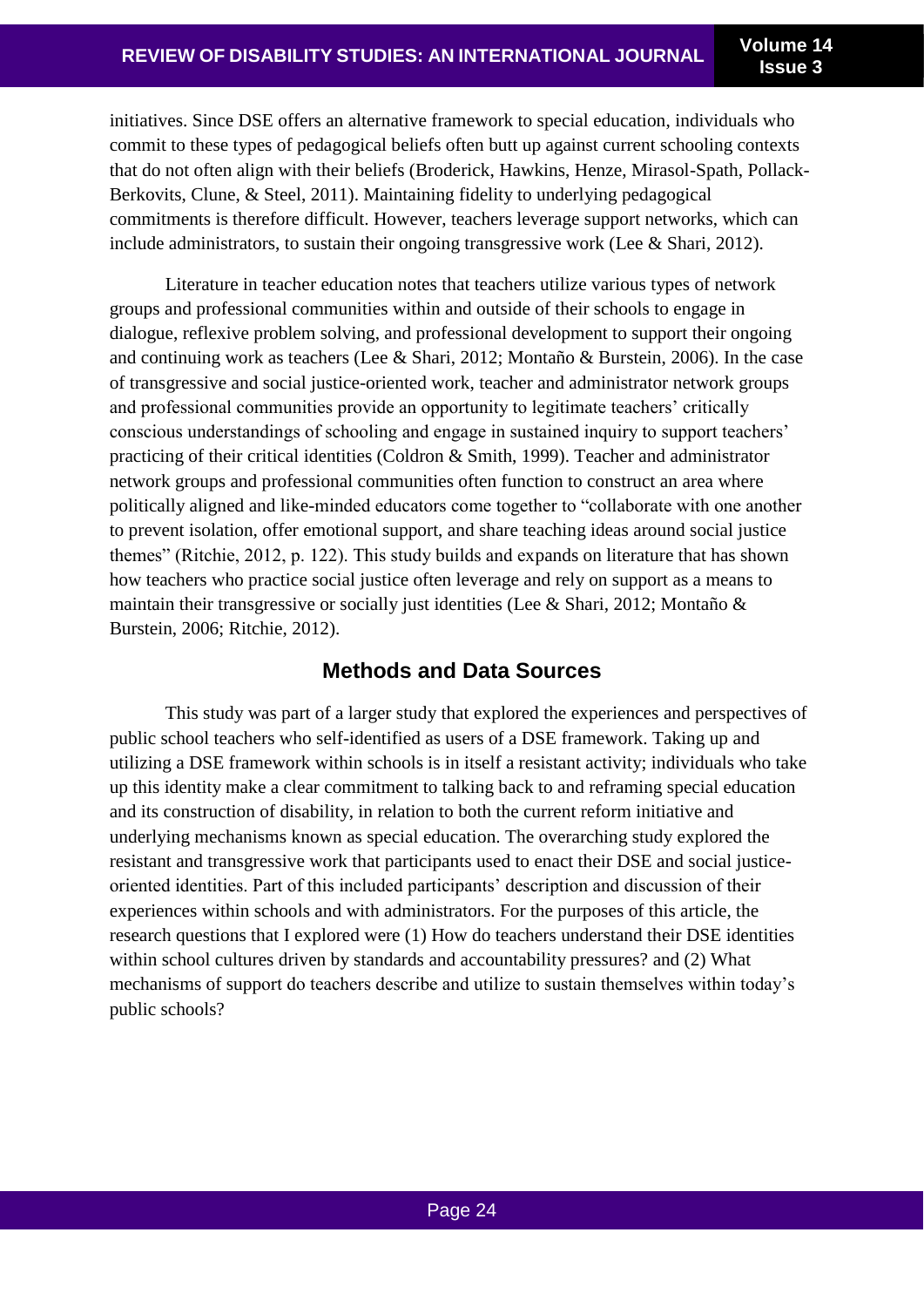## **Participant Selection**

As this project focused on teachers who identified with a DSE and social justiceorientation perform, participants were selected utilizing both purposeful sampling, where participants were intentionally chosen because of the specificity inherent to research questions underlying the study, and through snowball sampling, where individuals already part of the study recommended additional relevant individuals (Bogdan & Biklen, 2007; Flick, 2007). In order to more clearly delineate between participants, Table 1: Participant Chart is included below.

| Participant | <b>Current Position</b>                                                                          | <b>Total Years</b><br>Teaching    | <b>DSE</b><br>Courses<br>Taken      | Self-identified<br>identities                                    | Other                                                               |
|-------------|--------------------------------------------------------------------------------------------------|-----------------------------------|-------------------------------------|------------------------------------------------------------------|---------------------------------------------------------------------|
| Erika       | Self-Contained<br>Pre-school<br>(Suburban)                                                       | 12                                | PhD<br>Disability<br><b>Studies</b> | White/Female                                                     |                                                                     |
| Molly       | Self-Contained<br>Elementary<br>(Rural)                                                          | 5                                 | $\overline{4}$                      | White/Female                                                     | <b>Graduate Assistant</b><br>Center on Disability<br><b>Studies</b> |
| Nina        | Inclusive Co-<br>taught<br>Elementary<br>(Rural)                                                 | 2                                 | 3                                   | White/Female                                                     | <b>Graduate Assistant</b><br>Center on Disability<br><b>Studies</b> |
| Ava         | Inclusive Co-<br>teacher & Self-<br>Contained<br>Secondary<br>(Urban)                            | $\overline{2}$                    | 3                                   | Latino/White/<br>Female/<br>History of<br>Anxiety/<br>Depression | Own k-12<br>experiences inclusive                                   |
| Lyra        | Self-Contained<br>Elementary<br>(Urban)                                                          | 4                                 | 5                                   | White/Female                                                     | Brother identified<br>with Autism                                   |
| Angela      | <b>Resource Room</b><br>Elementary<br>(Suburban)                                                 | 28                                | PhD<br>Disability<br><b>Studies</b> | White/Female                                                     | Inclusive experience                                                |
| Norman      | School<br>Administrator<br>Secondary<br>(previously self-<br>contained<br>teacher)<br>(Suburban) | 11<br>3.5 months<br>administrator | PhD<br>Disability<br><b>Studies</b> | White/ Male                                                      | Adjunct instructor<br>local college                                 |
| Amelia      | <b>General Educator</b><br>Secondary<br>(Suburban)                                               | 16                                | 5                                   | White/<br>Female/<br>Physical<br>Disability                      | Co-founded a<br>disability committee<br>and advocacy group          |

## **Table 1: Participant Chart**

Page 25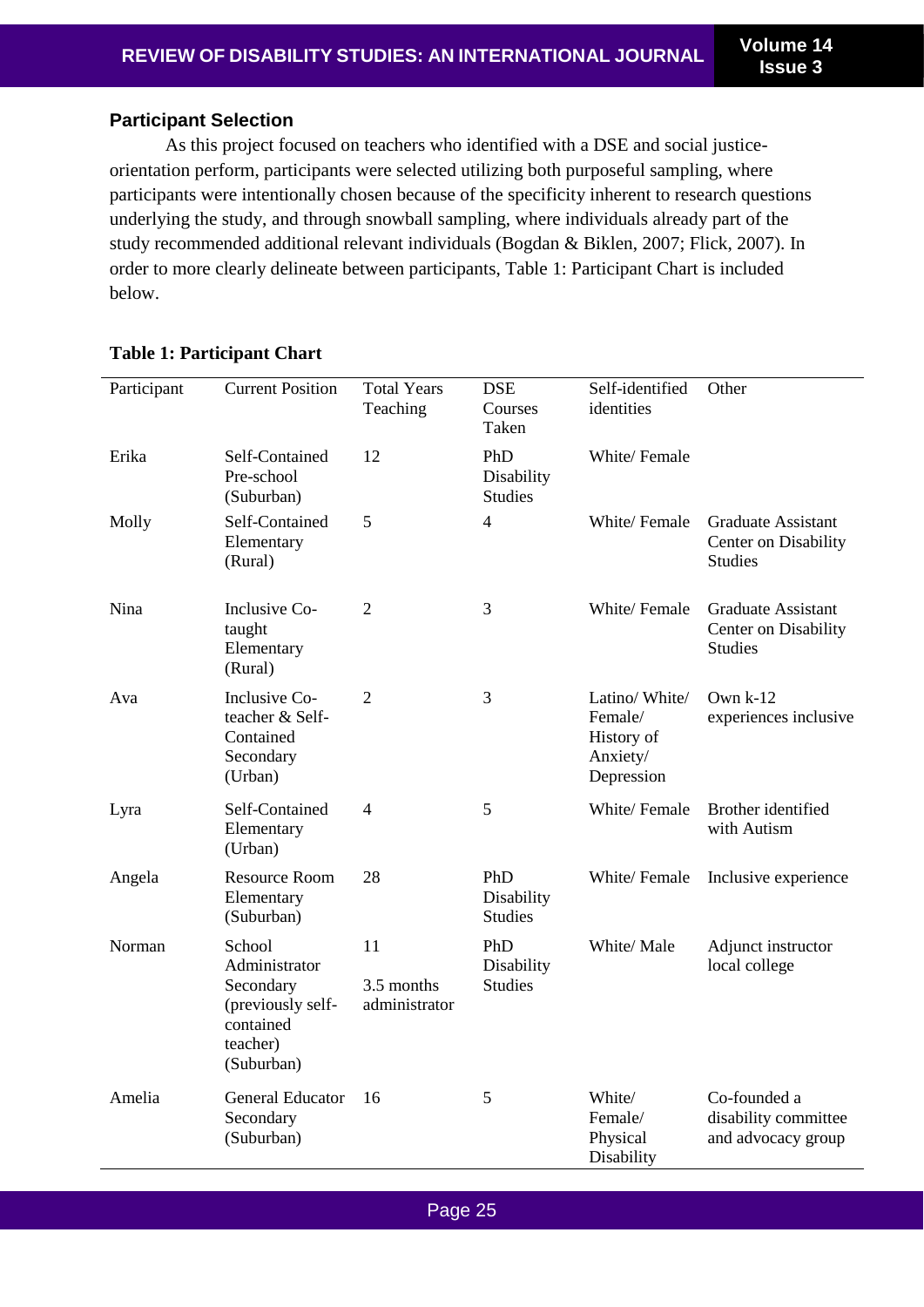**REVIEW OF DISABILITY STUDIES: AN INTERNATIONAL JOURNAL Volume 14**

**Issue 3**

| Anna   | School<br>Administrator<br>Elementary<br>(previously<br>inclusive co-<br>teacher)<br>(Suburban) | 7<br>1.5 years<br>administrator | PhD<br>Disability<br><b>Studies</b>        | White/Female                                                           | Adjunct instructor<br>local college           |
|--------|-------------------------------------------------------------------------------------------------|---------------------------------|--------------------------------------------|------------------------------------------------------------------------|-----------------------------------------------|
| Eric   | General Educator<br>Secondary<br>(Suburban)                                                     | 16                              | 2<br><b>DSE</b><br>focused<br>dissertation | White/Male/<br>Auditory<br>Processing<br>Disability and<br><b>ADHD</b> | Formed LD<br>advocacy group<br>during college |
| Yvonne | Co-teacher<br>Elementary<br>(Urban)                                                             | 7                               | 2<br><b>DSE</b><br>focused<br>dissertation | Bi-racial/<br>Black/Female                                             | Adjunct instructor at<br>local college        |

#### **Data Collection**

In order to understand the meanings that participants conferred to their identities, I utilized repeated in-depth and semi-structured phenomenological interviews (Smith, Flowers, & Larkin, 2009). Like most phenomenological inquiries, interviews were semi-structured, which allowed "considerable latitude to pursue a range of topics and offer the subject a chance to shape the content of the interview" (Bogdan & Biklen, 2007, p. 104). For the purposes of the study, I interviewed individuals twice. Each interview lasted between one and two hours. Interview questions included participants' perspectives and experiences of their role as teachers, how they came to know and understand DSE, how they translated their DSE identities within their classroom, school sites, and in the community, and the ways they negotiated their identities within the increased focus on standardization and accountability.

#### **Data Analysis**

I conducted ongoing data analysis throughout the course of the study (Brantlinger, Klingner, & Richardson, 2005). Transcripts and supporting documents were uploaded onto Dedoose (Dedoose, 2015), an online cloud platform, where they were interpreted after each round of data collection and when data collection was complete. Analysis followed the Interpretive Phenomenological Analysis (IPA) process. IPA method provided me with a framework to analyze data inductively and across sources where I attempted to elicit the key experiential themes in the participant's talk (Bogdan & Biklen, 2007). Analysis took on four interconnected aspects: (1) movement from what is unique to a participant to what is shared among the participants, (2) description of the experience which moves to an interpretation of the experience, (3) commitment to understanding the participant's point of view, and (4) psychological focus on personal meaning-making within a particular context (Smith et al., 2009). The coding framework followed the IPA framework. Coding categories were single words or phrases that represented overall topics and patterns (Bogdan & Biklen, 2007). Although this data was part of a larger study, for the purposes of this article I identified two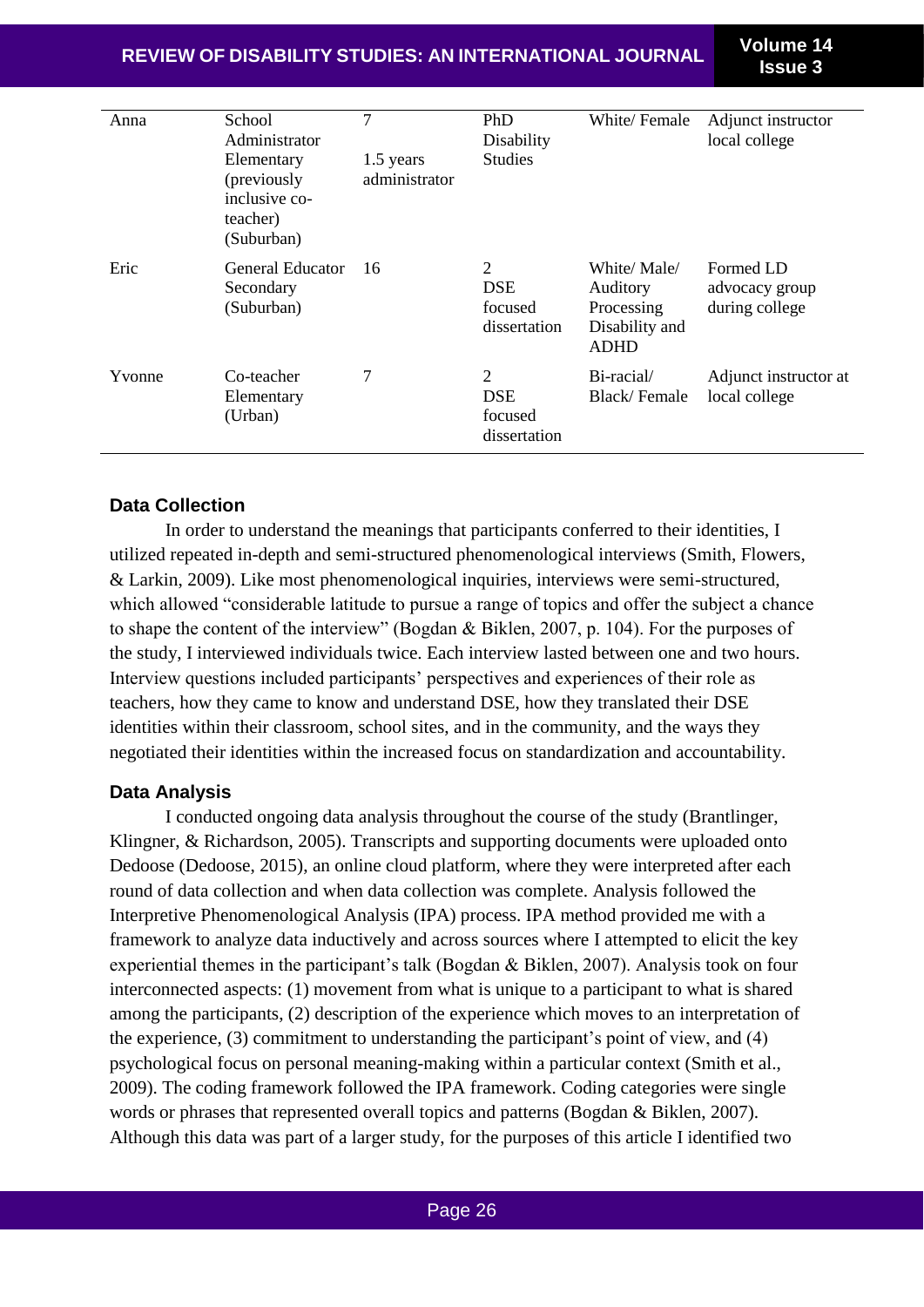**Issue 3**

large themes and several subthemes that represented participants' experiences with administrative support that I describe more fully below.

## **Findings**

Administrative support was a crucial factor that impacted participants' experiences of enacting and asserting their identities. Support from leadership was a critical element to participants' emotional and professional well-being, along with their individual beliefs about longevity and retention within the profession. Participants in this study categorized experiences with school leadership in two primary ways: 1) meaningful supporters, and 2) superficial, inconsistent, and/or apathetic supporters. For participants who felt meaningfully supported by administrators, they positioned administrators as part of their social support network. Although this was a minority experience—only three out of the eleven participants reported administrators as part of their support network—in these instances, they experienced support from administrators and school leaders publically and understood it as genuine. Within these experiences, participants felt a sense of belonging. They also developed reciprocally beneficial collaborative and collegial relationships with their administrators that supported identity maintenance.

Administrators who were genuine were simultaneously open, honest, and encouraging toward participants about both the opportunities and limitations for change within their schooling contexts. In these situations, participants felt more positive about their ability to enact and work toward change aligned with DSE within their individual schooling contexts. Norman clearly stated how he had constructed the importance of ongoing administrative support in his work to promote change in his former role as a teacher:

"Yeah, sometimes it does get a little discouraging when you think you've made progress and then all of a sudden you haven't, or you've finally gotten an administrator at a school site to understand your perspective and to start to implement and the administrator leaves or is transferred to somewhere else to another district. It's like 'oh I got to do this all over again."

Norman reported administrative support as instrumental to facilitating meaningful school change. To him the relationships he built with administrators propelled his "perspective" forward; administrative support was imperative to his ongoing identity work. Yet a change in administration could erase the strides he had made.

Participants who experienced more superficial, inconsistent, or nonexistent support from administration were more apt to discuss administrators as barriers to their overall professional beliefs and goals. The lack of camaraderie from administration, even at the most minute level, left many participants feeling more constrained and distraught by their own school systems and by the broader systems of schooling. Nevertheless, those who perceived their relationships with administrators as beneficial were deeply impacted and provided with more chances to enact their identities through administrators' underlying support.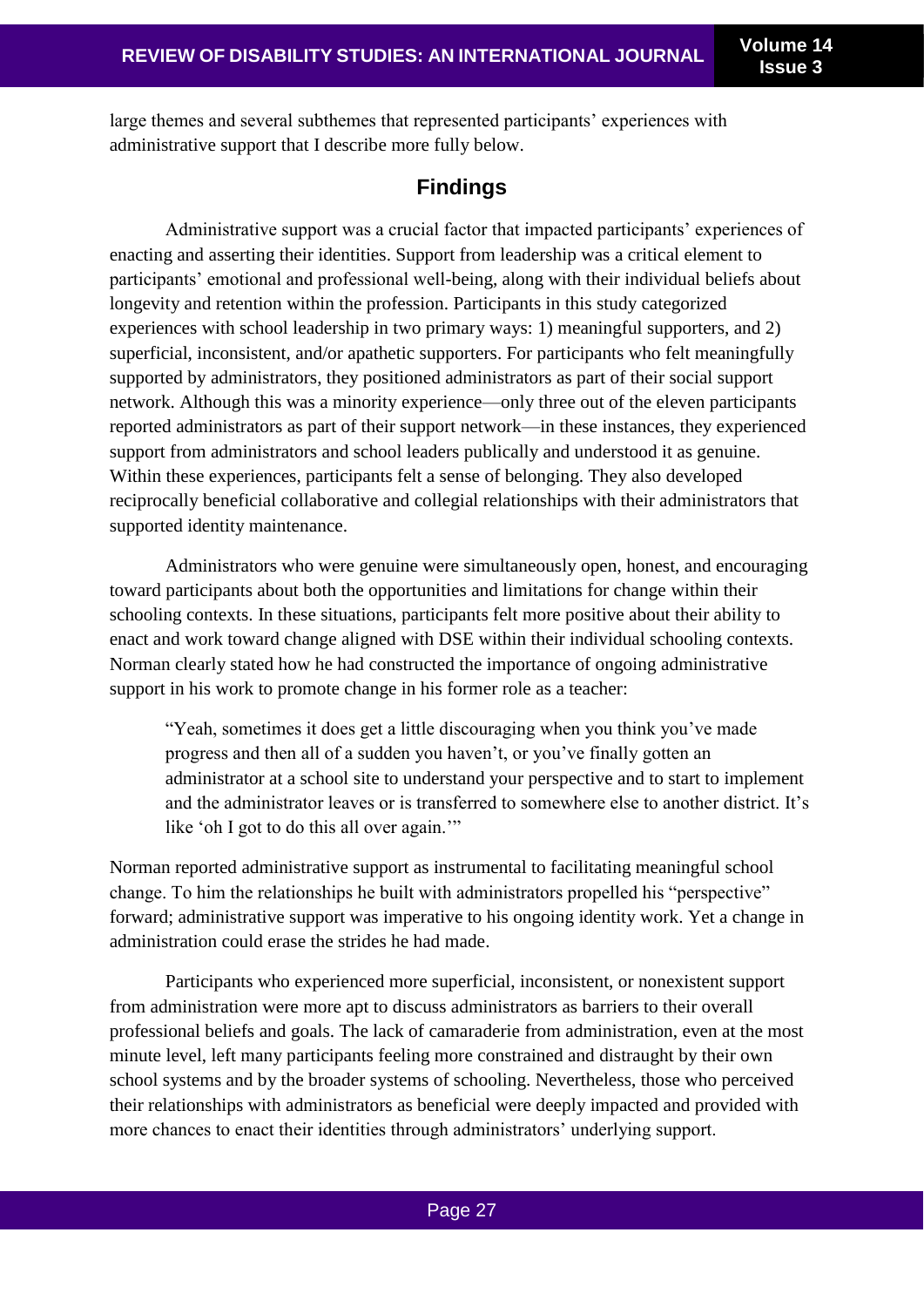#### **Support(ed) From Leadership**

Teachers who were visibly and consistently supported by their administrators expressed hope for change towards their values and beliefs, which provided a space for the cultivation and continuing development of their identities. Within these experiences, educators were also more likely to position their administrators as part of their social support network, as individuals whom they could seek out as reciprocal members of their critical communities of practice. As Anna stated:

"I really truly believe that the administrators that I work with have the students' best interest at heart. I know that they probably are not familiar and understand Disability Studies but they are very interested in finding ways to best support our students. Our Special Education Director, she's very interested in problem solving. If you come to her with a problem and you provide some approaches to make it work, she's very open to entertaining your ideas. Whether it be DSE or not…I don't know if other people think of her like that. But she's always been open to what I've had to say and she's always been willing to sit and listen to me…I feel really, really fortunate to have someone that's so open to listening. Now granted, there may come a time where she's going to say 'No, you know I don't agree with that' or 'I don't think that that's going to work, and you need to do it this way,' but I haven't run into that yet. But the best thing I could say at that point…and I feel like I'm at a point in my career where I don't mind saying in those circumstances that I have to respectfully disagree with you. I will do what you're asking me to do, however, I'm going to let you know that I don't know that this is going to work.

Luckily, I am fortunate enough to have that opportunity. I don't feel stifled by anyone. I know that some people aren't as fortunate as I am and they are much more limited in what they feel they can do and say."

As Anna suggested, these relationships offered her—like other participants who experienced supportive relationships with administrators—opportunities to engage in active problem solving that resulted in a larger impact on their school communities. To Anna, her administrator provided the space to assert her beliefs, although Anna recognized that her experience with her administrator may be unique ("I don't know if other people think of her like that"). Nevertheless, Anna saw the relationship she cultivated with her administrator as beneficial to her continuing identity work.

Administrators who were publicly supportive also helped to position participants as resources within their buildings and districts. In such cases, participants were provided with opportunities to lead professional development and expose other individuals within their communities to their underlying DSE and inclusive belief systems. Administrators and school leaders even looked to these teachers as trusted members of their own critical communities of practice. Administrators even sought out some participants to provide specific discussion on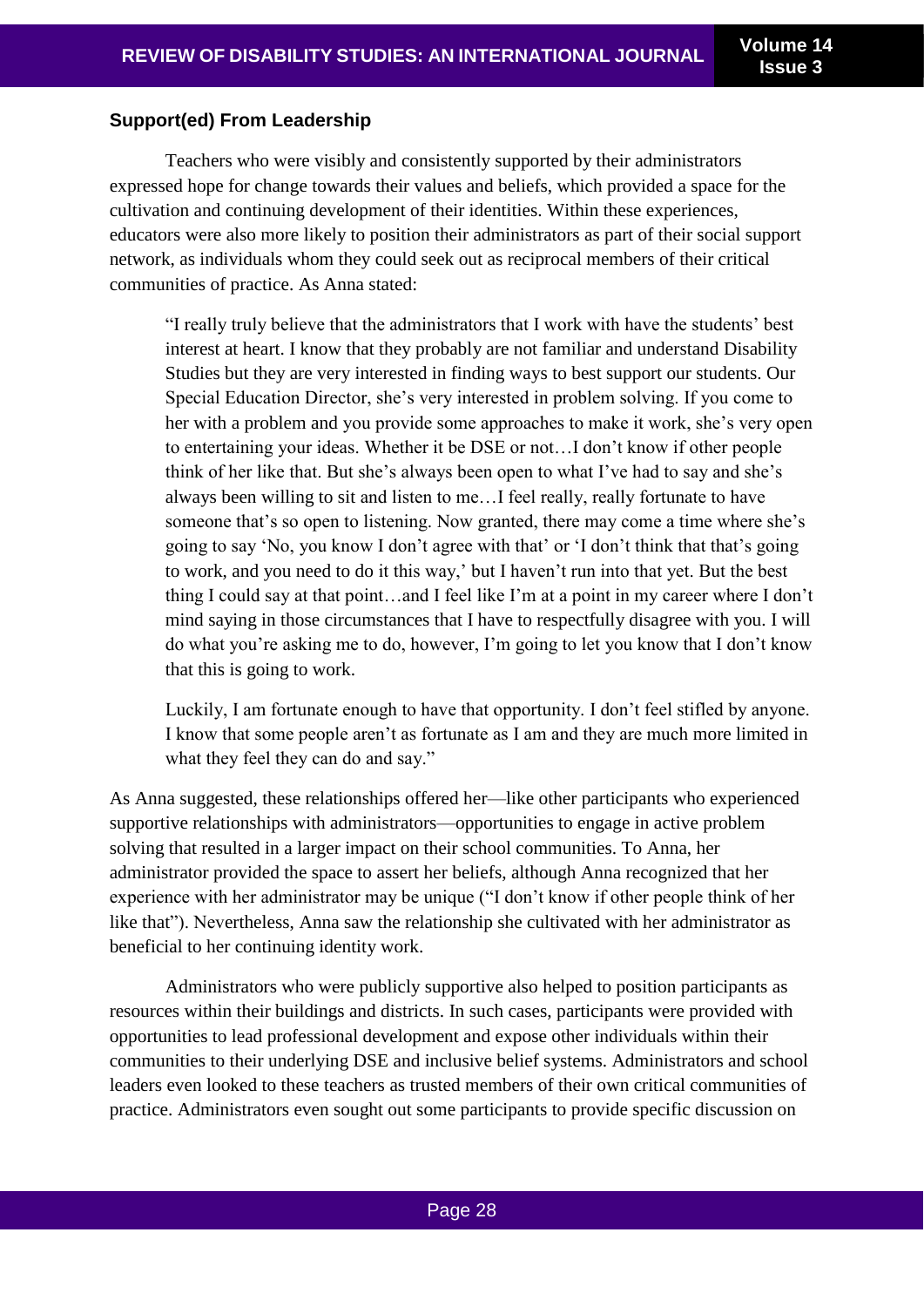how to make their schools and communities more inclusive and supportive of all students. Nina recalled how such administrative support affected her:

"My first-year teaching I was doing a lot of pullout, which I didn't really agree with. I decided to talk to my principal… I told her that 'this [self-contained service] is not something that I support. I would do it for the first-year but then we could start talking about how we could change services and try to create a more inclusive school.' She was really open to it. I mean she read a lot of the articles that I got in grad school from my professors. …In our first conversation she said, 'You know I don't know much, but I'm willing to learn….' I have gotten to make a lot of changes with her. The principal and I met twice a month...I got to speak freely as a first-year teacher and communicate all of my beliefs and why I feel the way I do. She learned so much last year, and now we're trying to put it into practice. We're not there yet… but we're trying to take baby steps as a whole school."

However, Nina later remarked how these conversations and professional development had been noticeably absent during the current year, following the implementation of a new assessment system that was aligned with the Common Core. As Nina recalled:

"I haven't done any P[rofessional] D[evelopment] except one [session] at the beginning of the year… Last year we [the principal and her] met all the time to talk about inclusion, but this year we haven't really sat down. We used to sit down every other week and talk about articles we were reading. But we haven't had those structured conversations in a while."

Nina noticed that the momentum and consistency of these planning meetings had slowed down, along with the progress on their whole-school inclusive initiatives. Although she did feel that they would begin to meet and plan again, much of their work halted. She attributed the dwindling collaboration with her administrator to the onslaught of demands that had begun since the school had adopted a new Common Core reading program.

At the same time, because of her sustained relationship with her principal, she continued to feel comfortable approaching her with issues and possibilities. Collegial relationships, like the one between Nina and her administrator, were an important factor were an important factor in her identity maintenance." Positive and meaningful relationships with school administration continue to play an even more powerful role in the facilitation of inclusive schools as shared partners (Hehir & Katzman, 2012; Theoharis & Scanlon, 2015). As school leadership acts to facilitate the schools' alignment between individual responsibility, collective expectations, and internal accountability in order to contribute to their success with inclusion (Hehir & Katzman, 2012; Theoharis, 2009). Nina's dynamic, mutually supportive, and ongoing relationship with her administrator provided her with an opportunity to put her beliefs into practice and, therefore, the ability to stay true to her DSE identity.

Similarly, Norman spoke of institutional opportunities he was provided because of the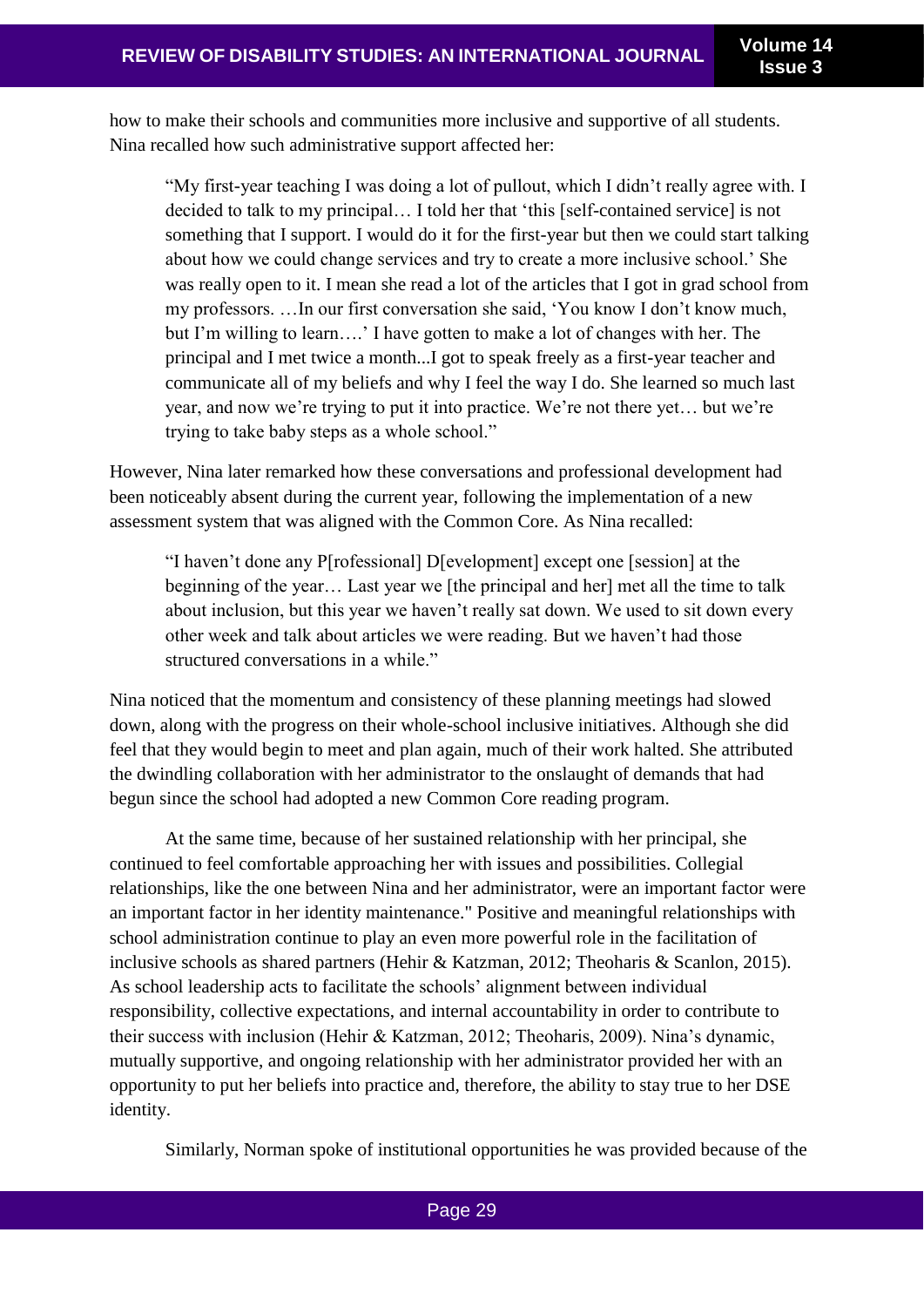support and relationship he had with his administrators. Since his administrators trusted in his professional beliefs and values, he was afforded the space to enact practices that supported the inclusion of his students. He described what happened when he approached administration about the need for his students to be included within the school community:

"I went to the administrator and told him that we were going to include our students. I stated which specific classes I wanted them in and he said, 'okay.' So, we did it. I didn't really get a ton of push back on that. I have the law behind me [and], if need be, I was willing to play that card. But when I told him the benefits of inclusion, for both general education and special education students, he just said 'Okay. Let's do this.'"

In Norman's case, his reported experiences with school leadership afforded him the means to openly and sincerely express his professional beliefs, something not made available to all participants. The exchange with his administration even resulted in more of his students being included within general education. It is important to note that there was a noticeable difference in the manner in which Norman spoke about notions of administrative support. Norman's positioning and identity as a white and significantly older male with many years of experience may have led to less opposition when asserting aspects of his DSE identity. Norman's administration regarded him as positively asserting himself and his beliefs. Participants' ongoing identity work was bolstered when administrators positioned themselves as a source of support. These instances also helped secure and preserve participants' personal and ongoing beliefs in the possibility of school-level change.

## **(Un)support(ed) by Leadership**

On the contrary, individuals in the study who perceived inconsistent, inauthentic or absent ongoing and public support reported feeling that their continuing work towards their DSE commitments was neither validated nor appreciated. I purposefully utilize the word "public" to describe administrative support because in some instances administrators privately stated to participants that they wanted more inclusive service delivery within their buildings and districts (one was even hired to facilitate this initiative), but did not provide this support publically. When administrators were in situations such as official, team, grade level, and/or school meetings that required them to demonstrate allegiance to inclusion and/or transforming their current school system with multiple school stakeholders, therefore publicly supporting the individual or initiative, they did not.

For example, Ava had been hired to facilitate inclusive service delivery. She was frustrated by the inauthentic support her administrator offered toward more inclusive service. His public support remained noticeably absent and was sometimes in direct contradiction to sentiments communicated to her when they spoke in private. She described,

[Ava]: "…Little things that kept happening… kept building and building. I realized I would never get support from the principal. Only behind closed doors would he say you're doing a great job, you're absolutely right… you're on the right track. But then when the opportunity would come to actually back me up and he would chicken out and be quiet."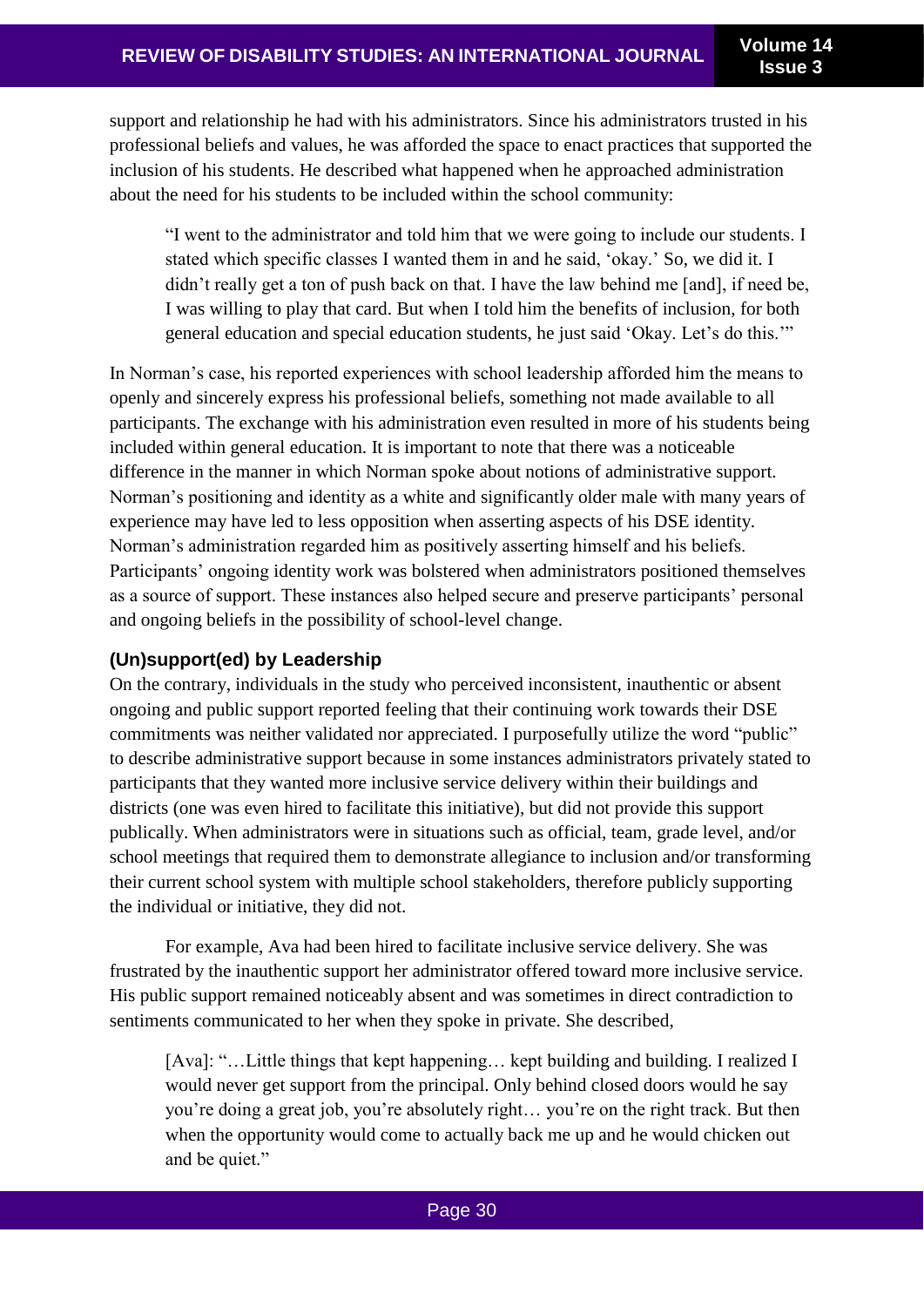In these instances, participants deemed support from administration as "paying lip service" or, in other words, as insincere. Ava was hired to move the school toward more inclusive models, and took the job because it aligned with her commitments and beliefs about inclusion. However, her administrator provided little to no public support for these initiatives, which led her to pursue a position in another district. Participants' experiences like Ava's intensified and became aggravated when they felt that they received little to no support, even if only privately, from administration.

Some participants were deemed by administrators to not have "earned their stripes" or were characterized as simply being unrealistic about schooling, implying that they didn't comprehend what it meant to work and be in system. In these instances, educators' concerns were not addressed which further isolated and demoralized them from the school community. Three participants—Erika, Angela, and Anna—perceived their transfers to other schools within the same districts by administrators (as happened to Erika at multiple points in her career) as a repercussion for pushing for more inclusive services. When asked about the particular phenomenon of being moved or transferred after butting heads or not complying with an administrator around inclusion and/or disability Erika recalled, "Oh this has happened tons of times… I've moved nine times in twelve years…And it's always been because of an administrator." From Erika's perspective, the only reason administrators transferred her to another building was because of her identity work. Others in similar situations were unaccompanied and unsupported by administration in their vision for inclusion, indicating the consequences of an absence of shared understanding or legitimation of their belief systems.

Participants who felt unsupported by administration became increasingly disconcerted and hopeless about their ability to make change within the system(s) of schooling. They described experiencing a professional dismissal of their overarching ideas, beliefs, and values. To them, others positioned their identities as insignificant and/or as not contributing to overall systems of schooling. Molly described her administrator's lack of responsiveness or authentic acknowledgement of her belief systems by comparing her current non-relationship and nonsupportive administration in her efforts to include her students to her past positive experiences with administrators:

"I could sum up the difference between where I was before and where I am now. I would say there's a definite difference in leadership… In my third-year I've had three different special ed. administrators in three years. My first-year there, I was bringing in our professional learning communities; I asked, 'how can we could get our kids out more? You know they were doing focused reading in my room, so they could do that in general education.' And my first administrator just couldn't understand why that would be important. He just said, 'well, they're going to be working on it here or out there, what does it matter where they're working on that?'

My administrator last year she's actually the migrant coordinator of our district, so I think she got it a little bit more, but she kind of got thrown into the special ed. director's position and didn't really know she was going to be…she didn't really have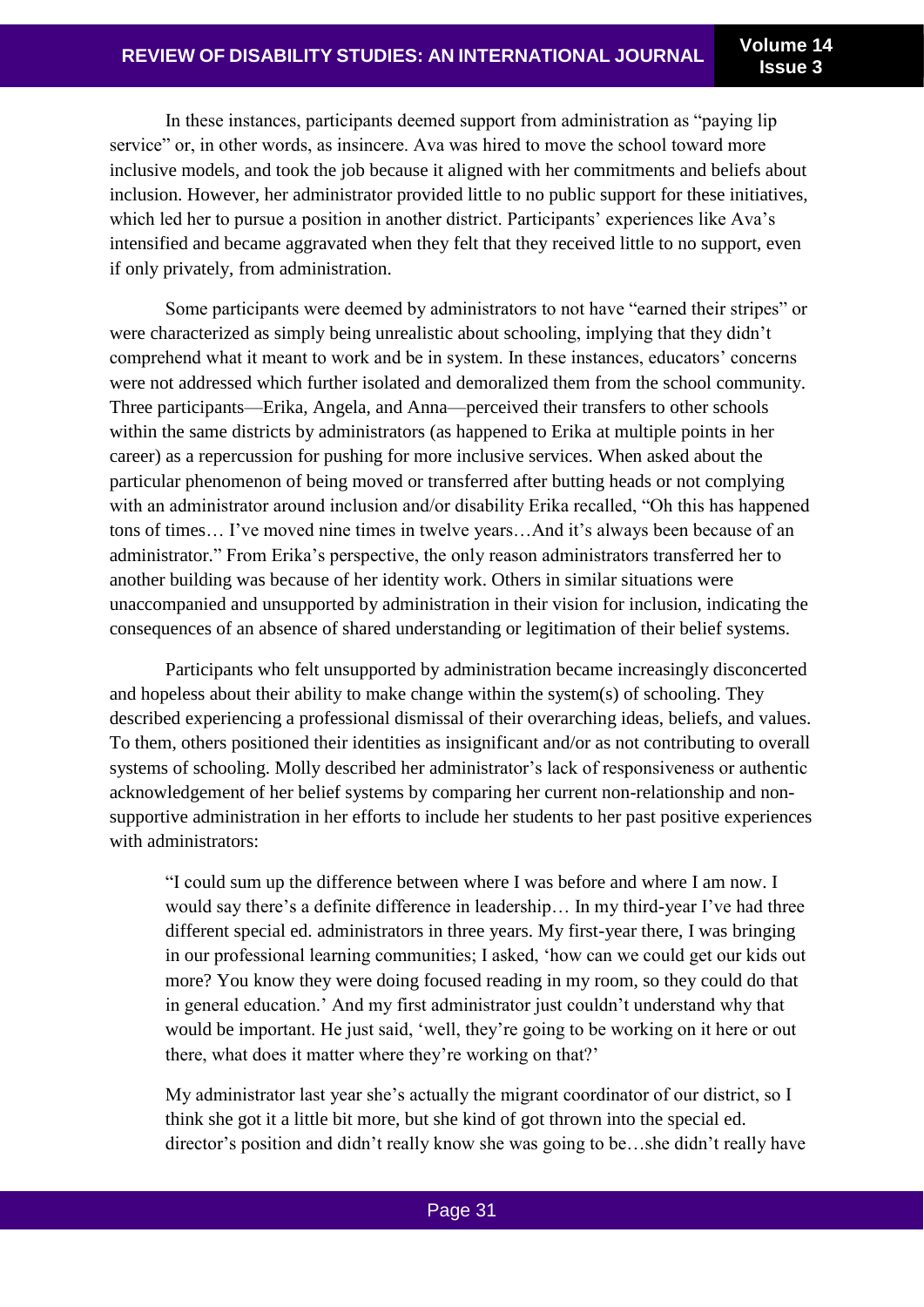a ton of background and she didn't really get it. She did work hard to get us some materials and curriculum and things. But it was just the beginning and she was replaced or moved or something.

….My new administrator this year, I went to him about a month after school started and said, 'I've been having a lot of frustration. I think that my frustrations are coming from the fact that I don't feel like what I'm doing is true to what I feel like these kids should or could be doing. I am not sure how to get them out in the classroom more. I don't know how to make that happen, and I don't know how to bridge that gap.' He was very understanding and he listened well, but again, he doesn't have any background in special education. He said, 'you know as much as we can, we get them out there...You know they participate in lunch, recess, specials, and maybe if I can get them up there for science lessons sometimes. Other than that, they're your kids, you take care of them. You're a classroom teacher, you're not a support service.' It's a different mindset, I think special education should be a support rather than a place."

Molly's experience with her last three administrators demonstrates a lack of consistency not only in the turnover of administration but also in their knowledge. Foremost, she had three different administrators within three years. Further, all of her administrators lacked knowledge about special education and inclusion. Her first administrator could not conceptualize why having her students work on the curriculum within the general education classroom with general education peers could be of any importance. Her second administrator still lacked special education knowledge, but was more helpful and had begun to support Molly's efforts in some way. However, this administrator was moved after only one year. Finally, her current administrator immediately struck down and delegitimized her concerns. He then positioned Molly as misunderstanding her role as a special education teacher, which in turn limited opportunities for her to create change towards inclusion, a critical aspect of her identity.

Like many other participants, Molly perceived the role of administration as vital to her continuing identity work. However, administration at her current school and district garnered no support. Within her current school, she felt as though her professional goals and values were being pushed aside. Without the space to enact ideological commitments that Molly espoused, she began to question her longevity within her school:

"On a personal level … I just don't know how much longer I can do this job especially in the school that I'm in. If I had stayed in the school that I was part of before (an inclusive school), I could have probably done it for a long time but where I'm at now I just know I'm not doing what I'm supposed to be doing... you try, and you get a little ways but then you take three steps back..."

Similarly, Angela began to feel defeated in her ability to assert her beliefs. After presenting a plan to school and district administration to move the school towards inclusive services, she was transferred to another school within the district. She began to consider leaving the profession of teaching: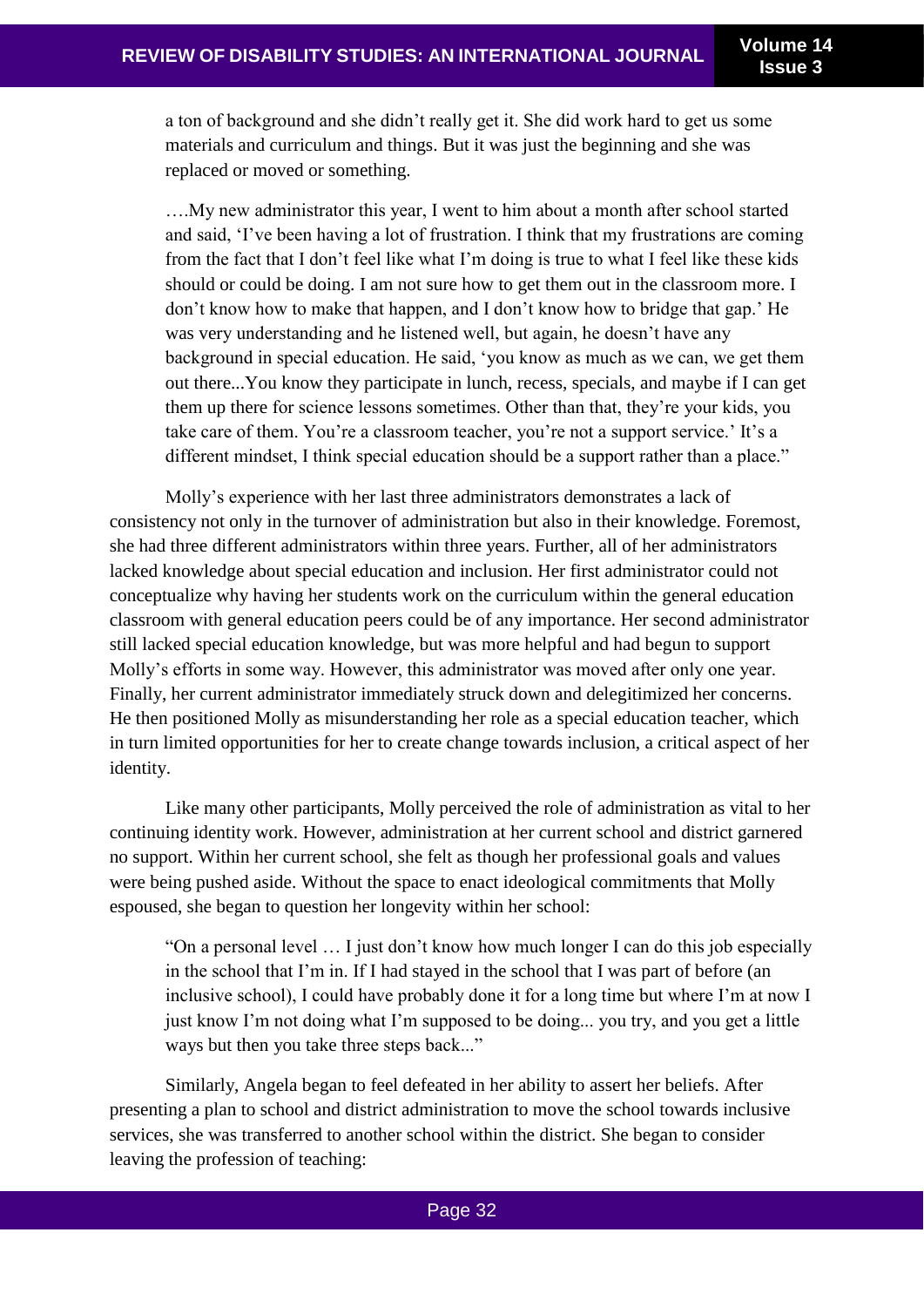"I'll be honest with you. I always used to say that I'd never quit teaching... But I was so devastated when we were all set to go to this … I mean our school was going to be an inclusion school at my district and when that got shot down. I came home and I told my husband I think I'm getting old enough, I don't think I have the fight left in me anymore…"

Molly and Angela's dedication to their underlying ideology and the lack of vision towards inclusion at their respective schools made them question their place within it. When faced with little support and opportunities from administrators to enact their identities in meaningful ways participants began to lose a sense of themselves and their longevity within the field. Notions of public support were further exacerbated by many of their administrators' responses to and public discussion of the standards and accountability-based reform as well as other initiatives.

#### **Administrators Responses to and Support of Reform Movements**

Perceptions of administrative support around accountability and standardization were significant to many participants' feelings of either isolation or belonging within schools. For participants, administrators' public responses to reform initiatives weighed heavily on participants' conceptions of mutuality and collegiality. Every participant mentioned how their administration's response to and/or acknowledgement of reform initiatives impacted their sense of belonging within their respective schools and districts. Administrators who acknowledged the challenges of reform on teachers, students, and the school culture felt a sense of kinship and community. However, participants who felt unsupported became increasingly frustrated by their administration's disconnection from and blatant ignoring of the stressors and unrealistic demands associated with reform.

Amelia mentioned how she grew unsettled by her administration's public displays of allegiance to accountability and standards-based reform movements:

[Amelia]: "The bigger piece is that there feels like there is a lack of solutions. It feels like nobody knows what to do … I sometimes think I would feel differently if the administration was actively outspoken and supportive of its teachers. But they aren't."

[Author]: "They aren't recognizing the issues?"

[Amelia]:" No, no. I do think there are certain places where this misery is being handled better because there is a structure in place, and there is more camaraderie, trust in the building, and administration itself. But that doesn't happen in my building. [If they would] just be transparent about it and try to openly talk about our values and what we think makes a great education, while still checking those boxes. Really talking about how we can support each other in this insane time. If there was any kind of that going on I think it would feel quite different."

Amelia believed that her administrator did not demonstrate any shred of solidarity with educators' experiences within the heightened and sometimes unattainable demands of reform.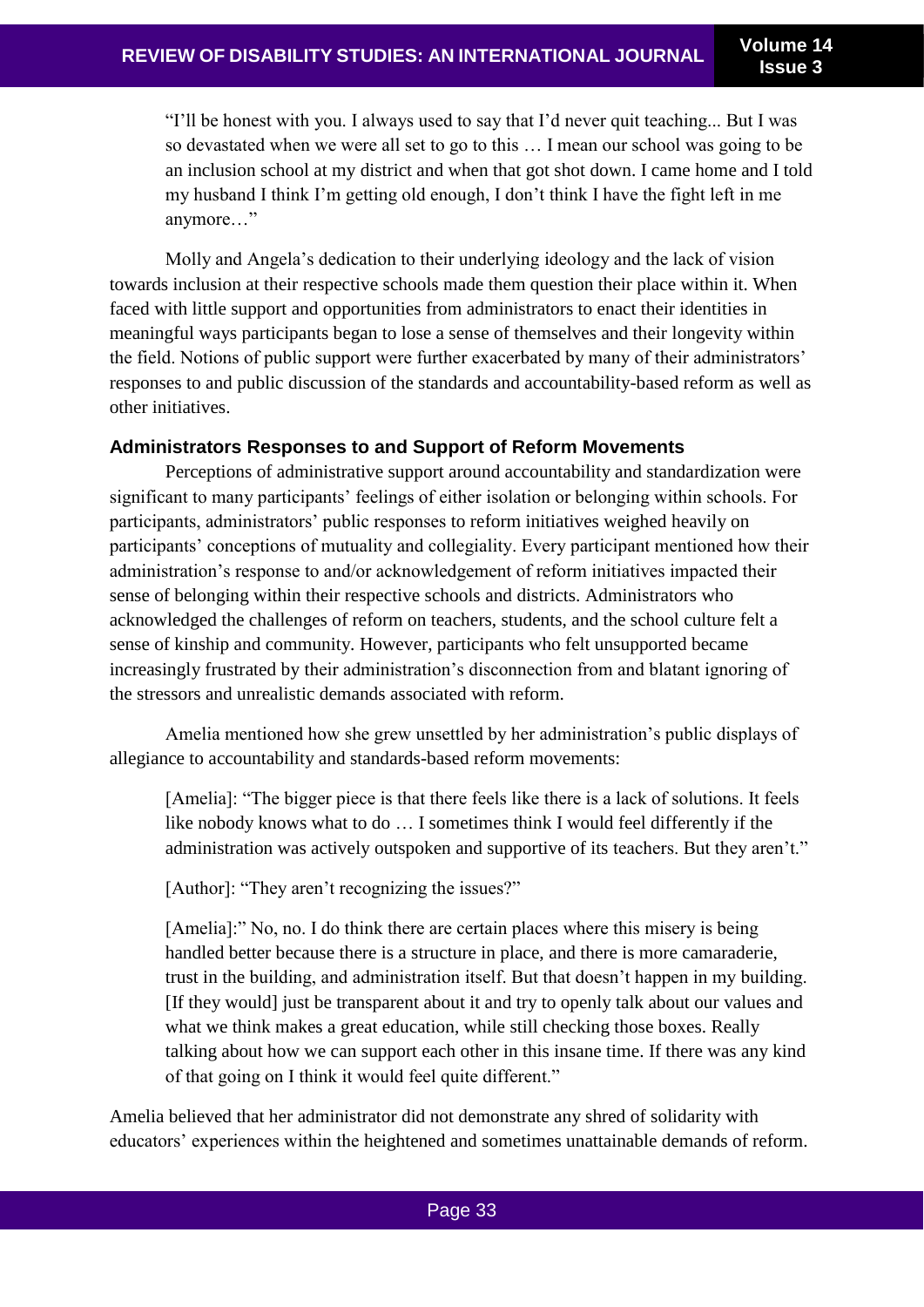Instead, the administrator fed into the legitimacy of reform by "checking those boxes," Amelia felt marginalized by the systematic limitations and expectations that had been placed on her in her role as a teacher. She felt that even just recognition of those feelings as valid might have helped maintain her.

On the other hand, individuals whose administrators openly and honestly discussed these demands as critical members of their school community felt increasingly supported by their administrators as colleagues who recognized of the pressures that schools and teachers faced. Nina recalled a conversation she had with her principal that exemplified this:

"The other day I was talking to my principal and we were joking, I said, 'I want to go to work at Starbucks. I can't even stress how much stress I'm under right now.' She said, 'I know,' she said 'what can we do?' I said, 'I don't know.' She said, 'Oh, let's just open our own school!' and then we started talking about all the supports we'd have for kids in our imaginary school. She said, 'what if these kids had a behavior problem, then we just bring them all together and we'd just talk about things. We wouldn't be constrained by the system, having to teach the content a certain amount of minutes, and all these things Common Core. I mean they're still going to learn and be taught but discussed how it would be different.' It was just kind of fun and it was nice to know that other people, even her, feel like that."

Nina's administrators' open and public expression about the impact that the demands and stressors of accountability and standardization **had** on their daily work significantly impacted her sense of collegiality and provided her with vital opportunities for camaraderie. Both stakeholders felt constrained by the demands. Even though the administrator would most likely not go through with these ambitions, developing a shared sense of place and positionality within the current demands of schooling helped support Nina's sense of self. Both could commiserate about their frustrations with policies and practices that were contradictory to their underlying belief systems. By simply telling "her truth," Nina's administrator bolstered Nina's own perceptions of belonging within larger systems. Nina was not alone or isolated by her feelings of bewilderment with reform efforts and practices.

Belonging (or not) within the larger school community became a considerable aspect of participants' experiences and mediated the perceived validity of their identities within their respective schools. To participants, owning a DSE identity as a public-school teacher became increasingly more difficult, especially for those who felt unsupported. Leadership played a role in how participants traversed their individual schooling contexts. Although, when present, administrative support played an integral role in their work, the saliency of participants' DSE identities were consistently challenged and made more complicated. The internal struggle to remain true to themselves in systems that were not supportive of their underlying values and beliefs led many to reconsider the viability of their own tenure as public-school teachers. These experiences left many doubting and reconsidering their capacity to make any real or sustained change. Essentially, they expressed losing hope of maintaining fidelity to their identities within their everyday work.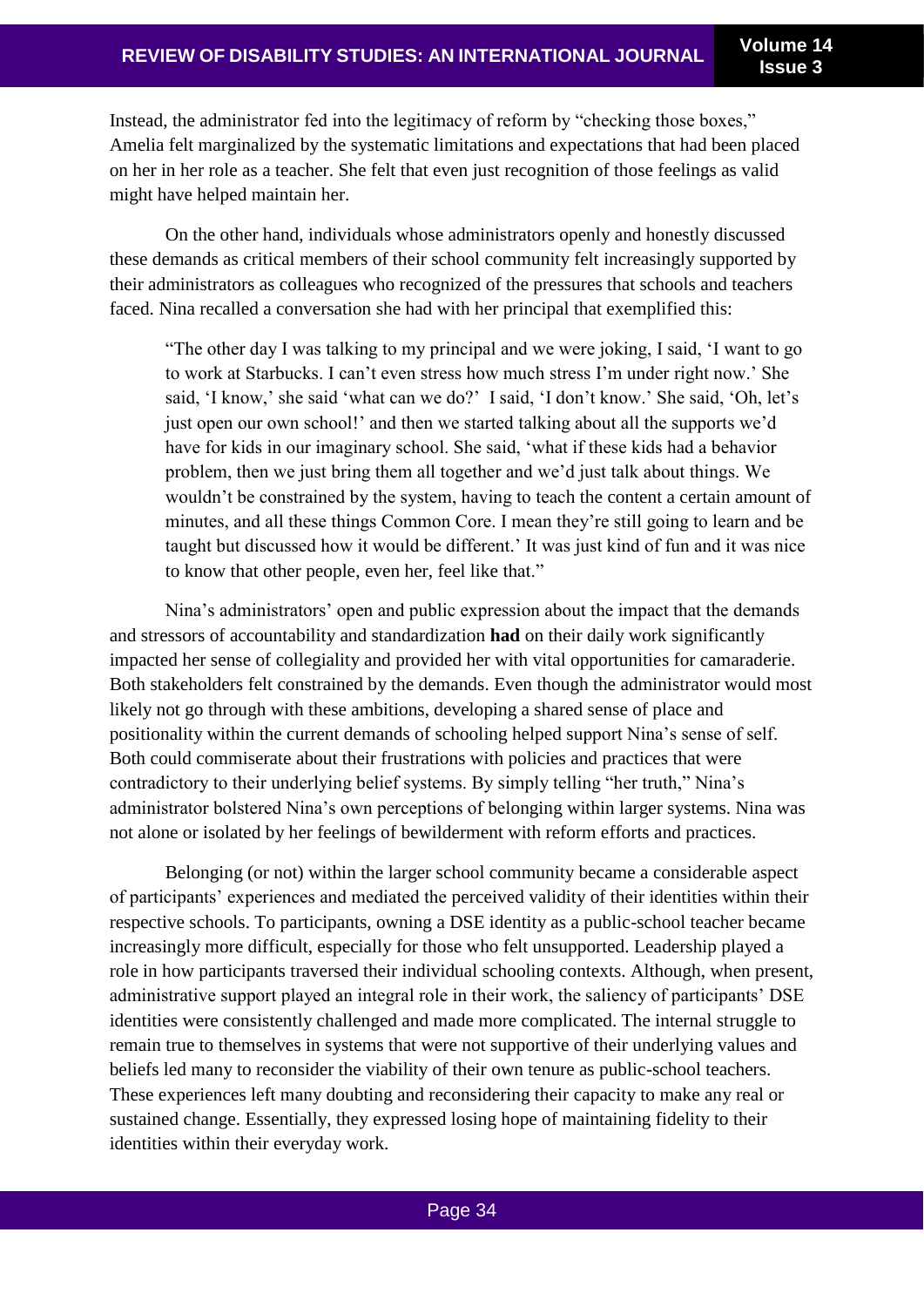# **Discussion & Final Thoughts**

Participants' conceptions of the level of support demonstrated by administrators played a key role in their perceived ability to act as agents of change and retain commitments to DSE as public-school teachers. the support **that was** afforded **to** them by school leadership and administration was vital to their individual constructions of mutuality within their specific school and district contexts. Participants positioned authentic, open, and collegial school leadership as significantly affecting their overall satisfaction and longevity within the field. Too often however, participants felt at risk and isolated by the lack of cohesion between administrators' understanding and their own visions for their students and the school. Impressions of being supported or not (including the level, reliance, and authenticity of support) mediated participants' feelings of belonging and/or alienation in systems of public and special education. Support had a considerable influence on the perceived efficacy of their professional identities as teachers in public schools. Although it was not a straight or perfect cadence, their perceptions of support led the majority of participants to question their longevity and retention within the system as critically conscious, socially just educators.

Taking up alternative conceptualizations of schooling is difficult and arduous work (Bushnell, 2003; Parkison, 2008). In the case of DSE identity work, many of the key ideological beliefs are in direct opposition to the overarching discourses of special education within public schools. Special education relies on the dominant medical model of disability. Further, in the midst of standards and accountability-based reform, it has become difficult for schools and educators to envision student difference as an asset that contributes to the overall value of the school (Ravich, 2013; Sapon-Shevin & Schneidewind, 2012). Inclusion is not always endorsed or embraced, and even when inclusion is, it may not be understood and/or practiced with fidelity that aligns to DSE.

Participants had a framework limited by and reflected in their individual schooling contexts, often using language that positioned efforts towards inclusion as synonymous with enacting a DSE identity. When DSE is framed as the single issue of inclusion or exclusion, we fail to reconsider the larger systems of marginalization and suppression (Broderick et al., 2011). Nevertheless, participants were operating in schools where fostering inclusion was the resistance and identity work that was available to them. Teachers who resist overarching discourses can feel increasingly isolated and alienated in their work (Achinstein & Ogawa, 2006). Without ongoing opportunities to engage in reflexive dialogue and to connect with like-minded individuals, they can begin to lose hope in their ability to do what they believe as teachers. Thus, teachers who take up these stances need more opportunities and access to both formal and informal networks of support in order to reinvigorate, inspire, and collaborate with one another (Ritchie, 2012).

The majority of participants' lack of administrative support or understanding towards inclusion mirrors one of Hehir and Katzman's (2012) overarching beliefs about building effective inclusive schools: when the responsibility to educate students with disabilities lies solely with special education teachers, meaningful opportunities to alter and transform schools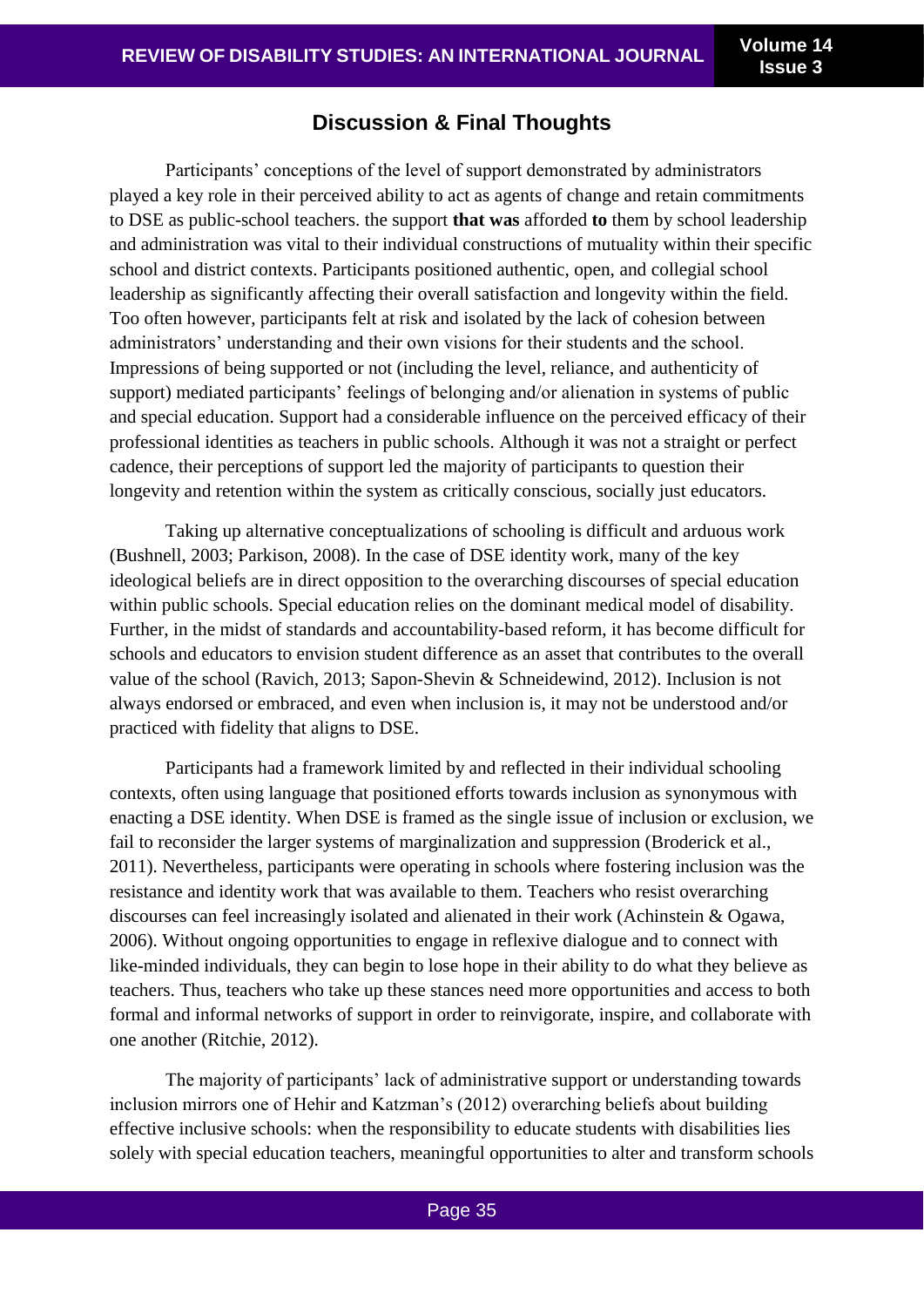are not available or viable. The dismissal of participants' beliefs may be attributed to the lack of consistent training and education that administrators have around disability and special education (Pazey & Cole, 2013). As research suggests, even administrators who are working toward social justice often do not place the needs or inclusion of students with disabilities to be included as a central issue of justice (Brown, 2004; Marshall, 2004; Pazey & Cole, 2013). Thus, school administrators must be educated in social justice and inclusive frameworks in order to better understand special education and disability as perpetuating marginalization. This might lead to more salient opportunities for collegiality and collaboration among administrators and teachers that support schools and districts working toward school change and social justice.

This research, like many studies informed by DSE, acknowledges the intersectional nature of identity. Although beliefs and commitments tied to DSE was just one aspect of the complex identities that participants took up, there could be evidence that supports the role that gender had on mediating participants' experiences with administrators. Some data might suggest that school leadership did not substantiate or legitimize female participants who attempted to practice and further align their schools and districts towards their underlying belief systems and DSE stance. In contrast, Norman—the only significantly older white male within the study—experienced little to no push back in his attempts to move the school towards his belief systems. However, given the data and methods I used, at this moment I am only able to suggest this. At the same time, the other identities (socio-economic status, age, disability, race, etc.) that participants occupied no doubt mediated their relationships with administrators and the power that was afforded or not.

"Strong caring leadership" that is open and well organized continues to be a major source of support for teachers in their professional lives (Howard & Johnson, 2004, p. 412). As stated repeatedly in the scholarly literature, school leadership plays an integral role in teacher's emotional and professional well-being as well as in their daily work and job satisfaction (Billeysley, 2004, 2005; Lueken et al., 2004; Wong, 2004). This finding further corroborates and expands on the role that administrators play in either fostering critically conscious and socially just educators or disempowering and disenfranchising them (Hehir & Katzman, 2012; Theoharis & Scanlon, 2015). Within situations where my participants felt authentically supported by school leadership, they placed their administrators as part of and central to their social support network. Participants who were afforded this type of relationship described feeling overwhelmingly supported and able to envision school-level and district-level changes that would support their overall belief systems. In these instances, participants believed that school leadership trusted and were responsive to their underlying belief systems. Conversely, participants who felt that the support from school leadership was either inauthentic or absent also felt increasingly isolated from their school communities. Participants who lacked open and authentic support were significantly impacted by the lack of camaraderie and honesty that school leadership shared with them and the school community. Within these situations, participants described feeling an ever-increasing and incessant loss of any hope for social justice and DSE within their schools and districts. Under these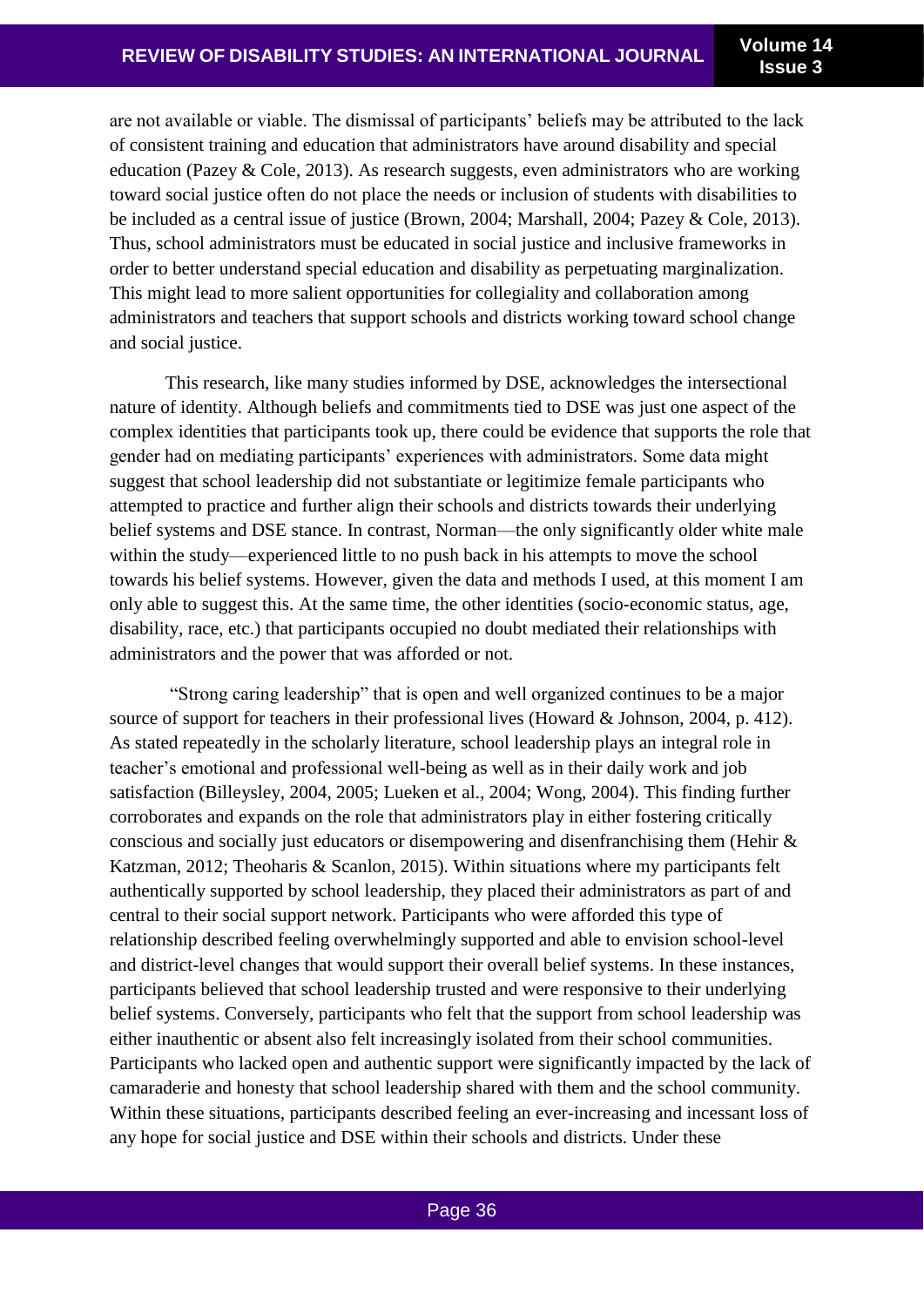assumptions, participants began to feel even less like their identities had a place in today's public-school contexts. Administrators remain crucial to teachers' experiences feeling supported and in asserting their underlying commitments and beliefs.

**Carrie E. Rood, PhD** is an Assistant Professor in the Foundations and Social Advocacy department at SUNY College at Cortland. Her research interests include socially just and disability studies teacher education, teacher identity, and teacher support and maintenance.

## **References**

- Achinstein, B., & Ogawa, R. (2006). (In) fidelity: What the resistance of new teachers reveals about professional principles and prescriptive educational policies. *Harvard Educational Review, 76*(1), 30–63.
- Annamma, S. A., Connor, D. J., & Ferri, B.A. (2016). *DisCrit: Disability studies and critical race theory in education*. New York: Teachers College Press.
- Beijaard, D., Meijer, P. C., & Verloop, N. (2004). Reconsidering research on teachers' professional identity. *Teaching and Teacher Education, 20*(2), 107–128.
- Billingsley, B. (2004). Promoting teacher quality and retention in special education. *Journal of Learning Disabilities, 37*(5), 370–376.
- Billingsley, B. S. (2005). *Cultivating and keeping committed special education teachers: What principals and district leaders can do.* Thousand Oaks, CA: Corwin Press.
- Bogdan, R., & Biklen, S. K. (2007). *Qualitative research for education: An introduction to theories and methods* (Vol. 5). Boston, MA: Pearson.
- Brantlinger, E., Klingner, J., & Richardson, V. (2005). Importance of experimental as well as empirical qualitative studies in special education. *Mental Retardation, 43*(2), 92–119.
- Broderick, A. A., Hawkins, G., Henze, S., Mirasol-Spath, C., Pollack-Berkovits, R., Clune, H. P., & Steel, C. (2011). Teacher counternarratives: Transgressing and 'restorying' disability in education. *International Journal of Inclusive Education, 16*(8), 825–842.
- Brown, D. F. (2004). Urban teachers' professed classroom management strategies reflections of culturally responsive teaching. *Urban Education, 39*(3), 266–289.
- Bushnell, M. (2003). Teachers in the schoolhouse panopticon complicity and resistance. *Education and Urban Society, 35*(3), 251–272.
- Coldron, J., & Smith, R. (1999). Active location in teachers' construction of their professional identities. *Journal of curriculum studies, 31*(6), 711–726.
- Cosier, M., & Ashby, C. (2016). *Enacting change from within: Disability studies meets teaching and teacher education*. New York, NY, Peter Lang.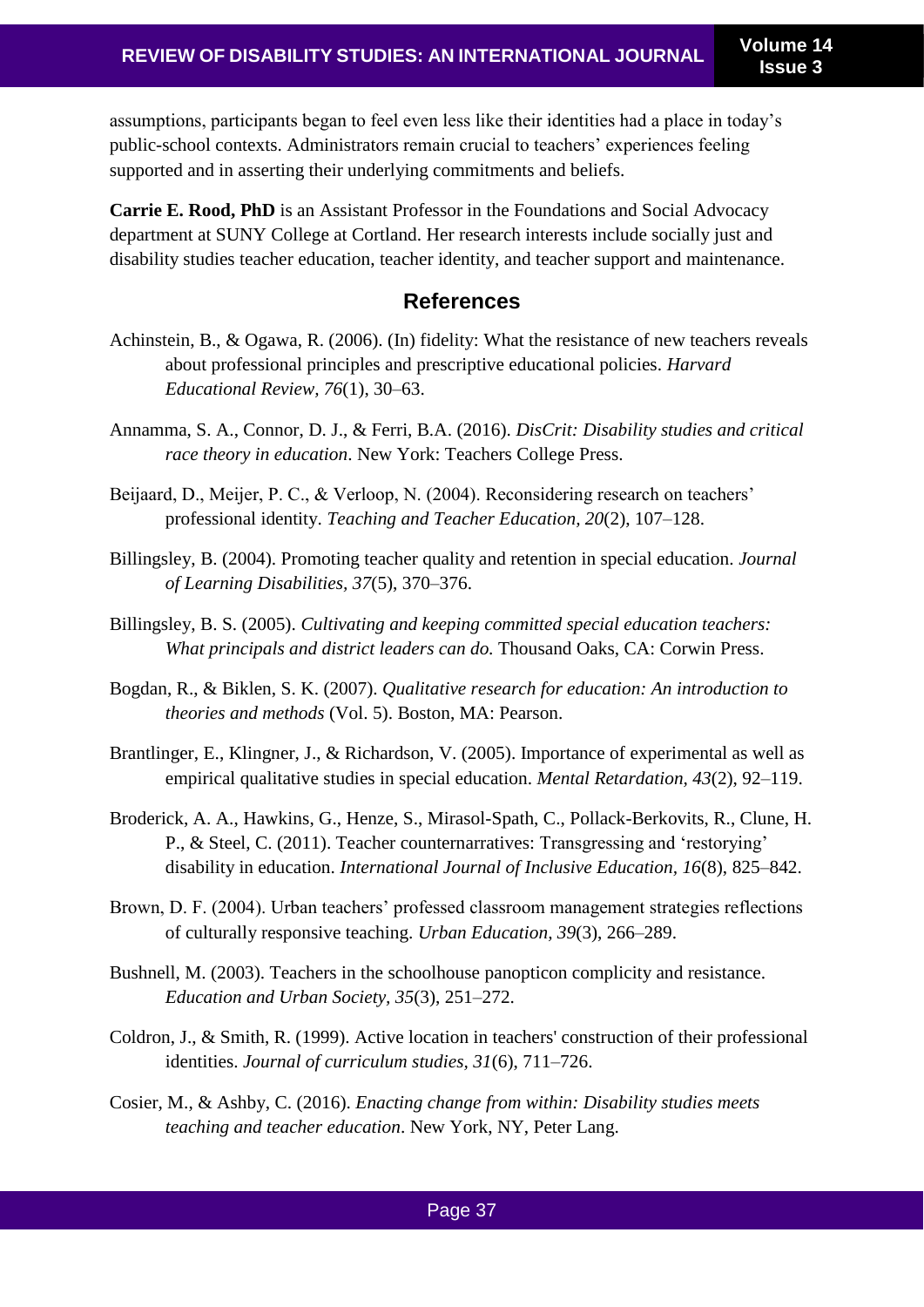- Dedoose Version 6.1.18, web application for managing, analyzing, and presenting qualitative and mixed method research data (2015). Los Angeles, CA: SocioCultural Research Consultants, LLC (www.dedoose.com).
- Erevelles, N. (2011). *Difference and disability in global contexts: Enabling a transformative body politic*. New York, NY: Palgrave MacMillan.
- Flick, U. (2007). *Designing qualitative research*. London, UK: Sage Publications.
- Gabel, S. L., & Danfoth, S. (2009). Theorizing Disability: Implications and Applications in Social Justice in Education. In W. Ayers, T. Quinn, & D. Stovall (Eds.), *Handbook of Social Justice in Education* (pp. 377–399). New York and London: Routledge.
- Hehir, T., & Katzman, L. I. (2012). *Effective inclusive schools: Designing successful schoolwide programs*. San Francisco, CA: John Wiley & Sons.
- Howard, S., & Johnson, B. (2004). Resilient teachers: Resisting stress and burnout. *Social Psychology of Education, 7*(4), 399–420.
- Jarzabkowski, L. M. (2009). The social dimensions of teacher collegiality. *Journal of Educational Enquiry, 3*(2), 1–20.
- Lee, D. H., & Shaari, I. (2012). Professional identity or best practices? An exploration of the synergies between professional learning communities and communities of practices. *Creative Education, 3*(4), 457–460.
- Luekens, M. T., Lyter, D. M., & Fox, E. E. (2004). Teacher attrition and mobility: Results from the teacher follow-up survey, 2000-Tabs. NCES 2004-301. *US Department of Education*.
- MacLure, M. (1993). Arguing for yourself: Identity as an organizing principle in teachers' jobs and lives. *British Educational Research Journal, 19*(4), 311–322.
- Marshall, C. (2004). Social justice challenges to educational administration: Introduction to a special issue. *Educational Administration Quarterly, 40*(1), 3–13.
- Montaño, T., & Burstein, J. (2006). Maestras, mujeres y mas: Creating teacher networks for resistance and voice. *Journal of Latinos and Education, 5*(3), 169–188.
- Oyler, C. (2011). Teacher preparation for inclusive and critical (special) education. *Teacher Education and Special Education, 34*(3), 201–218.
- Parkinson, P. (2008). Space for performing teacher identity: through the lens of Kafka and Hegel. *Teachers and teaching, theory and practice, 14*(1), 51–60.
- Pazey, B. L., & Cole, H. A. (2013). The role of special education training in the development of socially just leaders building an equity consciousness in educational leadership programs. *Educational Administration Quarterly, 49*(2), 243–271.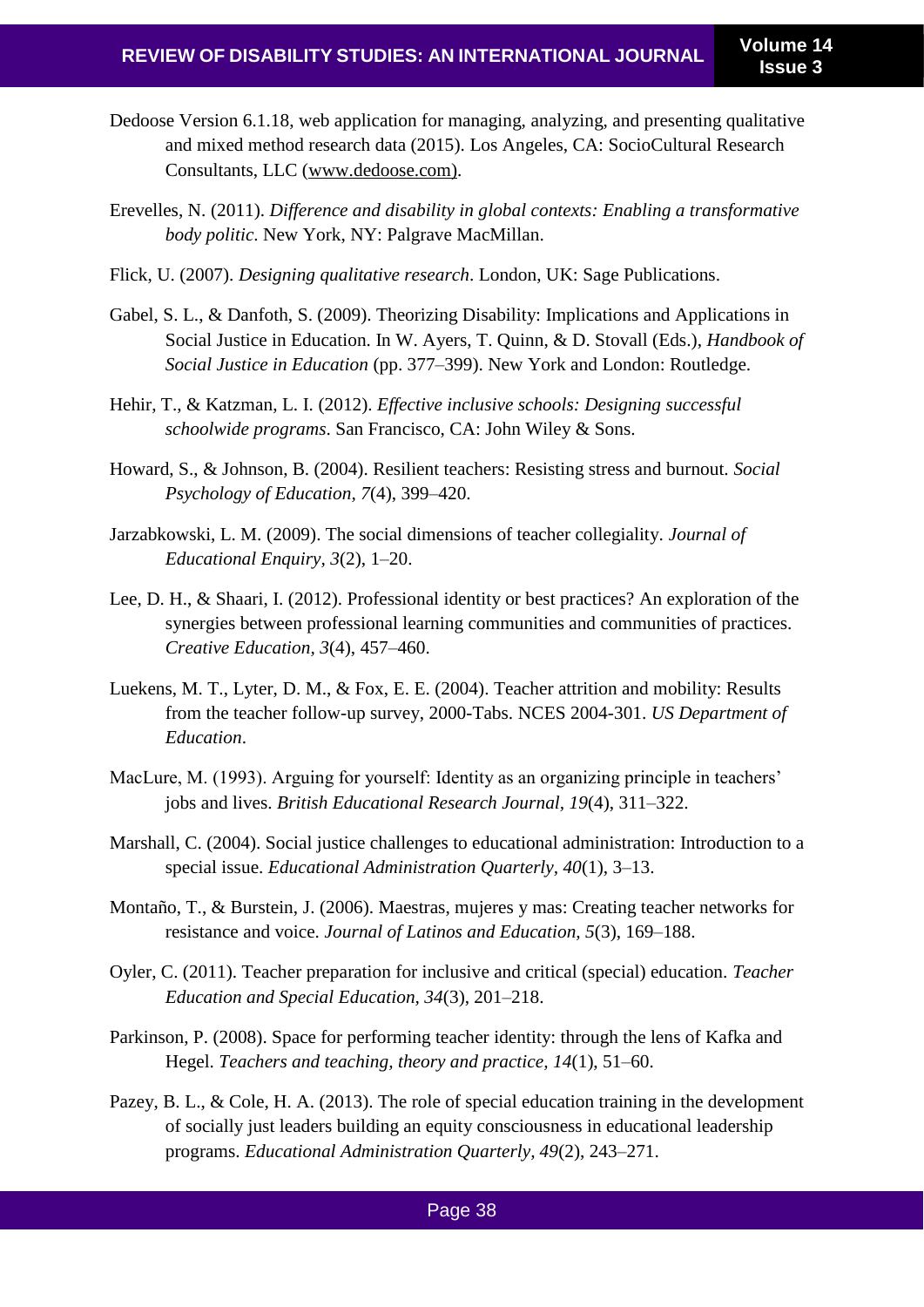- Peters, S., & Reid, D. K. (2009). Resistance and discursive practice: Promoting advocacy in teacher undergraduate and graduate programmes. *Teaching and Teacher Education, 25*(4), 551-558.
- Ravich, D. (2013). *Reign of error: The hoax of privatization movement and the danger to America's public schools*. New York: Alfred A. Knopf.
- Ritchie, S. (2012). Incubating and sustaining how teacher networks enable and support social justice education. *Journal of Teacher Education, 63*(2), 120–131.
- Sapon-Shevin, M., & Schniedewind, N. (2012). *Educational courage: Resisting the ambush of public education*. Boston, MA: Beacon Press.
- Schlichte, J., Yssel, N., & Merbler, J. (2005). Pathways to burnout: case studies in teacher isolation and alienation. *Preventing School Failure, 50*(1), 35–40.
- Slee, R. (2011). *The irregular school: Exclusion, schooling, and inclusive education*. New York, NY: Routledge.
- Smith, J., Flowers, P., & Larkin, M. (2009). *Interpretative phenomenological analysis: Theory, method, and research*. Thousand Oaks, CA: SAGE Publications.
- Sutherland, L., Howard, S., & Markauskaite, L. (2010). Professional identity creation: Examining the development of beginning preservice teachers' understanding of their work as teachers. *Teaching and Teacher Education, 26*(3), 455–465.
- Theoharis, G. (2009). *The school leaders our children deserve: Seven keys to equity, social justice, and school reform.* New York, NY: Teachers College Press
- Theoharis, G., & Scanlon, M. (2015). *Leadership for increasingly diverse schools*. New York, NY: Routledge.
- Wong, H. (2004). Induction program that keep new teachers teaching and improving. *NASSP Bulletin, 88*(683), 41–58.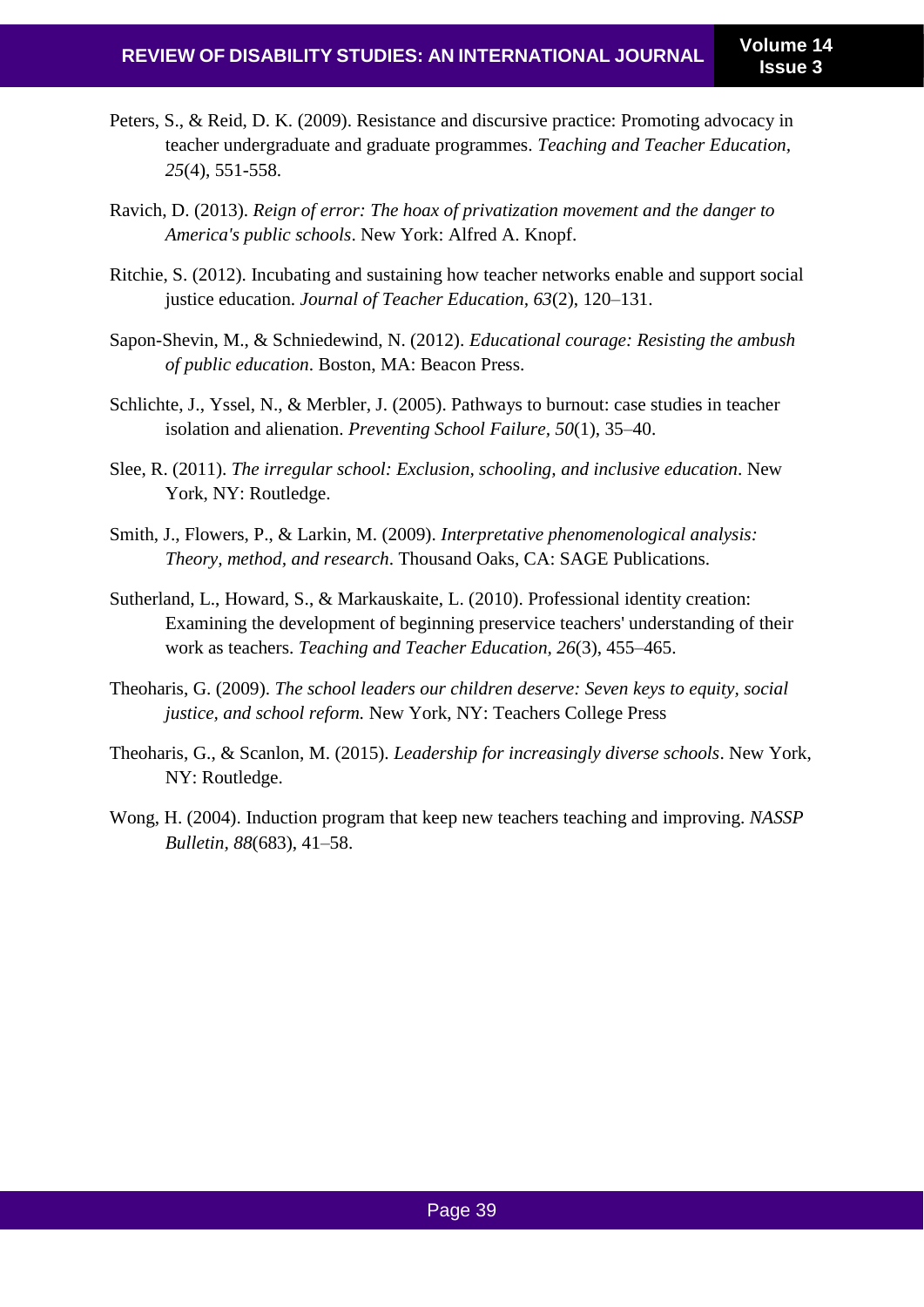# **Forum Research Article Towards an Indigenous Leadership Paradigm for Dismantling Ableism**

Hollie J. Mackey, PhD University of Oklahoma

**Abstract:** The purpose of this article is to propose an Indigenous leadership paradigm for dismantling ableism. I begin by defining ableism within the context of school leadership, then apply an Indigenous ontological and epistemological framework to strategies educational leaders can use to dismantle cultures of ableism within school communities.

**Keywords:** Indigenous Leadership; Educational Leadership; Disability

Leadership discourse framing equity and access calls for dismantling oppressive conditions linked to the politics of difference as a moral imperative. However, leaders, working within nested systems governed by policies and procedures crafted around unexamined beliefs about dis/ability – and the ways ability intersects with race, class, and gender – discount "the institutions themselves (policies, practices, schools) becom[ing] instruments of discrimination (Beratran, 2006, para. 1). Government reports and scholars have demonstrated myriad deficiencies in the various approaches to effectively providing access and equity in American Indian education supported by federal education policy mandating schools meet the unique cultural needs of American Indian students (Mackey, 2017). Social justice literature in education speaks at length about institutional barriers to student success (Fraise & Brooks, 2015; Horsford, Grosland, & Gunn, 2011) and provide strategies for improving leadership preparation by incorporating equity frameworks into preparation curriculum and field experiences (Capper, Theoharis, & Sebastian, 2006; Jean-Marie, Normore, & Brooks, 2009). I acknowledge this scholarship is valuable in bringing attention to the needs of students marginalized by discriminatory education systems, but suggest it would benefit from incorporating increased intersectional analysis of complex hierarchical relationships that reimagines the structure of "institutionally sanctioned stratification along socially constructed group lines" (Sensoy & DiAngelo, 2008, p. 350).

In this article, I propose an Indigenous leadership paradigm for dismantling ableism. The premise of this paradigm centers on three key features. First, U.S. educational leaders' overreliance on civil rights laws prevent them from identifying existing institutional structures perpetuating inequitable conditions for students of divergent racial, ethnic, and ability backgrounds. Second, Indigenous ontological and epistemological perspectives on the relational nature of place and space, particularly as it applies to dis/ability, can reframe (and serve to dismantle) ableist structures. Third, intersections of race, class, gender, and ability inform the ways in which ableism is enacted in different locations, requiring complex analysis on the parts of educational leaders to understand how their locations require strategies tailored to meet the unique needs of their school communities. I begin by defining ableism within the context of school leadership, discuss Indigenous perceptions of ability, and conclude by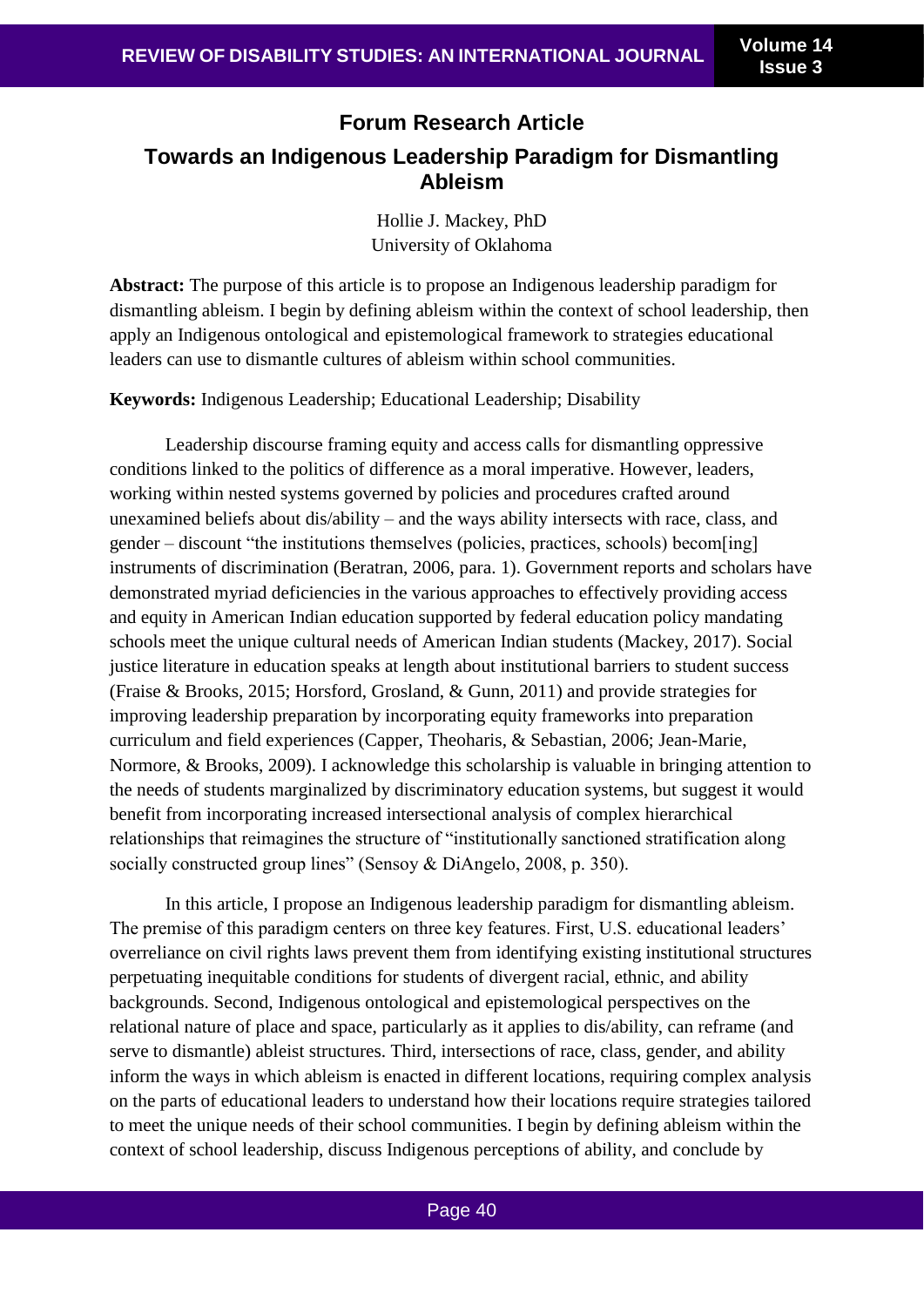applying an Indigenous ontological and epistemological frame to strategies educational leaders can use to dismantle cultures of ableism within school communities.

#### **Researcher Positionality: Interrogating Dis/ability and Transmitting Knowledge**

My positionality largely informs my conceptual understanding of how ableism, intersecting with racism, sexism, and classism, serves to harm school communities. My responsibility as an enrolled member of the Northern Cheyenne Nation to find my replacement and transmit knowledge to future generations requires that my research, service, and teaching be tailored to subject areas intended to facilitate Tribal nation building and selfdetermination in education. Professionally, I have worked in public, private, and tribal education in multiple roles for the past 17 years. As a public educator, I witnessed American Indian students who required specialized educational services being excluded on a regular basis as part of their Individualized Education Plan when the targeted measurable goals could have been attained through alternative means that would not have required such isolation. I taught the Masters level Education Law course and the Doctoral level Special Education Law course to annual cohorts of Educational Administration and Special Education graduate students after transitioning from public education to Academe. Personally, I am both a person affected by dis/ability and the parent of a child with a dis/ability. My personal experiences coupled with my experiences in public education, teaching education law, chairing doctoral dissertations with special education components, and sitting on doctoral committees for doctoral students from the Special Education program has reinforced my belief that the relational components of an Indigenous paradigm can positively influence dismantling ableism in all school contexts. Similarly, practicing educational leaders have the responsibility to acknowledge the need for dismantling ableism, engage in the work, and ensure they have prepared someone to carry on the work should they leave their positions in the future.

## **Framing Ableism and Indigeneity: A Paradigm Evolves**

Dismantling institutional ableism poses significant challenges given dis/ability has not been interrogated similarly to race, ethnicity, and gender in schools. Smith, Foley, and Chaney (2008, p. 304) define ableism as "a form of discrimination or prejudice against individuals with physical, mental, or developmental disabilities that is characterized by the belief that these individuals need to be fixed or cannot function as full members of society". The Individuals with Disabilities Education Act (IDEA) includes provisions designed to protect the rights of students with dis/abilities. These provisions ensure students are provided a free and appropriate public education and provided services in the least restrictive learning environment alongside their peers to the maximum extent appropriate, yet this law does little to address institutional ableism requiring students to demonstrate the ability to 'fit in' as a condition of appropriateness. Gritzmacher and Gritzmacher (2010) point out that Indigenous communities may equate the normative standards of appropriateness associated with IDEA to the federal government's assimilation goals through the Boarding School era. Campbell (2008) explains that dismantling ableism, as applied to the educational context, requires more than a law mandating that students be provided specialized educational services, but also a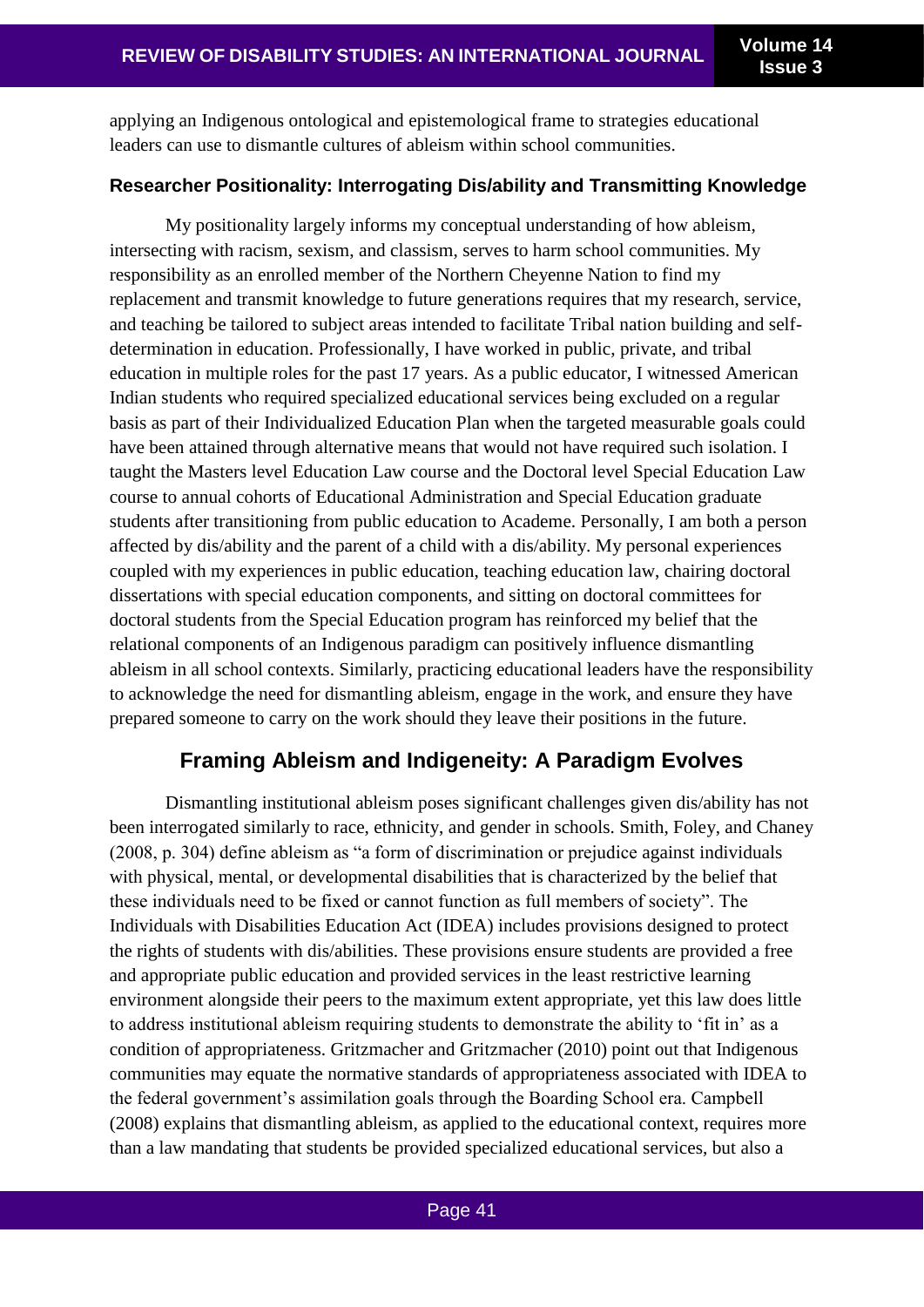cultural shift in the "beliefs, processes, and practices" (p. 154) intended to reverse exclusionary, dehumanizing othering of students with dis/abilities. This is difficult for many leaders to conceptualize when they already believe they are making decisions based on the best interests of students according to prevailing legal and professional standards.

The Individuals with Disabilities Education Act attempts to address equity through several provisions, most notably, placement in the least restrictive learning environment appropriate to students' needs. This provision is intended to minimize the social and psychological effects of segregation, however Beratran (2006) problematized application of the provision and outlined the ways in which it perpetuates institutional ableism. His critique focused on the use of the term "appropriate", which centers around the decision-making authority of educational experts to determine how and when a student best "fits" into normative school structures rather than centering around the student's needs. Of particular concern with regard to Indigenous students are the ways in which "cultural characteristics coexist and interact with disability related factors" (Garcia & Malkin, 1993, p. 52). For example, cultural differences between some Indigenous and Western communities regarding the importance and priority of education compared to other family/community responsibilities, or personal characteristics some traditional Indigenous students demonstrate (or are perceived to demonstrate) such as refraining from making eye contact, being less verbal or competitive compared to their peers, may be misunderstood as indicators of dis/ability by some educational experts rather than cultural differences between Indigenous students and (typically) non-Indigenous educators (Gritzmacher & Gritzmacher, 2010). As a modern tool of assimilation, the Least Restrictive Environment provision encourages more traditional students to question tribal identity and cultural values in order to avoid exclusion and gain access to social interaction with their peers.

## **CRT and DisCrit**

The social, political, and intellectual understanding of dis/ability in the U.S. as it relates to people's experiences within broad social structures has evolved from a biological determinist viewpoint to a social constructionist viewpoint alongside other civil rights issues (Meekosha, 2004). However, dis/ability has largely been omitted from equity literature referencing intersectional constructs of race, class, and gender (Beratan, 2006; Garland-Thomson, 2016; Meekosha, 2004). Critical Race Theory (CRT) centers around race, positing that racism is endemic in society and has become so deeply ingrained it has become invisible (Crenshaw, 1989, 1993; Delgado & Stefancic, 2000), yet CRT only minimally engages with the relationship between race and dis/ability. Historically, literature addressing dis/ability within an intersectional framework in education is limited to analysis and critique of disproportionate representation of marginalized racial/ethnic groups and boys in special education (Heller, Holtzman, & Messick, 1982; Skiba, et al., 2008). Decades of empirical evidence has demonstrated that deeply entrenched practices stemming from systemic and institutional racism, secured through racist education policies (Kendi, 2016), rather than racial bias on the parts of individuals alone, influence decisions made for and about students. This line of research is useful for providing educational leaders research-based strategies for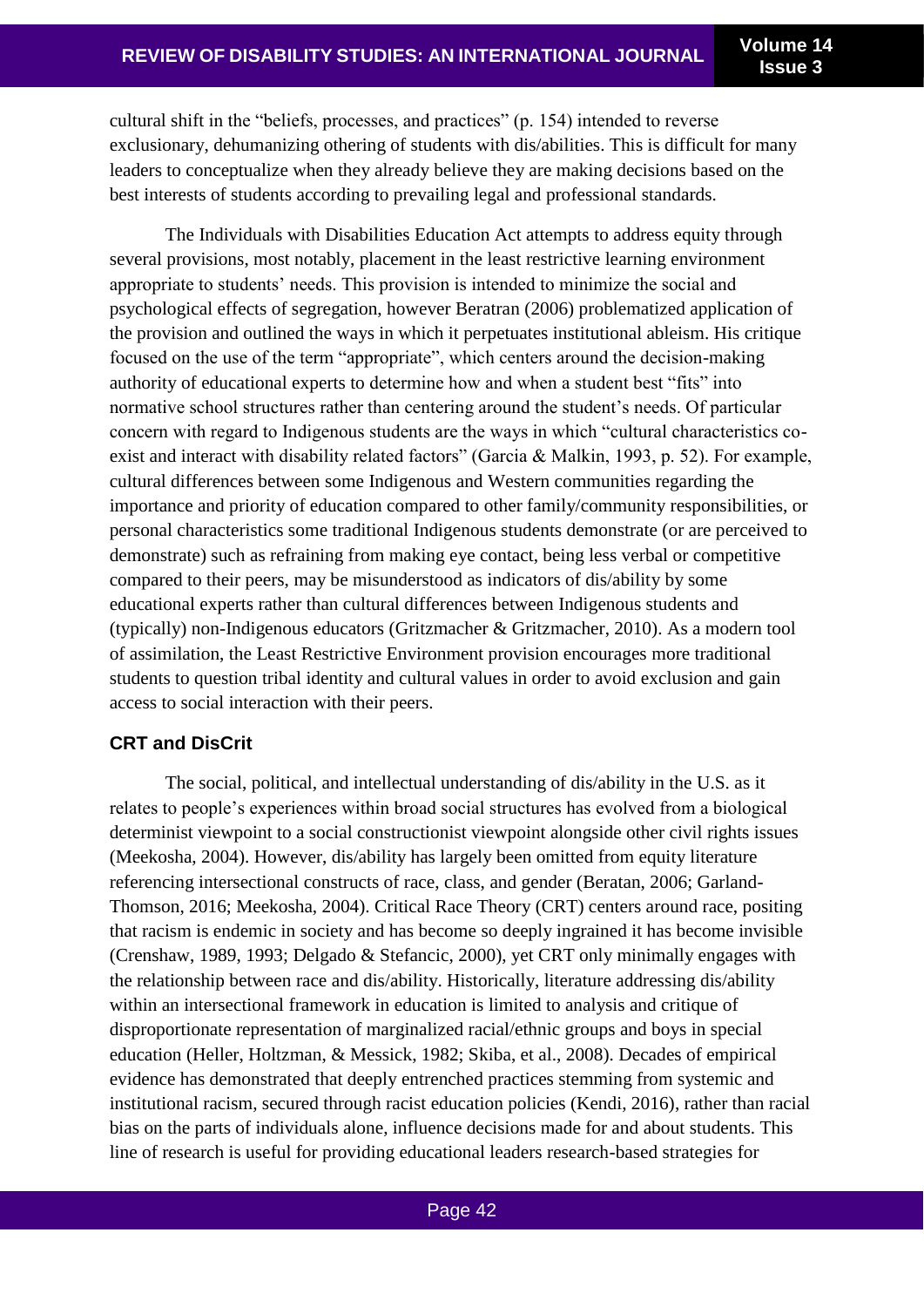reducing racial bias towards students who are misidentified for special education services, but it does not address equitable school conditions for students who require specialized learning opportunities.

Dis/ability scholarship is similarly limited in scope, often utilizing race as an additive feature without fully interrogating the complex social positioning of dis/ability and race. Annamma, Connor, and Ferri (2016) sought to remedy binary conceptions of race and dis/ability, arguing dis/ability and race are socially co-constructed and interdependent. The authors assert "issues of perceived dis/ability constitute issues of equity that involve all people…the social construction of dis/ability depends heavily on race and can result in marginalization, particularly for people of color and those from non-dominant communities" (2016, p. 13). To bridge the fields of critical dis/ability and race studies, Annamma, et al. (2016) introduced DisCrit, a dis/ability dimension of CRT intended to "theorize about the ways in which race, racism, dis/ability and ableism are built into the interactions, procedures, discourses, and institutions of education, which affect students of color with dis/abilities qualitatively differently than White students with dis/abilities" (p. 14).

#### **Addressing Issues of Power**

CRT and DisCrit both address issues of intersectional identity by analyzing the ways in which "multiple forms of inequality and identity are interrelated across different contexts and over time" (Annamma, et al., 2016, p. 2). Paris (2016, p. 83) further explains intersectionality as "the way multiple aspects of identity may combine in social constructs of reality…[with] the influence of multiple identifications… often mask[ing] the influence of single identity characteristics." Intersectionality recognizes people have many identities influencing the degree to which they experience discrimination with no one identity more significant than another (Collins & Bilge, 2016, Crenshaw, 1989). DisCrit is distinctively different from CRT because it goes beyond notions of inter-relatedness between race and dis/ability to assert "their embodiment and positioning reveals ways in which racism and ableism inform and rely upon each other in interdependent ways" (Annamma, et al., 2016, p. 13). As a result, educational leaders engaging in practices intended to dismantle ableism must concomitantly attend to dismantling equally oppressive racist, sexist, and classist structures within schools.

American Indigenous peoples are defined as sovereign nations, identified by their unique racial, cultural, and political status recognized through federal law and education policy crafted with the stated goals of meeting the unique cultural needs of Tribal communities (Mackey, 2017). This is particularly salient in addressing educational leaders' moral imperative to dismantle ableism because "what constitutes disability and what it means to be a person with a disability can vary across cultures" (Weaver, 2015, p. 148). The racial and cultural spheres of American Indigenous peoples' identity are not well represented through existing theoretical or conceptual frameworks intended to include dis/ability due to the continued political tension arising from the third legally recognized identity construct against which dis/ability must be considered in Tribal communities – the political sphere.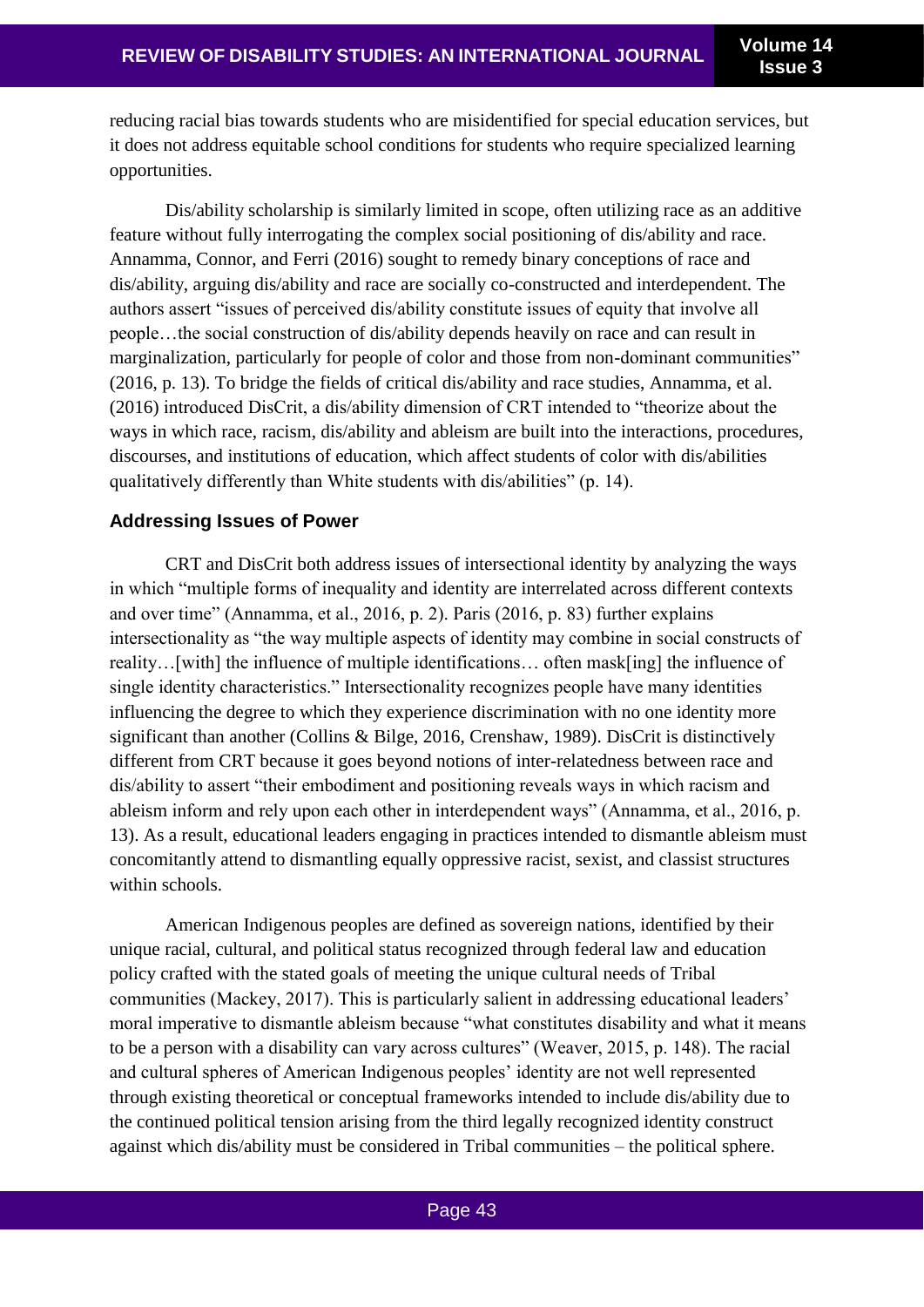Provision for American Indigenous peoples' education, unlike other racial or minoritized groups in the U.S., is required through the federal trust responsibility established by the U.S. Constitution and defined by the U.S. Supreme Court. Additionally, federally recognized American Indigenous peoples have established tribal government structures that operate on a government-to-government level with both state and federal governments (see Helton, 2003/2004; Mackey, 2015, 2017). Lomawaima and McCarty (2006) maintain the political relationship between these with regard to American Indigenous education is best summarized as an ongoing struggle for power between constitutionally recognized sovereigns. As such, framing equity through the lens of meeting cultural needs is largely ineffective due to the power imbalance between policy-makers and those for whom the policies are written despite federal education policy goals formally prioritizing self-determination in education (Mackey, 2015, 2017). As Gorski and Swalwell (2015) discuss, conversations about equity must start by addressing issues of power, and in the case of American Indigenous people, Indigenous knowledge and culture have only been valued and incorporated to the extend they do not significantly challenge existing social power structures in American society. Dismantling ableism in Indigenous communities requires educational leaders to place equity and the cultural understanding of ability at the forefront of all education initiatives. This includes the interrelated elements of race and dis/ability found in DisCrit while simultaneously approaching work done in schools from an Indigenous worldview using traditional knowledge creation and relational understanding of space and place (Grande, 2009).

## **Indigenous Perceptions of Ability**

There is scant empirical literature addressing Indigenous perceptions of impairment in the North American context. Senier (2013, p. 213) contends dis/ability is a modern identity "culturally imposed upon indigenous" people through colonization where prior to contact, dis/ability was treated "either matter-of-factly or as a valued capacity" (p. 214). Grech (2012, p. 52) contends modern scholars continue to legitimize colonial dominance, stating "disability studies remains profoundly…West European and North American… and focused exclusively on urban post-industrialist settings" despite the fact nearly 80% of all dis/abled people in the world live in the "so-called Global South, the bulk in rural areas and most suffer the brunt of disproportionate poverty". This trend runs parallel to dis/ability studies in the U.S. context where American Indigenous communities are largely invisible alongside their Black and brown Global South counterparts. Despite vast ontological and epistemological differences, Grech asserts:

"[Western] theories and tenets such as the social model of disability are consistently exported to a Global South it never intended to address. As the imperialistic trail of Western knowledge and practices legitimises this process, debates are perpetually re/neocolonised, discourses are simplified and generalised, contexts (places and spaces), cultures and histories (temporalities) homogenised, and many critical issues ignored or intentionally resisted. They become ontological invisibility" (2012, p. 52).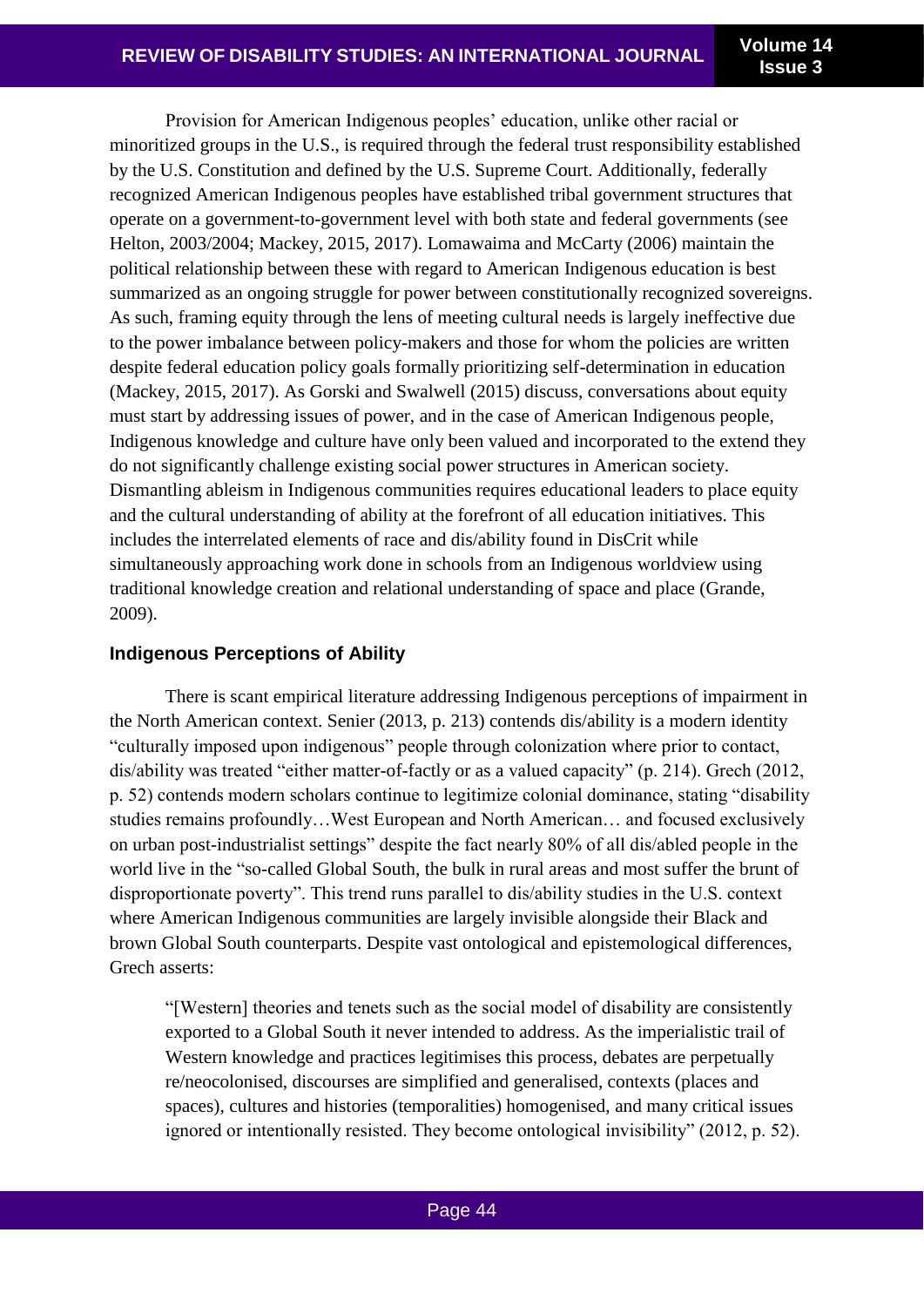**Issue 3**

Australian scholars have examined the intersection of Indigeneity and ability in Australia to situate what the moral imperative to dismantle ableism means in an Indigenous context. Hollinsworth (2013) posits that non-Indigenous practitioners are more likely to diagnose conditions such as intellectual dis/ability in instances where members of the community do not perceive abnormality or dis/ability to exist. Echoing Weaver (2015), Hollinsworth further notes that due to the socially constructed nature of dis/ability, the definition varies across diverse Indigenous communities. Assessing dis/ability within Indigenous communities poses challenges due to Indigenous peoples' differing perceptions about what is considered impairment, resulting in both self-reports (Hollinsworth, 2013) and standardized assessment tools and techniques yielding unreliable results for people in Indigenous communities (Holland & Persson, 2011; Senior, 2000). This speaks to the lingering effects of colonization and non-Indigenous peoples' beliefs that they are better situated to make decisions for and about Indigenous peoples than the people themselves.

Indigenous perceptions of what does or does not qualify as impairment is often assessed by the degree to which a specific condition affects an individual's ability to participate in social and cultural obligations (Anderson, 1997). Hollinsworth (2013) noted separate studies identifying loss of culture and social networks as a greater concern to Indigenous communities than other physically impairing conditions, however there is still apprehension about mental impairment due to the unpredictable behavior and aggressiveness displayed in some instances (Senior, 2000). Unpredictability and aggressive behaviors have the potential to disrupt social and cultural gatherings, therefore, uncertainty of the unknown influences the classification of mental impairment. Transmission of cultural values, customs, and stories are a critical aspect of Indigenous life (Paris, 2016). Further, everyday social interaction validates Indigenous identity within oppressive institutional structures, suggesting Indigenous perceptions of impairment are more relevant to Indigenous peoples, who tend to value social networks and cultural sustainability, than medical definitions or legal interpretations of impairment.

## **Indigenous Ontological and Epistemological Perspectives**

Indigenous perspectives about ability differ from Western perspectives that view visible and invisible impairment as a category of otherness. Indigenous people consider all to be fully participating members of the community regardless of ability, each contributing as intended by the creator, mediated through natural, relational forces. This is a direct reflection of Indigenous ontology that does not seek to establish one objective truth, but recognizes multiple realities exist in relation to one's orientation towards the truth (Mackey, 2018; Minthorn, 2014). As such, individuals are valued while relationships and community are privileged over institutional practices. Indigenous epistemology mirrors the relational nature of Indigenous ontology and neither deconstruct reality to a static object. Indigenous knowledge is constructed through relationships between things in a macro context of interrelated cultural, spiritual, and physical elements (Wilson, 2009).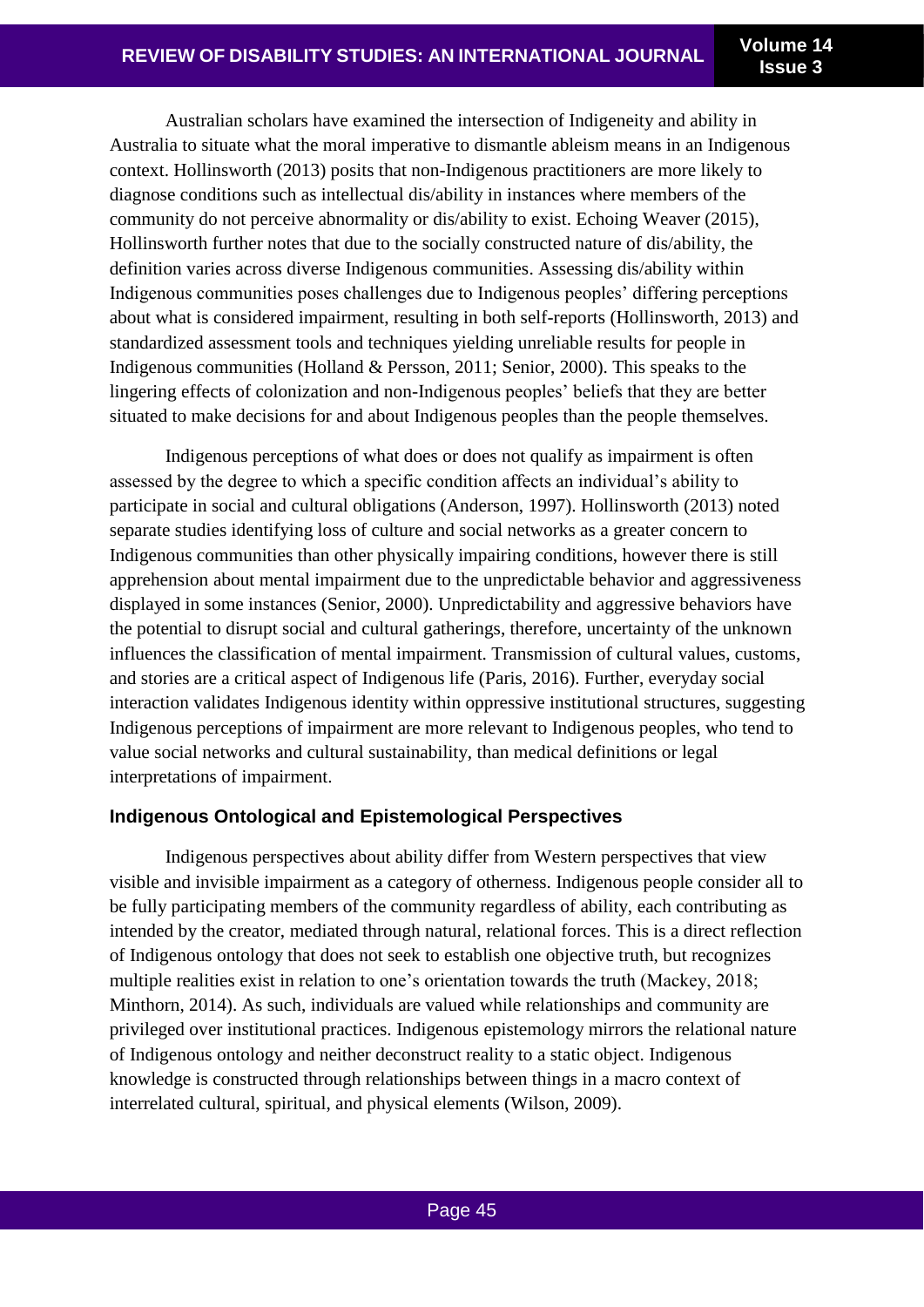# **Towards and Indigenous Leadership Paradigm for Dismantling Ableism**

The Ethic of Indigeneity serves as "an applied ethical lens informing educational leadership for socially just and interconnected responses" (Mackey, 2015, p. 167) aligned with Indigenous ontological and epistemological orientations. This ethical framework provides structure for applying Indigenous knowledge in practice, asserting:

- 1. All matters can be reduced to relationships between people and in and among communities. Indigenous values are defined through the relational nature of all people.
- 2. Community is comprised of family and each family member has a responsibility to be an individual while remaining a part of the collective. Despite differences, all belief systems are valued and allowed without forcing those systems on others.
- 3. The political contours within schools are not reduced to an either/or, this or that reductionist point of reference. Multiple solutions can exist but these solutions are not predicated on the exclusion of all other possible solutions.
- 4. Indigenous knowledge requires the individual to continually strive to find someone to replace them to ensure the transmission of invaluable lessons to the next generation.

## **Relational Components to Dismantling Ableism**

There are practical steps leaders can take that honor relationships between members of the school community while examining structures, processes, and procedures to identify areas where ableism exists and can be dismantled. Leaders can begin by interrogating overreliance on traditional (Western) approaches to data collection and analysis (e.g. who collects data, conducts observations, and/or contributes to conversations regarding referral and assessment; which data are collected; what they mean in the context of Tribal customs and values) and identify all possible cultural differences that offer alternatives to special education placement and services that prevent students from participating in school as fully valued members of the school community. Federal mandates requiring schools to meet the needs of students with dis/abilities rigidly implemented in communities that previously did not recognize the otherness of conditions defined as dis/abling reinforce the social construction of dis/ability introduced as a product of colonization. Indigenous communities seeking self-determination and autonomy in education require educational leaders willing to acknowledge "pedagogy is…inherently political, cultural, spiritual, and intellectual" (Grande, 2009, p. 201). As such, identifying tensions between Western and Indigenous cultural values, then prioritizing Tribal culture over the superficially imposed dominant culture begins the process of reasserting Tribal Nations' identity. Educational leaders should ensure the provision of research-based, ongoing professional development for all school personnel that addresses Tribe(s)-specific culture, history, and values, ableism, bias, and the ways Indigenous communities viewed people with dis/abling conditions prior to colonization. Dis/ability should not be avoided or compartmentalized into special education-specific professional development. Professional development should emphasize unexamined beliefs, Indigenous perspectives regarding impairment, and provide concrete examples for developing sustainable improvement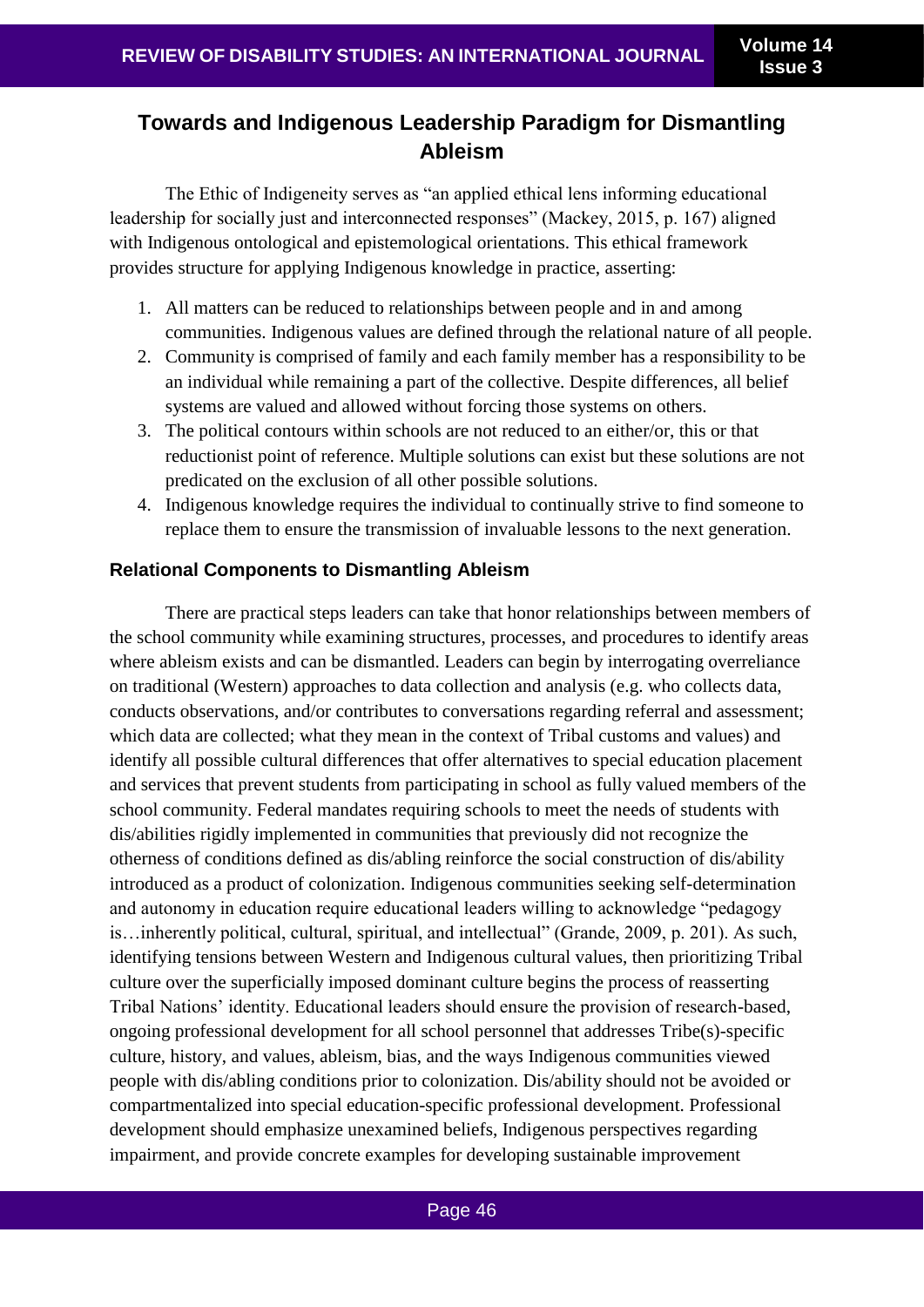initiatives based on the expressed needs and priorities of those in the school community affected by ableism. Educational leaders should seek out and develop relationships with community members who can serve as consultants or guide curriculum development to ensure dis/ability is authentically portrayed from a Tribal perspective. In addition, educational leaders should find ways to reciprocate within the community as needed in order to strengthen and sustain these relationships.

#### **Responsibility as an Individual and as Part of a Collective**

Each school community is unique, and each educational leader will have to determine how to best dismantle oppressive structures. As a moral imperative to dismantle ableism, educational leaders will have to firmly resolve that determining how to best dismantle structures is not the same as selectively dismantling structures or waiting until a politically opportune time to dismantle structures. Relationships between people, cultural, spiritual, and physical elements all comprise an Indigenous paradigm centering space and place where people of all abilities flourish and learn from one another. Indigenous communities understand that responsibility to the collective group is just as important as individual responsibility for personal actions and needs. As such, dismantling ableism provides educational leaders a pathway for fulfilling their responsibility to the collective group while creating pathways for previously excluded individuals to do the same. Similarly, creating an unrestricted environment where difference is respected, rather than othered, honors traditional perspectives about dis/ability that existed prior to colonization. As Grande (2009) suggests, dismantling ableism as a moral imperative troubles dominant values and prepares Indigenous youth for future nation building.

#### **Political Contours with Multiple Possible Solutions**

An Indigenous leadership paradigm for dismantling ableism starts by redefining dis/ability within the school context. Because Indigenous ontology and epistemology do not recognize one objective truth and reality is understood through multiple, complex relational features, this paradigm begins by interrogating the real or imagined limiting features of impairment within the context of the school community. Further, in what ways is the impairment the dis/abling condition, or conversely, in what ways is the environment or activity creating the conditions of dis/ability? This is an important question because dismantling ableism requires leaders to interrogate structures, processes, and procedures to identify where changes can be made to better facilitate an integrated school community. Another key aspect of redefining dis/ability as a means of dismantling ableism is examining phenomena that have become so normal they no longer seem abnormal. For example, do educational leaders question whether it is students' behavior or lack of classroom management that causes a group of students to regularly be held inside for recess as a disciplinary measure? Are there educational games in classrooms that reward creativity and cooperative problem-solving rather than earning the most points per team at the fastest rate of speed? How dis/ability is defined and making intentional efforts to correct structures, processes, and procedures rather than people is an important first step to developing a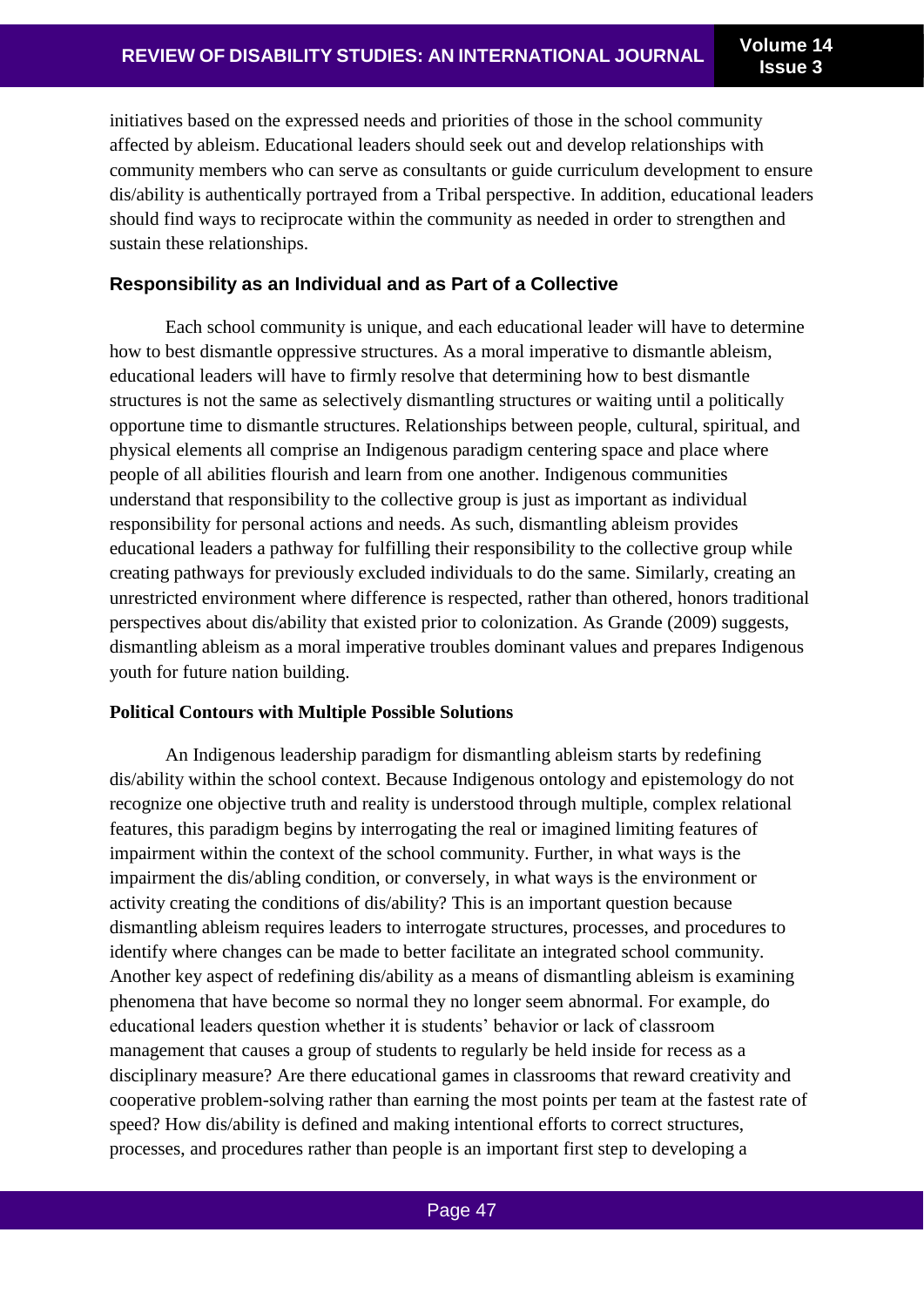relational approach to dismantling ableism.

## **Conclusion: The Importance of Educational Space and Place**

The social construction of dis/ability is comprised of a complex set of assumptions about what it means to be 'able-bodied' and 'able-minded'. As a social construction, factors such as architectural barriers, poverty, housing, transportation, access to healthcare, violence, illness, and many other factors influence dis/ability (Wendell, 1996). Similarly, as a social construction, dis/ability can be dismantled by attending to the social factors contributing to dis/abling conditions and limiting factors. Deconstructing the moral imperative to dismantle ableism into a paradigm prioritizing relationships between members of the school community, and encouraging educational leaders to view dis/ability and structural ableism through multiple lenses in order to reimagine the ways in which school culture can change, is a simplistic approach to a very complex problem of practice. Ableism is not an issue isolated to educational institutions, rather, it permeates all of society in the same way racism and sexism permeate it. Because of this, an initial Indigenous leadership paradigm for dismantling ableism is at this time conceptual. Centering the experiences and worldviews of those who face discrimination and exclusion due to ableist structures within the unique context of the school community is an important way to correct the dehumanizing effect of ableism.

**Hollie J. Mackey, PhD**, (Northern Cheyenne) is an Associate Professor of Women's and Gender Studies at the University of Oklahoma. Her research examines women in leadership, indigenous education, Title IX and disability law, and equity literacy through critical postcolonial and indigenous frameworks. She serves as the Associate Co-Director for the Barbara L. Jackson Scholars Network through the University Council for Educational Administration and Director of the Title IX and Equity Consortium at the University of Oklahoma. Dr. Mackey's publications can be found in the *International Journal for Qualitative Studies in Education, Mentoring and Tutoring, the eJournal for Education Policy, the National Forum of Educational Administration and Supervision Journal, and Educational Administration Quarterly.*

## **References**

- Anderson, I. (1997). The ethics and allocation of health resources. In G. Cowlishaw & B. Morris (Eds.) *Race matters: Indigenous Australians and "our" society* (pp. 191-209). Canberra, ACT: Aboriginal Studies Press.
- Annamma, S. A., Connor, D. J., & Ferri, B. A. (2016). Dis/ability critical race studies (DisCrit):Theorizing at the intersections of race and dis/ability. In S. A. Annamma, D J. Connor, & B A. Ferri (Eds.), *DisCrit: Disability studies and Critical Race Theory in education* (pp. 9–34). New York, NY: Teachers College Press.
- Beratran, G. D. (2006). Institutionalizing inequity: Ableism, racism, and IDEA 2004. *Disability Studies Quarterly*, *26*(2).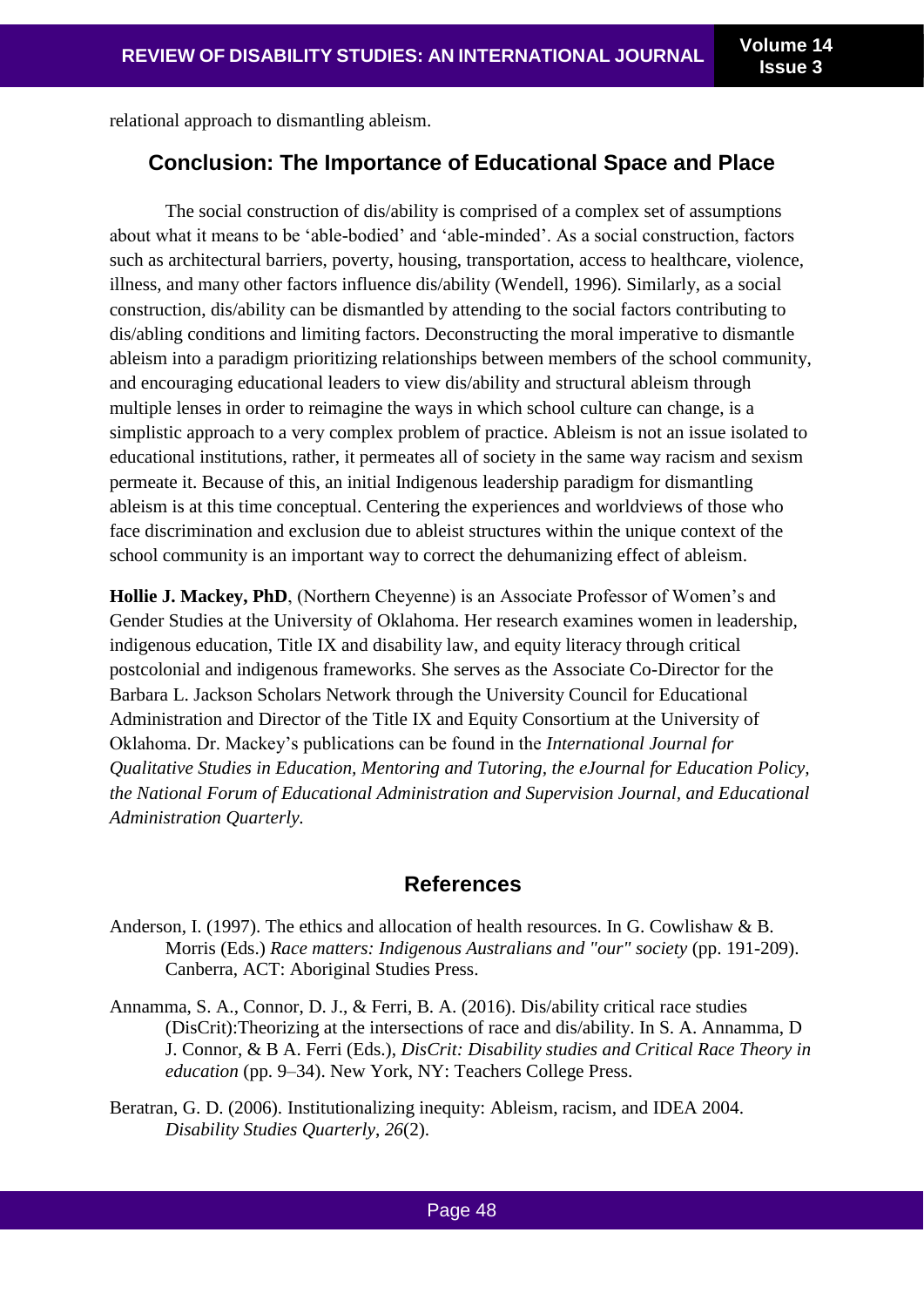- Campbell, F. A. K. (2008). Exploring internalized ableism using critical race theory. *Disability and Society*, *23*(2), 151–162.
- Capper, C. A., Theoharis, G., & Sebastian, J. (2006). Toward a framework for preparing leaders for social justice. *Journal of Educational Administration*, *44*(3), 209–224. doi: 10.1108/09578230610664814
- Collins, P. H., & Bilge, S. (2016). *Intersectionality*. Malden, MA: Polity Press.
- Crenshaw, K. (1989). Demarginalizing the intersection of race and sex: A Black feminist critique of antidiscrimination doctrine, feminist theory, and antiracist policies. *University of Chicago Legal Forum*, *1989*, 139–167.
- Crenshaw, K. (1993). Mapping the margins: Intersectionality, identity politics and the violence against women of color. *Stanford Law Review*, *43*, 1241–1299.
- Delgado, R., & Stefancic, J. (2000). *Critical Race Theory: The cutting edge* (2nd ed.). Philadelphia, PA: Temple University Press.
- Fraise, N. J., & Brooks, J. S. (2015). Toward a theory of culturally relevant leadership for school-community culture. *International Journal of Multicultural Education*, *17*(1), 6– 21.
- Garcia, S. B., & Malkin, D. H. (1993). Toward defining programs and services for culturally and linguistically diverse learners in special education. *Teaching Exceptional Children*, *26*, 52–58.
- Garland-Thomson, R. (2016). Integrating disability, transforming feminist theory. In K. Q. Hall (Ed.), *Feminist disability studies* (pp. 13–47). Indianapolis, IN: Indiana University Press.
- Gorski, P. C., & Swalwell, K. (2015). Equity literacy for all. *Educational Leadership*, March,  $34 - 40.$
- Grande, S. (2009). Red pedagogy: Indigenous theories of redistribution (a.k.a. sovereignty). In M. W. Apple, W. Au., & L. A. Gandin (Eds.), *The Routledge Handbook of Critical Education* (pp. 190-203). New York, NY: Routledge.
- Grech, S. (2012). Disability and the majority world: A neocolonial approach. In D. Goodley, B. Hughes, & L. Davis (Eds.), *Disability and social theory: New developments and directions* (pp. 52–69). New York, NY: Palgrave-MacMillan.
- Gritzmacher, H. L., & Gritzmacher, S. C. (2010). Referral, assessment, and placement practices used in rural school districts with Native American students in special education. *Rural Special Education Quarterly*, *29*(2), 4–11.
- Heller, K. A., Holtzman, W. H., & Messick, S. (Eds.). (1982). *Placing children in special education: A strategy for equity*. Washington, DC: National Academies Press.
- Helton, T. (2003/2004). Nation building in Indian Country: The Blackfoot constitutional review. *Kansas Journal of Law and Public Policy*, *13*, 1–57.
- Holland, S., & Persson, P. (2011). Intellectual disability in the Victorian prison system: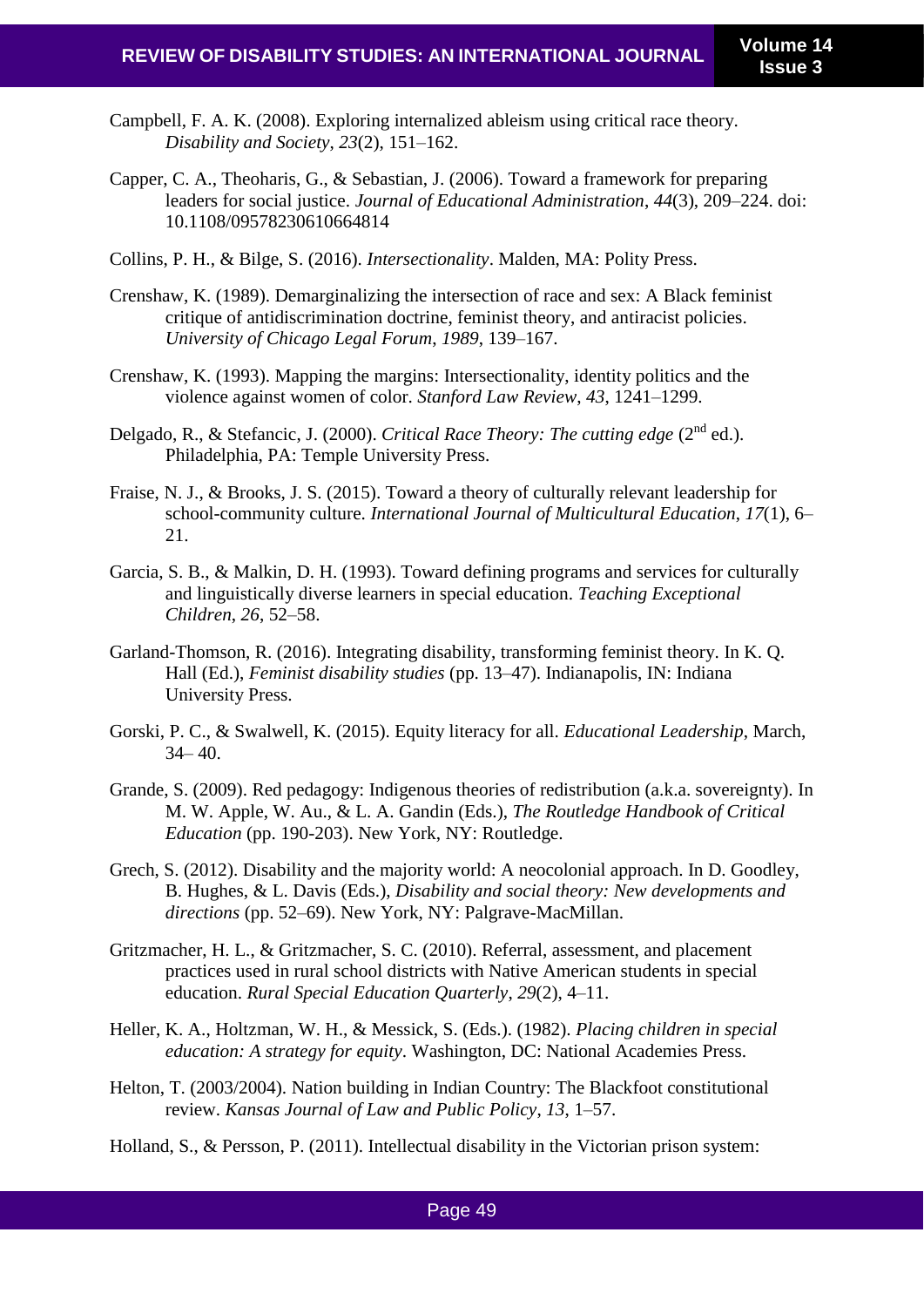Characteristics of prisoners with an intellectual disability released from prison in 2003–2006. *Psychology, Crime and Law*, *17*(1), 25–41.

- Hollinsworth, D. (2013). Decolonizing indigenous disability in Australia. *Disability and Society*, *28*(5), 601–615.
- Horsford, S., Grosland, T., & Gunn, K. M. (2011). Pedagogy of the personal and professional: Toward a framework for culturally relevant leadership. *Journal of School Leadership*, *21*(4), 582–606.
- Jean-Marie, G., Normore, A. H., Brooks, J. S. (2009). Leadership for social justice: Preparing 21st Century school leaders for a new social order. *Journal of Research on Leadership Education*, *4*(1), 1–31. doi: 10.1177194277510900400102
- Kendi, I. X. (2016). *Stamped from the beginning: The definitive history of racist ideas in America*. New York, NY: Nation Books.
- Lomawaima, K. T., & McCarty, T. L. (2006). *To remain an Indian: Lessons in democracy from a century of Native American education*. New York, NY: Teachers College Press.
- Mackey, H. J. (2015). Educational administration in Indian Country: The peculiar position of Indigenous languages, tribal self-determination, and federal policy. In A. Normore, P. Ehrensal, P. First, & M. Torres (Eds.), *Legal frontiers in education: Complex issues for leaders, policymakers and policy implementers* (pp. 167–181). Bingley UK: Emerald Group Publishing Limited.
- Mackey, H. J. (2017). The ESSA in Indian Country: Problematizing self-determination through the relationships between federal, state, and tribal governments. *Educational Administration Quarterly*, *53*(5), 782–808. doi: 10.1177/0013161X17735870
- Mackey, H. J. (2018). Conceptualizing indigeneity, gender, and disability in educational leadership inquiry: Applying a framework for systemic critique to problems of practice. E. Murakami & H. J. Mackey (Eds.), *Beyond marginality: Understanding the Intersection of race, ethnicity, gender, and difference in educational leadership research* (pp. 53–61). Charlotte, NC: Information Age Publishers.
- Meekosha, H. (2004). Drifting down the Gulf Stream: Navigating the cultures of disability studies. *Disability and Society*, *19*(7), 721–733. doi: 10.1080/096875904200284204
- Minthorn, R. (2014). Perspectives and values of leadership for Native American college students in non-Native colleges and universities. *Journal of Leadership Education*, *13*(2), 67–95.
- Paris, D. G. (2016). Intersectionality of Native American and Deaf women: Cross-cultural parallels in historical oppression and identity formation on leadership development. *NCPEA Educational Leadership Review*, Winter, 81–97.
- Senier, S. (2013). "Traditionally, disability was not seed as such": Writing and healing in the work of Mohegan medicine people. *Journal of Literacy & Cultural Disability Studies*, *7*(2), 213–229. doi: 10.3828/jlcds.2013.15
- Senior, K. (2000). *Testing the ICIDH-2 with Indigenous Australians: Results of field work in*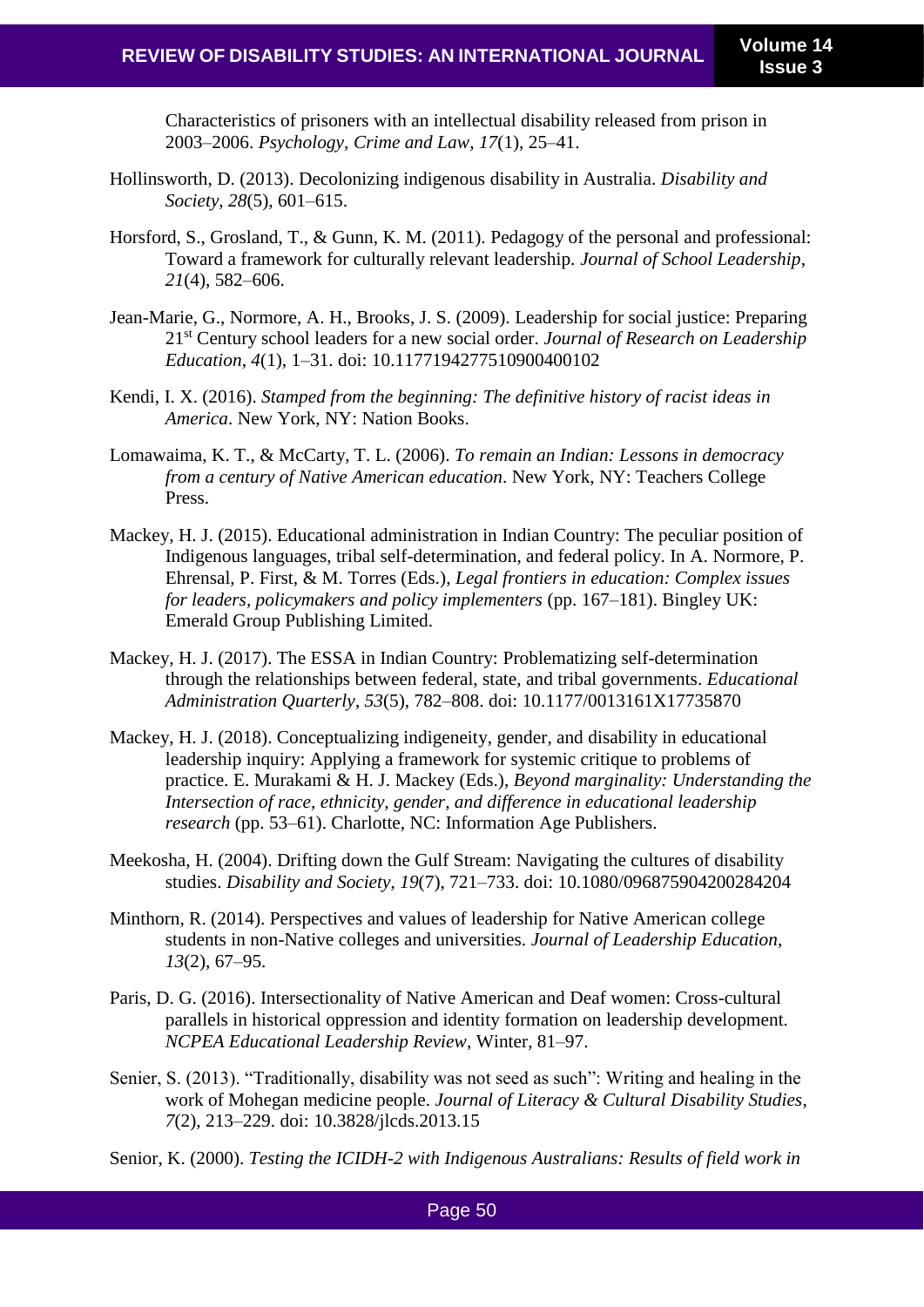*two Aboriginal communities in the Northern Territory*. Canberra, UK: Australian Institute of Health and Welfare.

- Sensoy, O., & DiAngelo, R. (2008). Developing social justice literacy: An open letter to our faculty colleagues. *Phi Delta Kappan*, *90*(5), 345–352
- Skiba, R. J., Simmons, A. B., Ritter, S., Gibb, A. C., Rausch, A. K., Cuadrado, J., & Chung, C. G. (2008). Achieving equity in special education: History, status, and current challenges. *Council for Exceptional Children*, *74*(3), 264–288.
- Smith, L., Foley, P. F., & Chaney, M. P. (2008). Addressing classism, ableism, and heterosexism in counselor education. *Journal of Counseling and Development*, *86*, 303–309.
- Weaver, H. N. (2015). Disability through a Native American lens: Examining influences of culture and colonization. *Journal of Social Work in Disability and Rehabilitation*, *14*(3-4), 148–162.
- Wendell, S. (1996). *The rejected body: Feminist philosophical reflections on disability* (1st) ed.). New York, NY: Routledge.
- Wilson, S. (2009). *Research is ceremony. Indigenous research methods*. Manitoba, CA:Fernwood Publishing Company.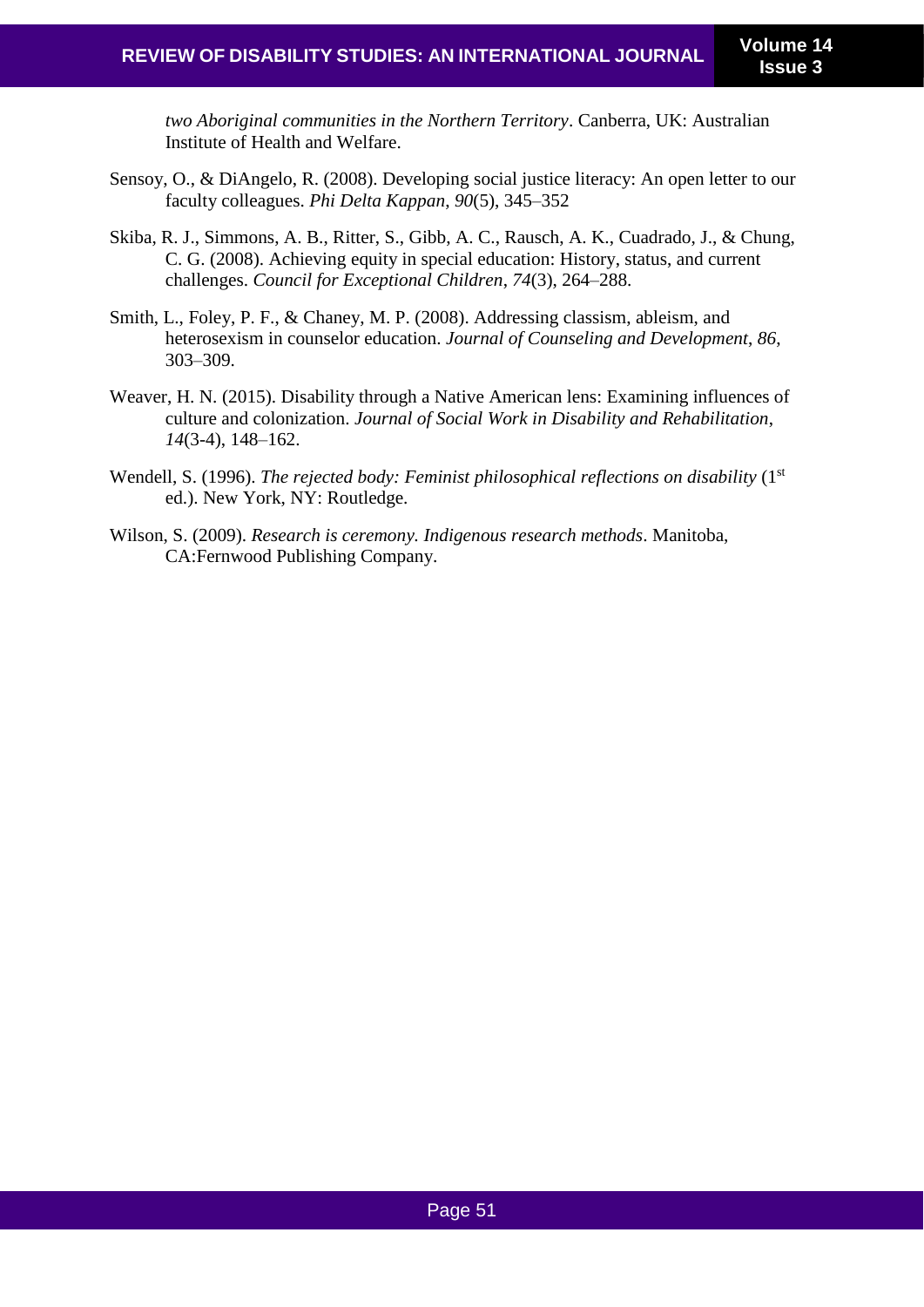# **Forum Research Article Wounding: Individual and Cultural Marginalization of a Student and Parent "Too Difficult to Serve"**

Laura Franklin, EdD Wayne State College

**Abstract:** The bounded entity in this case study is the educational team (parent, teacher, administrator and paraprofessional) surrounding a Native American student with Emotional Disturbance. Data analysis involved repeated coding of narratives developed from open-ended interviews of team members. This case study reveals an individual and cultural wounding of the student and parent.

**Keywords:** Wounding; Marginalization; (Dis)ability

"I have to try and focus on my own story and how it gives me hope. There has always been hope. Even at my most desperate, most frustrated, most overwhelmed, there was still hope. With each new setback I suffered, I reveled in the novelty of it- of hope, of the possibility of success, of validation, of being heard" (Fassett & Morella, 2008, p. 154).

Being heard is inextricably linked to identity and can provide continual hope. However, there are students, parents, and families who receive special education services but are not heard or validated and do not have hope. In the United States, students who qualify for services under the Individuals with Disabilities Education Act (2004) category of Emotional Disturbance (ED) are often placed in separate, segregated classrooms from their general education peers. As a result, students and families feel powerless and marginalized. Educational placement decisions create a form of social discourse that "constructs an identity of 'disability' which constitutes certain student types that general education 'finds too difficult to serve'" (Harry & Klingner, 2006, p. 9). The lack of control over where students receive their special education services, and how parents, teachers, administrators and others discuss students during meetings about these determinations permanently and negatively affect students' self-perception and identity.

## **Introduction**

Societal norms and negative discourses surrounding disability create spaces where marginalized populations in special education are being wounded. In this research, I critically analyze the experience of a young man who is both a member of a Native American tribe and a student with ED who receives education services in a segregated, self-contained behavior support classroom. Many aspects of this student's identity reveal the effects of repeated and continuous forms of individual and cultural wounding. I explore and define what this wounding looks like and how students experience it throughout my discussion in the framework and analysis of the research.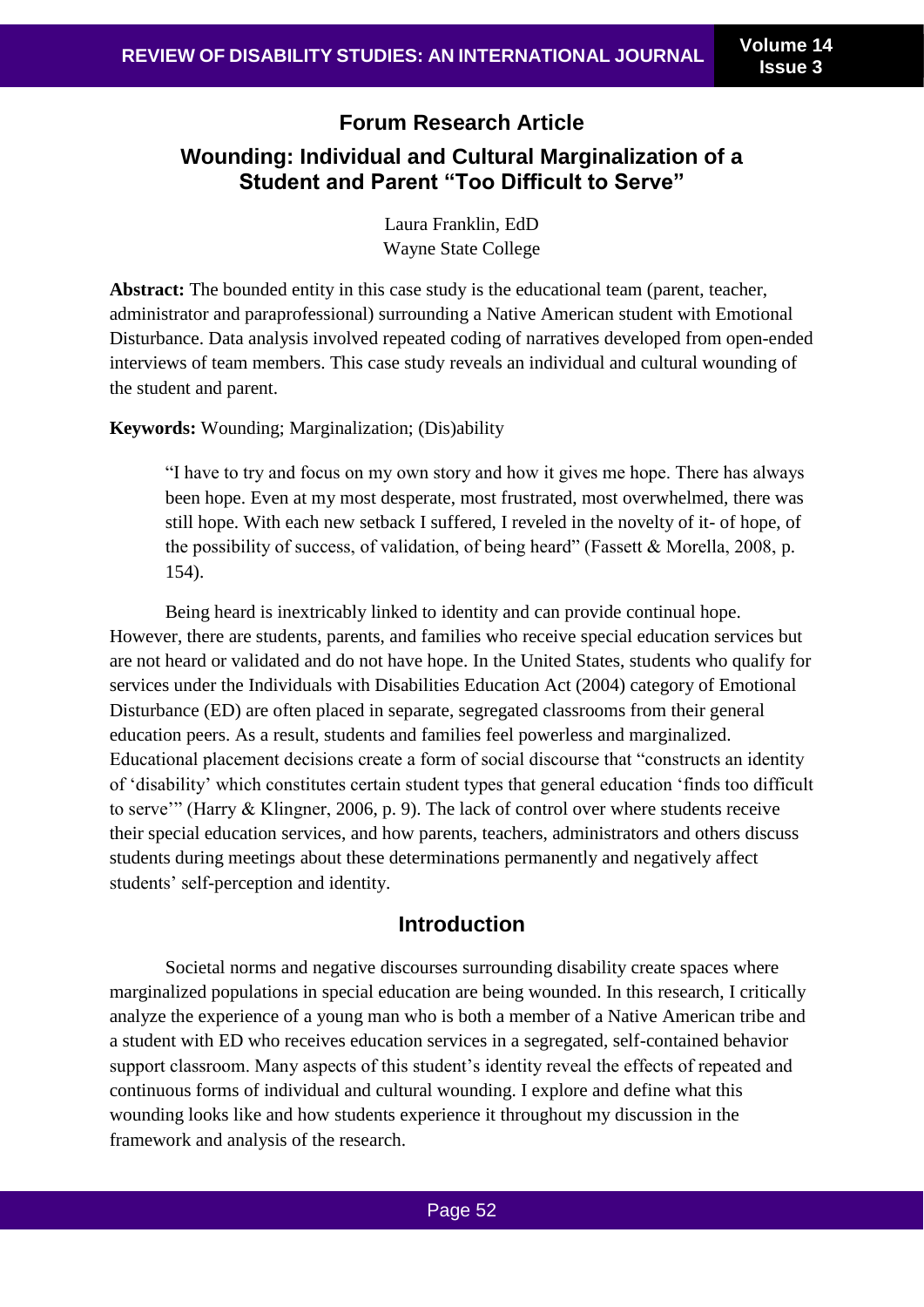Current Disability Studies in Education (DSE) scholars and Irving Goffman's work on stigma informed this research and situates my discussion of students' experiences of wounding. Three distinct threads emerge from this body of scholarship. First, this research highlights the need for critical analysis of the processes through which students who receive special education services are Othered after removal from general education classrooms. Second, this scholarship reflects the structural oppression that Native American students experienced in both the past and the present when educators segregate them and remove them to special education classrooms. The third and final thread focuses on how one student with the special education label of "Emotional Disturbance" (ED) coped with the negative stigma that came with this categorization.

#### **Critical Analysis of Other**

Reutlinger (2015) explains the experience of being "Othered" as separate from the experience of being regarded as "in the norm":

"The discourse of Othering becomes an exertion of heinous, subconscious, and invisible power over cultural groups considered different-from-the-norm. That is, the Othering of 'abnormal' groups occurs without anyone of-the-norm mindfully recognizing that the process is occurring because it has become commonplace to view someone 'different' in a negative way" (p. 25).

Goffman (1963) presented this example: when a stranger enters a room possessing an attribute that sets him or her apart from the norm embraced by society (i.e., a difference in what is expected or allowable) then that individual is reduced from a whole person to a tainted or discounted one. Applying this idea to entire groups of people who experienced negative societal stigmatization throughout history illuminates how the marginalization of populations continues to perpetuate a social stigma that pervades the identities of those viewed as abnormal "social outcasts" (Goffman, 1963).

When students qualify for special education services in the United States, they often experience marginalization and are viewed as "fundamentally different from general education students" (Brantlinger, 2004, p. 20). Qualification for special education services, and the subsequent labels that come with it, are part of a system of othering that creates divisions between students considered normal and regular and those seen as deficient and disordered (Slee, 2004). Othering is denoted by the separate label received under special education classifications and professionals understand this labeling is required "in order to provide students with services" (Apple, 2001, p. 261). However, although this categorization is necessary to receive special education services, it conveys a "less-than" status. This lessthan status is often times exacerbated by the disability categorization of ED because emotional dis-regulation can manifest in a variety of physical and verbal manners. When physical or verbal violence characterizes these manifestations, the othering that occurs in the educational setting begins to take on a cultural judgement and perception of the student as too far outside of "normal" expected classroom behavior. This ultimately marginalizes the student even further, placing students at even greater risk for removal into a separate, segregated space.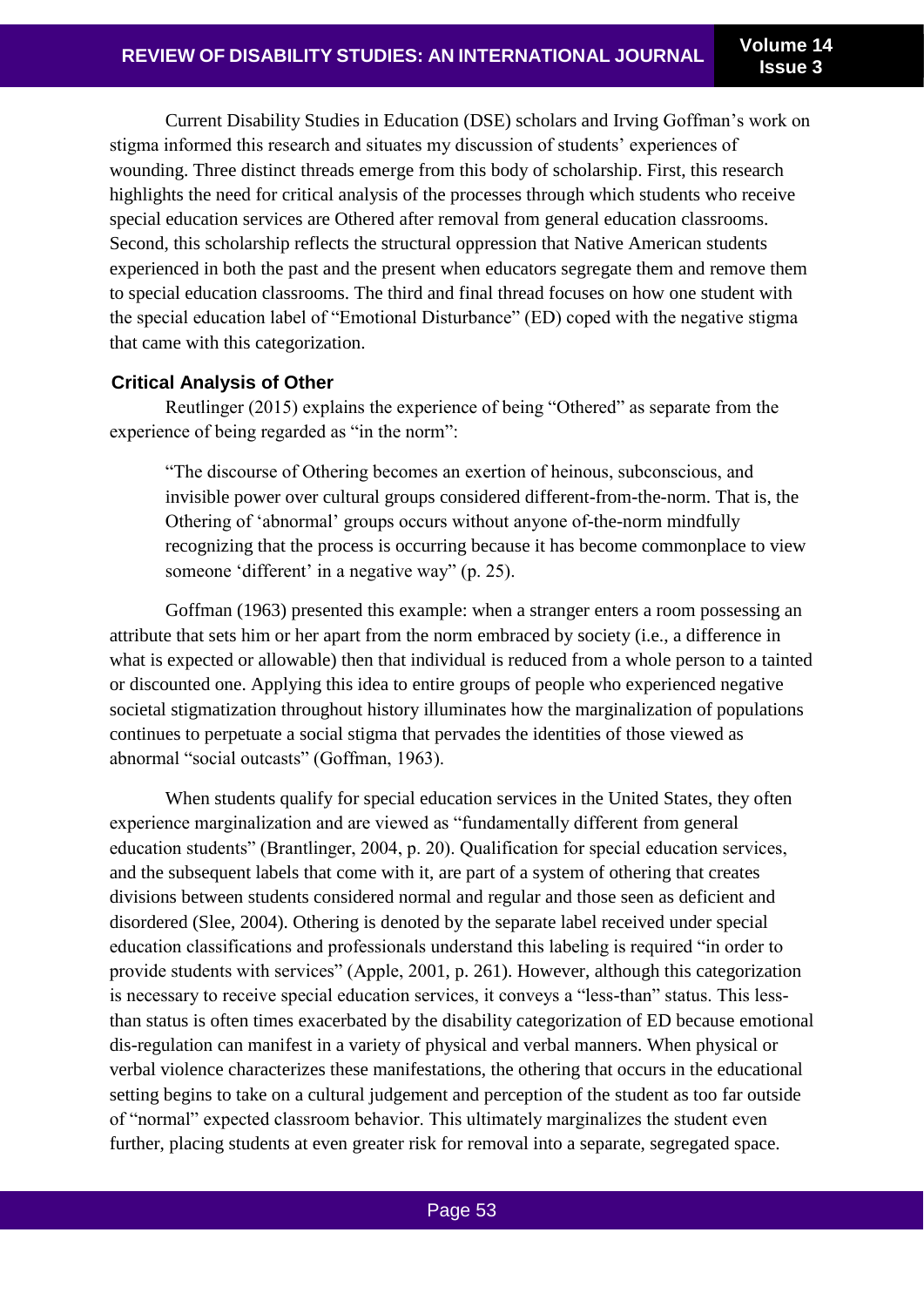#### **Structural Oppressions Facing Native American Students**

Education is a system that institutionalizes and perpetuates individual, cultural, and structural oppression by favoring the dominant groups at the expense of those who are excluded- such as Native American peoples (Freire, 1990, 1994). The exploitation and marginalization of Native American peoples is well documented (Jimmy, Allen & Anderson, 2015, Squires, 2016). The educational system fails to see the interactions within the school context as the major component of marginalization of students and, instead, legitimizes the problem as an issue located with the students themselves (Gritmacher & Gritzmacher, 2010). Scholars have researched the impact of cultural differences on learning and the co-existence of disability-related factors and cultural characteristics for over two decades (Garcia & Malkin, 1993; Garcia & Ortiz, 1988; Gritzmacher & Gritmacher, 2010). However, educators have yet to recognize these discrepancies and take actions to repair them.

Squires (2016) explains that any discrepancy between a student's home culture and the school culture can disadvantage the learner if the culture of the school does not recognize the impact of difference in the student's life. Her study examined one school's process of referring students to special education that funneled only Native American students into the program due to dissonance between teachers' perceptions and actions as well as complicated understandings of tribal cultures' influences on the referral process (Squires, 2016).

#### **Segregation of Students Labeled with Emotional Disturbance**

The stigmatization and marginalization of students associated with the ED label is concerning because the potential for participation is limited when "dealing with non-physical impairments, such as intellectual disabilities, mental illness, traumatization or (eventually resulting) disruptive behavior" (Kiuppis & Soorenian, 2016, p. 5). This explanation of nonapparent disabilities (those that are not immediately physically discernable) includes the special education category ED and, many times, educators place students with this label into more restrictive educational settings. These settings may include separate self-contained behavior programs or separate schools focused entirely on students with emotional and behavioral needs. The separation from the general population of students and the experiences of these individual students carry very powerful messages (Bradley, Doolittle, & Bartolotta, 2008; National Education Association, 2010) because they give voice to the Othering that special education labels produces and the ultimate wounding inflicted on individuals and cultures.

There are personal, social, and educational costs when students are labeled and segregated. "Rejected by peers and diminished by teachers, students who are labeled must learn to cope with a stigmatized identity" (Ferri, 2009, p. 425). The following discussion of an individual and cultural wounding that occurred in a segregated special education classroom explores how an individual student learned to cope, deal with, and ultimately internalize the ED label as part of their educational identity.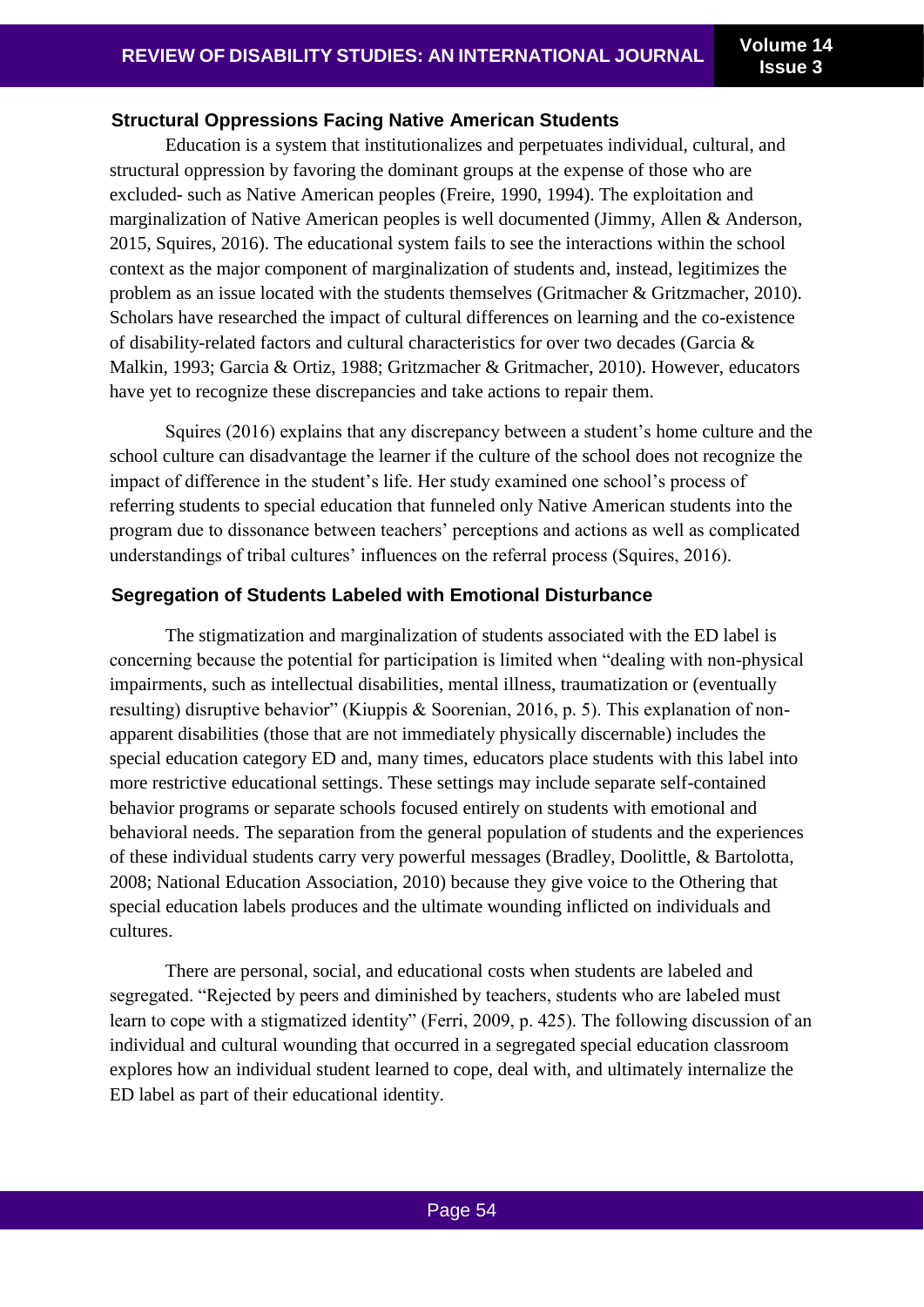# **Theoretical Framework**

#### **Wounding**

Populations of students labeled with ED and who are physically separated from their general education peers are the exact students whose "bodies and histories 'bear the weight' of segregation" (Ferri, 2009, p. 426). Their voices and stories need to be at the forefront of social justice movements in education to make the experience of school more equitable and just.

The idea of a wounded learner has been minimally explored in a study by Lange, Chovanec, Cardinal, Kajner & Smith (2010). They describe socially and economically marginalized adult learners who experience wounding as shame, depression, and despondency in their educational careers that made it difficult for them to return to the classroom. To continue developing the concept of a wounded learner, I propose an expanded definition of "wounding." Wounding is internal emotional turmoil created when violent influences and stigmatizing perceptions lay blame on an individual and their cultural identity because their lived experience is viewed as too far outside the societal norm and the disconnect is too great between home (marginalized) and school (dominant) cultures. If the student and parent hold another identity descriptor of Culturally and Linguistically Diverse (CLD), they may also experience a cultural wounding.

Mertens, Sullivan, & Stace (2011) describe the strength and possible transformative power that can guide the bridging of lived experiences of individuals with and without disabilities to continue walking the path toward social justice for all (p. 238). A transformative paradigm intersects with critical disability studies (Meekosha & Shuttleworth, 2009) in a broader manner that includes discrimination based on disability, gender, race, ethnicity, age, religion, national origin, Native American tribal membership, immigration, and other dimensions of diversity typically employed to discriminate and oppress (Mertens, et al., 2011, p. 230). Recognizing disability as a critical category of identity deeply intertwined with the many other facets that comprise identity incorporates a new perspective of (dis)ability that calls into question the processes that dehumanize and marginalize individuals.

Hindman (2011) explains that individuals within marginalized groups can be silenced or their identity overlooked. There is a need for discourses that do not emphasize demographics and descriptors, but encourage "us all to rethink the forms of citizenship invoked by the prevailing signifiers of group identity" (p. 210). Rethinking how individuals are identified within various groups can allow for a more transformative discourse instead of continuing to fracture individual identities within fractured groups.

Little available research includes the experiences, voices, and perceptions of those students marginalized and othered twice over through the processes of both historical and systemic oppression in the educational system and the segregation that the ED label requires in special education. This case study focuses on Ben, a student labeled as ED and receiving special education services, and his mother, Charity. Analysis of Ben and Charity's narratives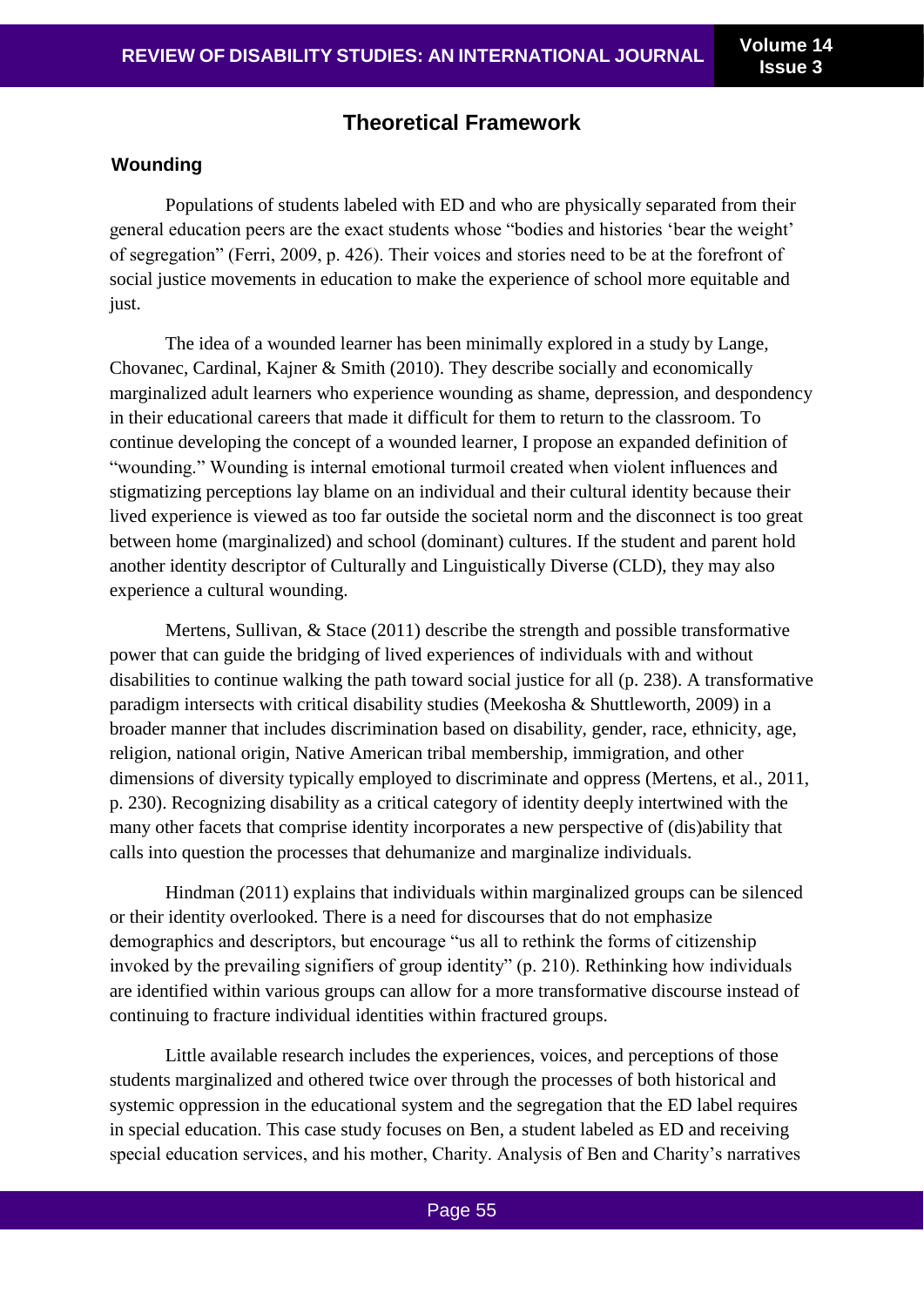capture their resistance vis-à-vis the dominant groups' oppressive practice of individual and cultural wounding.

# **Methodology**

Weaving together my analysis of the participants' stories and my observations as a researcher with the experiences of a student and parent silenced and marginalized by the educational system is designed to bring the experience of wounding to light so that it can be honored. This case study is a "microscopic approach" that emphasizes an "intensive examination of the 'particular'" (Lapan & Armfield, 2009, p. 166). The main goal of this type of research is to present an authentic portrayal of the case with observations, participant dialogues, and other first-hand accounts to reflect on everyday activities (Lapan & Armfield, 2009).

Within this case study, the bound entity consisted of narrations of those individuals who surround and directly affect the educational experience of Ben, a student who is Culturally and Linguistically Diverse (CLD) with multiple special education labels (Emotional Disturbance, Specific Learning Disability, Speech and Language Impairment). The individuals involved in Ben's life and education who contributed to this case study include: Ben's mother, Charity; his special education Behavior Support Program teacher, Mr. Jonah; his paraprofessional, Mr. Terrance; and his administrator, Ms. Chase.

# **Researcher Positionality**

As both a researcher and practitioner during the time of my data collection, I found myself in a unique situation. I was, simultaneously, both an insider and outsider, a contributing factor and a judgmental observer, and a part of the problem, while also hoping to be a microphone for Ben and Charity's stories.

As the research progressed, my position within what was being studied became clearer and the insider role, as well as role of other, came into play. Adams, Holman-Jones, & Ellis (2015) explain this back-and-forth as being able to "look inward - into our identities, thoughts, feelings, experiences - and outward - into our relationships, communities, and cultures. As researchers, we try to take readers/audiences through the same process, back and forth, inside and out" (p. 46). Chang (2008) explains this interpretation and meaning-making process as a shifting back and forth between self and others, as well as within the personal and social context.

# **Findings: Bodies Bearing the Weight of Segregation**

## **Ben and Charity**

The observation began at immediately after Ben had pushed his desk over and thrown a chair at Mr. Jonah and the 4<sup>th</sup> grade student Jerry. The chair struck Jerry in the back of the leg and the side of the arm. Ben attempted to run at Jerry with fists raised and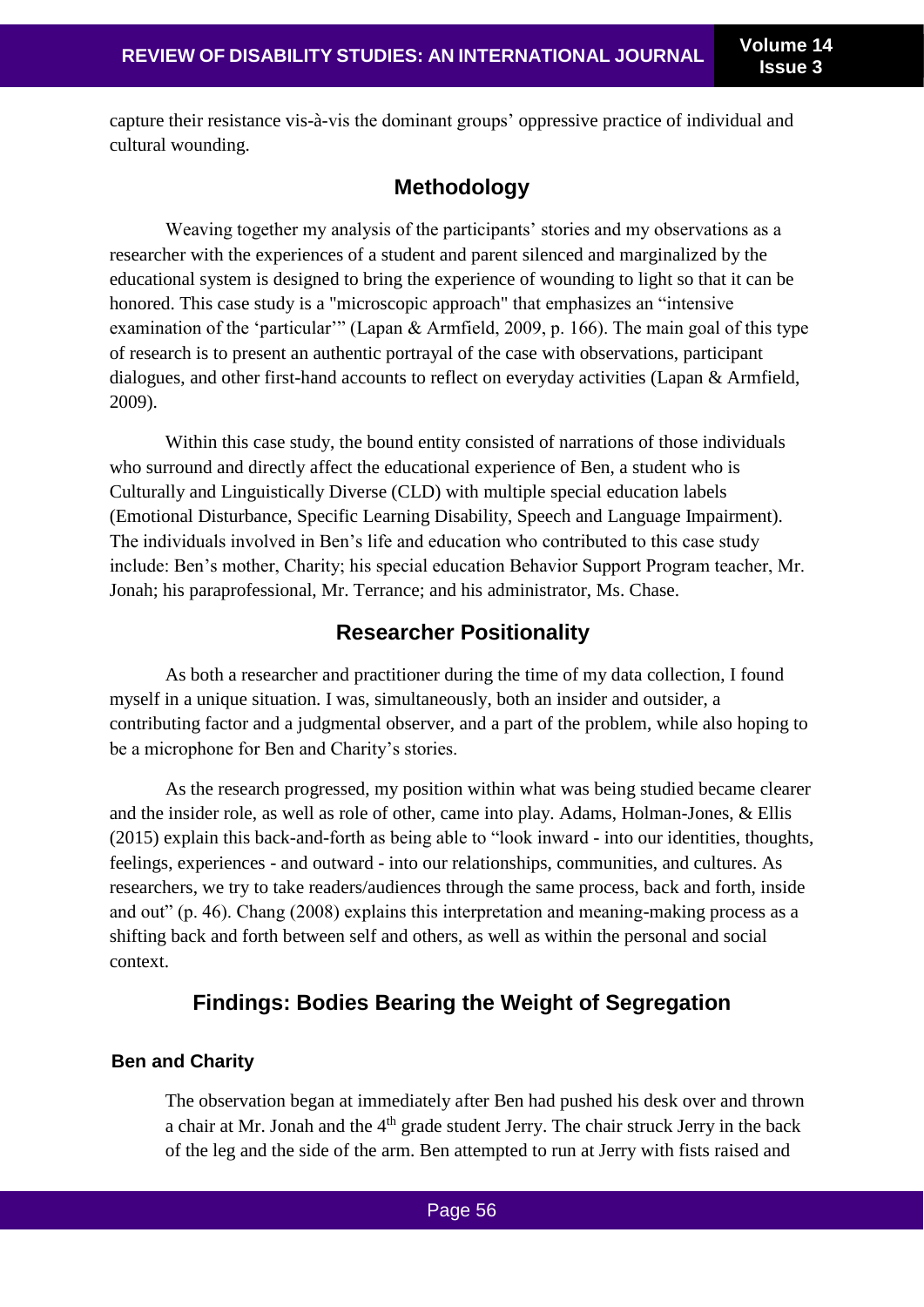Mr. Jonah, the lead Behavior Support Program (BSP) teacher, called for a team restraint with Mr. Terrance, the paraprofessional. Ben was restrained for 40 seconds during which he yelled obscenities and tried to get out of the restraint hold. Ben quickly stopped screaming and fighting the restraint. When Mr. Jonah asked him if he was ready to be released, Ben replied affirmatively with a nod. Ben was released from the restraint and walked to a chair where he and Mr. Terrance sit.

These episodes of entire loss of control happened so often that they grew defeating to all involved, particularly given the violence of a restraint situation. The teachers call for a restraint in a calm, automatic manner and the student appears to know how long to attempt to break the restraint hold before calming himself down to the required point where he can verbalize that he is ready to be released. This normalization of violence not only results in the wounding of Ben as a student, but fractures the relationship between student and teacher.

Immediately after Ben threw the chair the remaining seven students were escorted next door and Jerry was sent to the nurse to be checked for bruising and/or scrapes. After releasing Ben from the restraint, Mr. Jonah calls Mrs. Chase, the principal, and informs her that she will need to call the officers and file an assault charge. Ben's mother, Charity, is then called and informed that Ben will be suspended from school the remainder of the school day and the following day. Charity will also need to come and pick Ben up.

After the phone calls, Mr. Jonah sits at his desk and begins to talk to Ben about what happened and why Ben became so upset about not bringing his homework back and needing to complete his morning work. Ben sits in the chair with his head down, breathing hard. Ben does not reply until Mr. Jonah starts talking about how Jerry was waiting to turn in his morning work and that it was unfair Jerry got hurt while he was doing what he was supposed to.

Ben: "I don't care that Jerry's hurt." Mr. Terrance (to Mr. Jonah): "He means it." Mr. Jonah: "He doesn't care."

Ben replies (to both): "Fuck you. I don't care."

Mr. Terrance and Mr. Jonah continue to sit silently with Ben while they wait for the arrival of Charity and the police officers. The rest of the class remains next door. Charity arrives before the officers and takes Ben in the hallway to talk.

Ben's body language conveyed his sense of feeling trapped and held within a physical space long after the physical restraint ended. His words, "I don't care" are believed to be a half-hearted attempt to push back on his lack of control in his current physical and emotional situation. However, his verbal push back is met with a reaffirmation by both his male educators that is simultaneously reassuring and instigating. This prompts Ben to again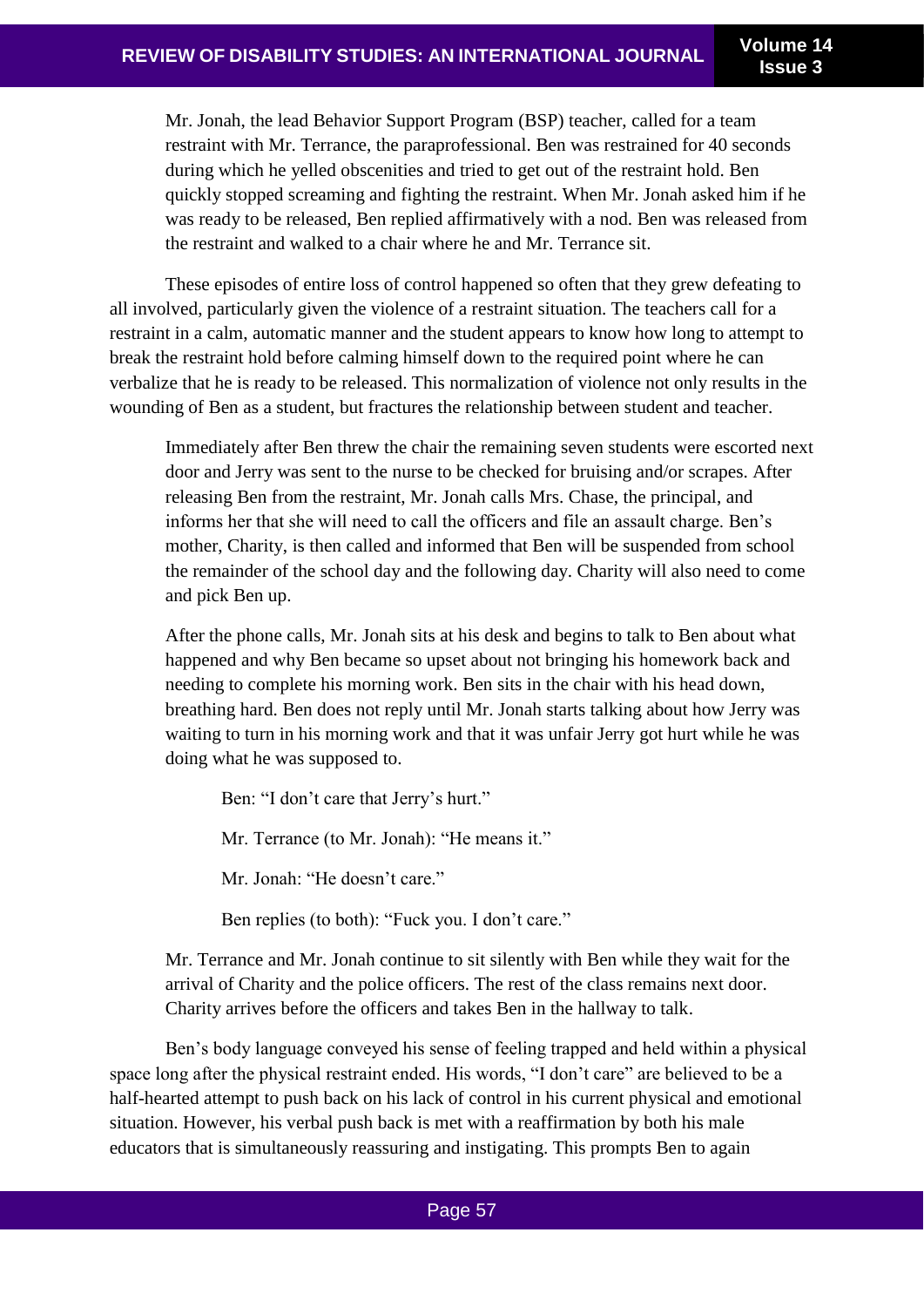verbally lash out and try to add a more intense expletive to regain any sense of control as he and the teachers wait for the inevitable. This scenario has occurred before so the players know their expected roles. However, there is such a tone of resignation in the dialogue offered by both Mr. Jonah and Mr. Terrance that their words take on a provoking aspect.

Charity arrives before the officers and takes Ben in the hallway to talk.

Charity: "You have to do homework! You have to! It's never gonna stop. Home or jail? You're gonna get it real bad at home. You worry about your damn self. Why, why, why?!"

As the rest of the class and the teachers remained in the classroom, Charity and Ben are physically isolated in the hallway, which is in on the first floor in the school and strategically placed at the very end of the hallway to be as far away from the general education students. Their conversation is emotionally charged and full of blame and fear. When Charity is yelling about "It's never gonna stop. Home or jail?" her response is fueled by her own educational and personal experiences that wounded her.

Ben (beginning to sniff and cry): "I don't know."

Charity: "You are the one doing it to yourself. You like it when you're bad? Well, it's not cool. You look stupid when you do that."

Charity attempts to console and bridge the divide between mother and son when she explains "it's not cool." She knows that her experience and the experience of her son are linked, and she is also speaking to her memories of being asked if she liked it "when you're bad?" She is attempting to heal both her wound and her son's without even knowing the depth of her own.

Through interactions with Charity, Ben's identity is further shaped and the positions of power and culture within the school and district became clearer. Through each participant's individual narratives, Charity becomes viewed as the reason behind Ben's own actions. For instance, when she came to the BSP classroom to pick him up after the police were called, there was little to no interaction with her beyond a brief description of what had occurred and the need to talk to the officers. Or, when Ben was restrained by Mr. Jonah and Mr. Terrance, the blame was leveled on Charity with the "apple doesn't fall far from the tree" mentality.

# **Pieces of Power**

## **Judgement of Home Life**

Mr. Terrance, the paraprofessional, describes his perceived experiences with a lack of support from home:

"Yes, I would just like to do the support, like when we send homework home, make sure they get on it. Maybe even sit down with him, not do it for him, but sit down and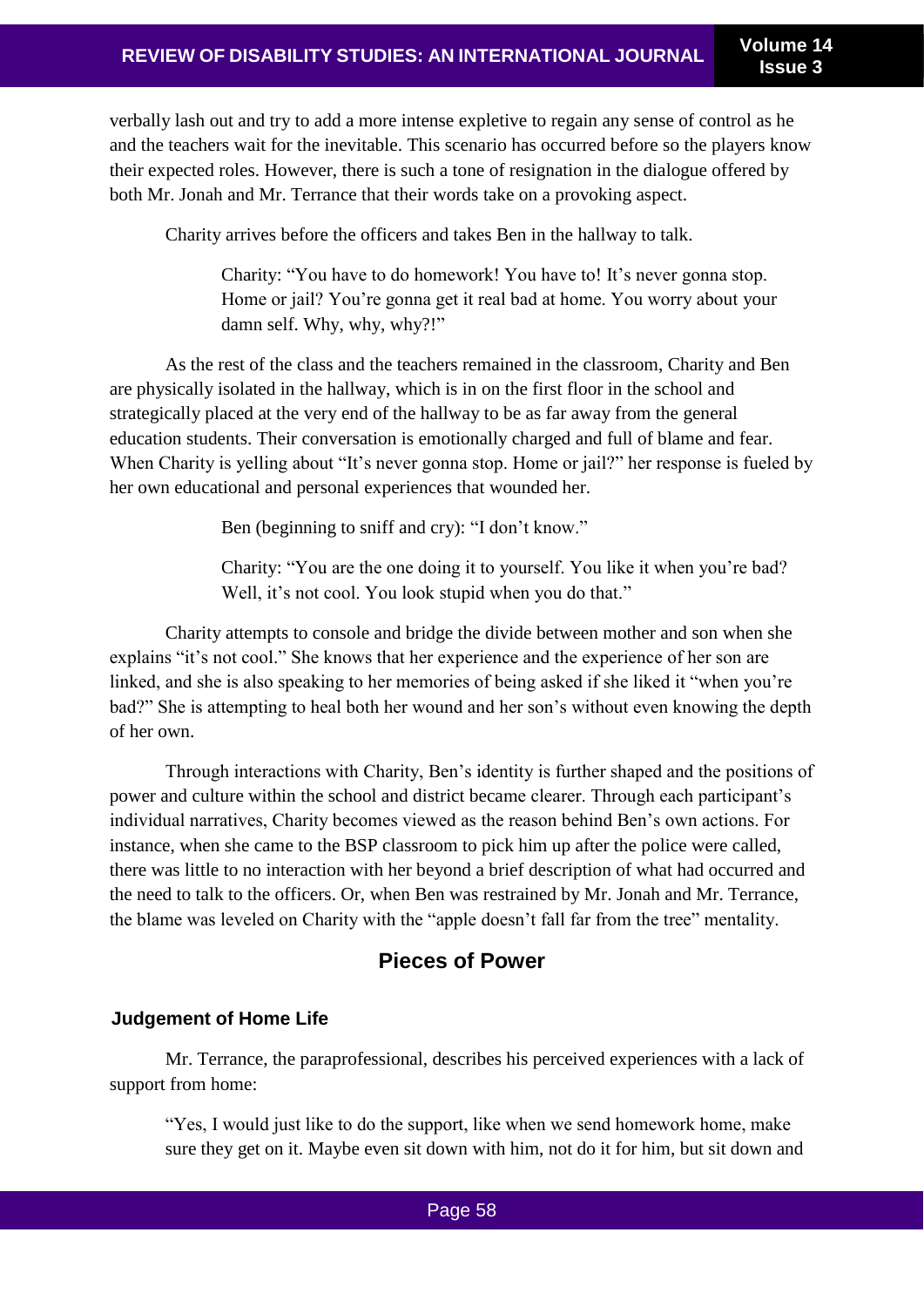maybe help him. You know what I'm saying? And make sure he brings it back and stay up on it."

This description of a perceived lack of parental involvement and support directly targets Charity as a root of the "problem" that Ben has in returning homework. Mr. Terrance is laying the expected norm of school behaviors on top of the cultural norms of Charity and her family structure and background. This assumption of the superiority of school and societal expectations of compliant, consistent routines at home is housed in the systemically oppressive educational system:

"Um, I wouldn't even mind, uh, looking into Ben getting a Big Brother. Show him, show parents how to mentor him, you know what I'm saying? How to deal with him and stuff. I believe, between me and you, I believe Ben, at the house, is around a lot of cussing cause when he gets mad, that's words I've never even heard before."

Mr. Terrance makes the point that the Big Brother program might be able to show Ben's mom and other family members how to mentor him and work with him in a manner that will give Ben some success. This perspective on the need for mentoring and discipline is also a direct attack on the culture at home, on Charity, and on Ben himself. It is a triple wounding for this family and it happens because of the widespread view that cultures outside the established school culture are not acceptable and/or are inferior.

The dominant expectation of submissive student actions is clear in the critique Mr. Terrance makes about the aggressiveness of the swear words Ben chooses to use when he is angry. The appropriate level of anger is also supposed to remain contained within the dominant cultural norms. Therefore, the comment made about a Big Brother program showing Charity "how to deal with him" shames Charity and Ben in multiple ways. The lack of people first language in the phrase "deal with him" paints Ben as more animal than human. Instead of working with a student, paraprofessionals and educators frame Ben as a thing they have to "deal with." This is dehumanizing. Again, Charity's inability to parent her son and the lack of cultural support for the needs that Ben expresses are at the center of this individual and cultural wounding.

## **It's Your Fault**

Mrs. Chase, the school administrator, describes Ben and her perception of why Ben acts in a verbally or physically aggressive manner:

"I think when he's on his good days – he's as sweet as he can be. But I think he lives with men in his life that give him, that he sees no hope for himself, otherwise than living on the government, off of somebody else."

This administrator encapsulates the social, historical, and systemically oppressive perception of Native American tribal culture. Her descriptions contain derogatory statements of male Native American tribal members as unable to be self-sustaining individuals. The broad and sweeping stereotypical statement also attacks Ben as "sweet as he can be," but only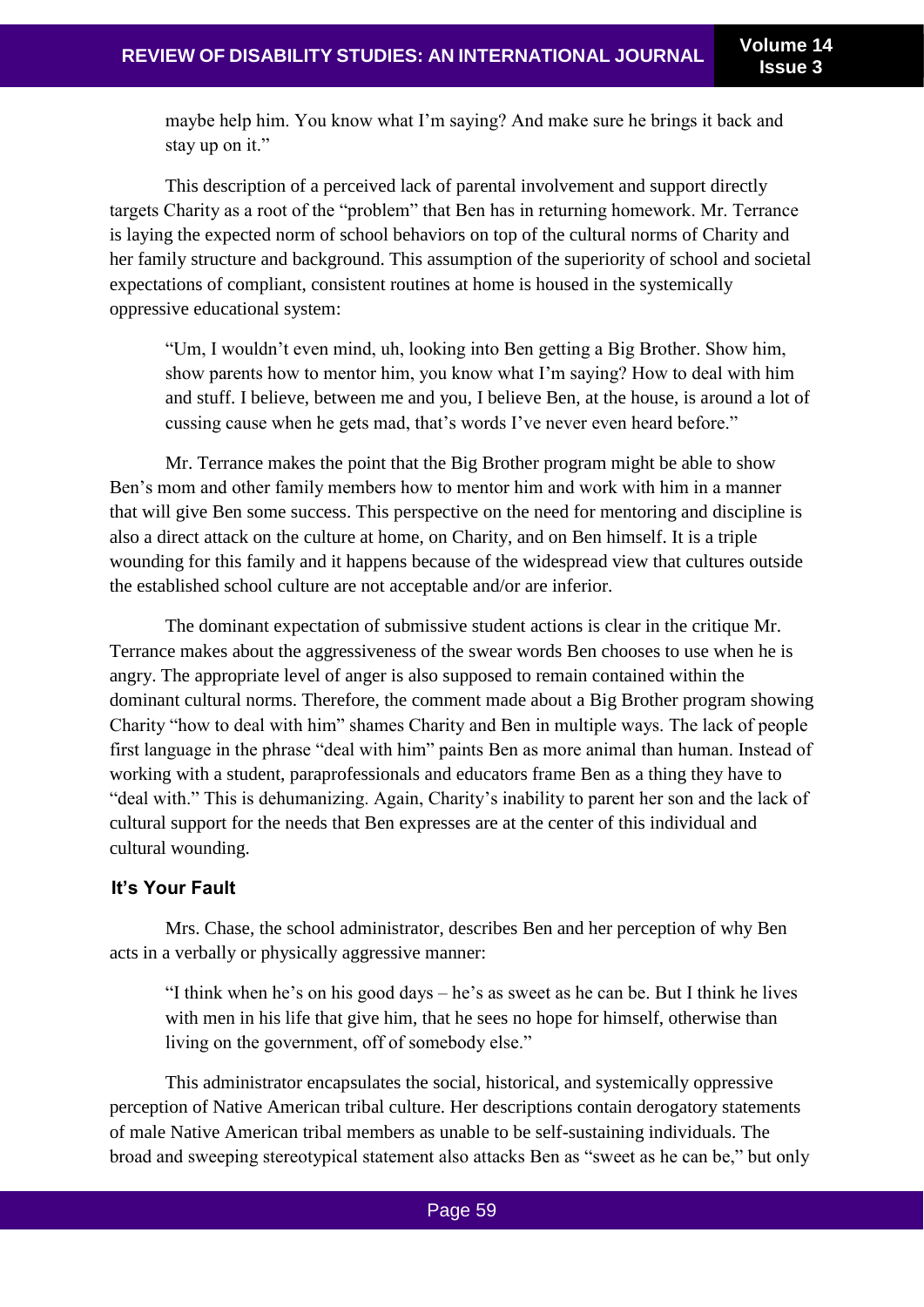on his "good days." Therefore, if Ben has a "bad" day he is less than, not good enough, and not able to meet the dominant expectations of appropriate behavior within the school culture.

Charity gives further insight into the male influences in Ben's life. She also notes that Ben is alone or in the presence of adults most of the time he is home:

"Benny's really not exposed to a lot of kids. So I think when he is, he wants to be in charge. He wants to be the alpha man and I have, I have a feeling that this has to do with the fact that his father's not involved. And he's asked me that question. He's like, 'How come my father doesn't see me?'"

She continues to describe the difficulties in establishing a relationship with Ben's biological father:

"I know that he wants to have a relationship because he spoke about him. But it's so hard to even try to get in contact with them. Um, they think I'm still head-over-heels with their son, so even if I tried to contact they would assume that I'm stalking Benny's father. So they're on a way different level than I am which makes it difficult for Benny to have a relationship with his father."

Charity is explaining and giving context to the negative and demeaning stereotype that Mrs. Chase states. She is sharing her experience as a marginalized female navigating through dominant discourses of multiple layers of oppression. The difference in Native American tribal culture and the Mexican-American culture of Ben's father create yet another piece of the story that Charity has to make sense of for herself and for Ben. She is explaining the impact that multiple different cultural norms is having on her and her son. She intensely feels the dominant group's marginalization of her and her son as well as the expectations of a second non-dominant cultural group. She continues to express her pain at being located at the center of these specific expectations that are not her own. Her final thought resonates within her own identity and within Ben's as she layers yet another piece of her story that breaks negative stereotypes and gives further context to who Charity really is:

"I think, I think when you grow up in a household where there's some sort of abuse going on, I think you learn how to manipulate – 'cause I did. And I know I wasn't the best parent with Benny and I think he learned how to manipulate through me."

Her regret, shame and ownership of the blame leveled at her is poignant. Why is she expected to navigate through dominant cultural perceptions when the educators and administrators within these dominant groups fail to even see her to begin with? Why does her wounding have to continually occur as a woman, as a Native American tribal member, as a parent, and as a victim of abuse?

# **Continued Wounding of Marginalized Bodies**

From experiences, interactions and observations with Ben, his behaviors are always a form of communication. Ben does not have any other ability to communicate clearly except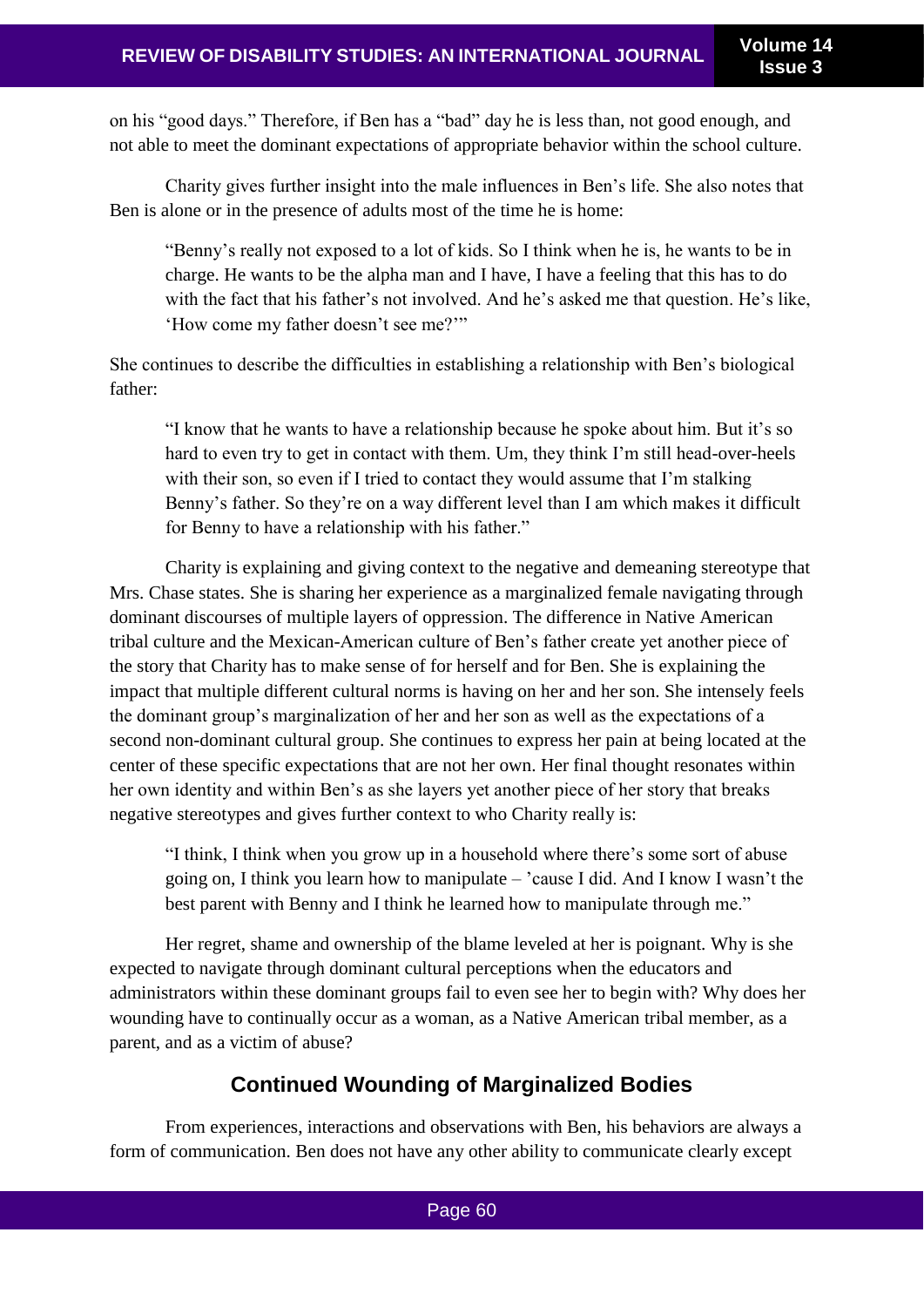through his actions and those actions have become increasingly violent. The most violent wounding observed was in the manner through which Charity was discussed by, informed, and interacted with the BSP classroom and the school district policies. The blame has consistently been assigned to Charity and, in turn, to Ben's background experiences and culture. They have both been internally and culturally wounded. The dominant school culture consistently created an "us vs. them" scenario. Therefore, within the ED label there also exists a wounding. This wounding occurs as a result of the stigmatizing effects of special education labeling and subsequent segregation into specialized programs. This wounding is most violent for individuals like Ben who carry the ED label more prominently through his actions. His actions, however, are a form of communication and he has consistently been communicating his experiences to "Us." As I am part of the educational communities that continue to fail Ben, it is clear to me that we are not listening because the programs and interventions in place for Ben are only marginalizing and separating him further. Charity's internal emotional turmoil is consistently reinforced through the violent and stigmatizing blame assigned to her by school personnel. Her wounding has conditioned her to think this is as good as it gets and she has to live day-to-day with a fragile hope that Ben will be safe and not hurt someone.

## **Survival**

Ben's avoidance and violent behaviors are a survival strategy and he has learned to manipulate his environments to his benefit. His learning environments replicate these practices, modeling aspects of these survival strategies and implicitly encouraging Ben to continue them. For instance, Ben's education perpetuates violence and avoidance in the form of restraint practices, police involvement, and segregation from peers and curriculum out of fear of other peers not being safe if Ben is in the room. The survival strategies of the BSP classroom perpetuate Ben's own survival strategies. Violence mirrors violence and survival mirrors survival. The wounding of Ben and Charity feeds the continuing cycle of violent and stigmatizing perceptions.

Continued collection, storying, and re-storying of individual voices that continue to be marginalized in violent ways must ask the difficult questions: "How do we engage, understand, and resist the ways words move in, through and upon our bodies? How do we honor the distinctions that matter in ways that respect their roles in forming our identities?" (Fassett & Morella, 2008, p. 141). There is a clear need to break the cycles of systemic failure that have perpetuated Ben's own cycles of failure. It is my hope that conversations begin with paraprofessionals, special and general educators, administrators, district representatives, and policymakers who write special education legislation and that these discussions might ultimately lead to a greater awareness of the many forms of violent wounding that unfold in the classroom and ultimately challenge the social norms that feed into them. Without awareness, there is no beginning ground for change toward a more socially just educational system.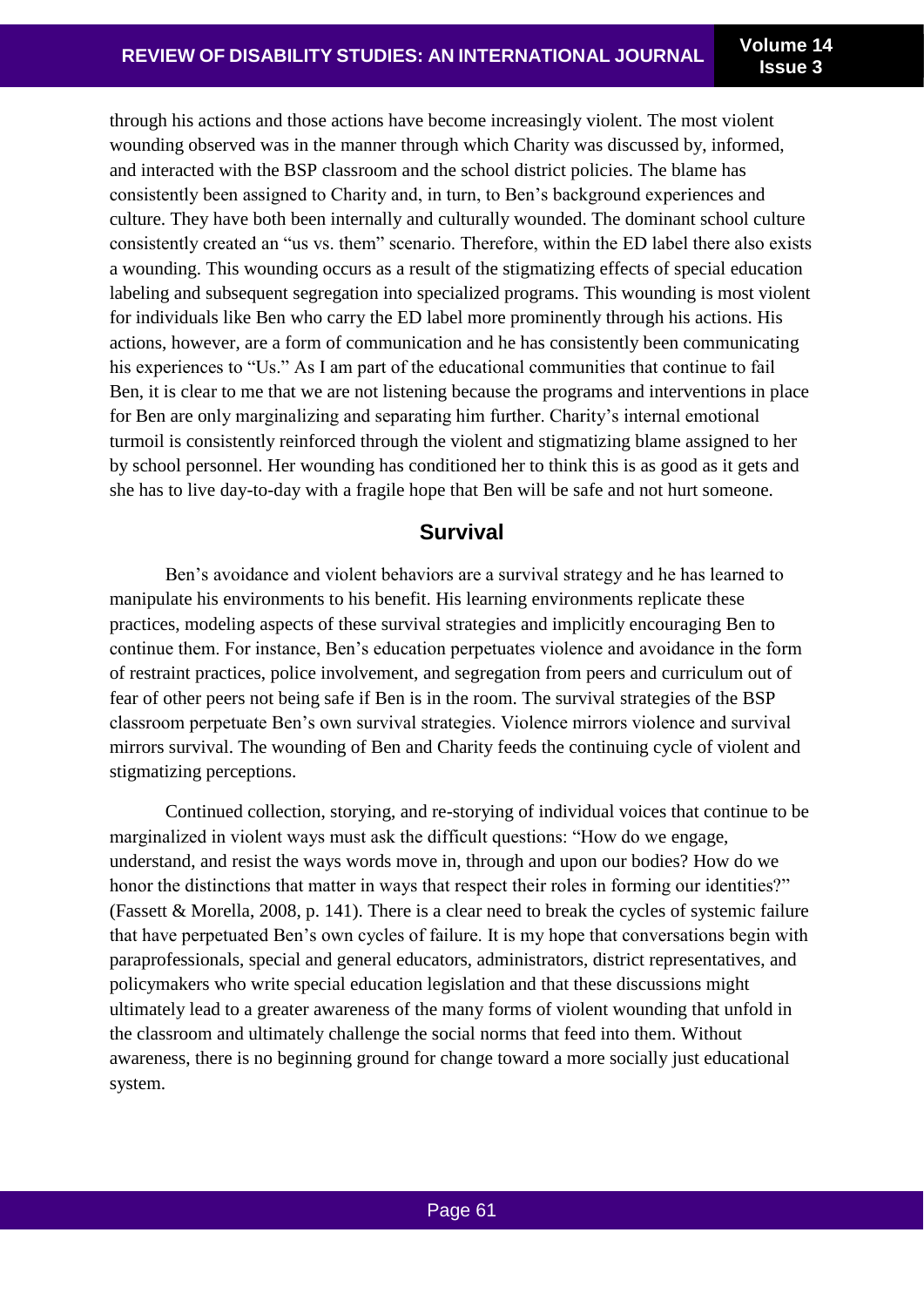**Laura Franklin, EdD**, is Associate Professor in the College of Education and Counseling at Wayne State College. Her research focuses on construction of teacher identities when positioned within marginalized populations of students. She also studies insider/outsider status in overlapping realms of identity and problematizing questions of who can (and should) speak for populations of individuals who may not, or cannot, speak for themselves. Her work with narrative inquiry and autoethnography adds a reflexive component to understand her own identity in relation to her role in disrupting narratives of (dis)ability.

## **References**

- Adams, T., Holman-Jones, S. & Ellis, C. (2015). *Autoethnography: Understanding qualitative research*. New York, NY: Oxford University Press.
- Apple, M. W. (2001). Afterword: The politics of labeling in a conservative age. In G. M. Hudak & P. Kihn (Eds.), *Labeling: Pedagogy and politics* (pp. 261–283). New York: Routledge/Falmer.
- Bradley, R., Doolittle, J., & Bartolotta, R. (2008). Building on the data and adding to the discussion: The experiences and outcomes of students with emotional disturbance. *Journal of Behavioral Education, 17*(1), 4–23.
- Brantlinger, E. (2004). Ideologies discerned, values determined: Getting past the hierarchies of special education. In L. Ware (Ed.), *Ideology and the politics of (In)exclusion* (pp. 11–31). New York: Peter Lang.
- Chang, H. (2008). *Autoethnography as method.* Walnut Creek, CA: Left Coast Press, Inc.
- Fassett, D. L. & Morella, D. L. (2008). Remaking (the) discipline: Marking the performative accomplishment of (dis)ability. *Text and Performance Quarterly, 28*(102), 139–156.
- Ferri, B. A. (2009). Doing a (dis) service: Reimagining special education from a disability studies perspective. *Handbook of Social Justice in Education*, *17*, 417–430.
- Freire, P. (1990). *Pedagogy of the oppressed*. New York: Continuum.
- Freire, P. (1994). *Pedagogy of hope.* London: Continuum.
- Garcia, S. B. & Ortiz, A. A. (1988). *Preventing inappropriate referrals of language minority students to special education*. Wheaton, MD: The National Clearinghouse for Bilingual Education.
- Garcia, S. B. & Malkin, D. H. (1993). Toward defining programs and services for culturally and linguistically diverse learners in special education. *Teaching Exceptional Children, 26*, 52–58.
- Goffman, E. (1963). *Stigma: Note on the management of spoiled identity*. Englewood Cliffs, NJ: Prentice-Hall, Inc.
- Gritzmacher, H. L., & Gritzmacher, S. C. (2010). Referral, assessment, and placement practices used in rural school districts with Native American students in special education. *Rural Special Education Quarterly*, *29*(2), 4–11.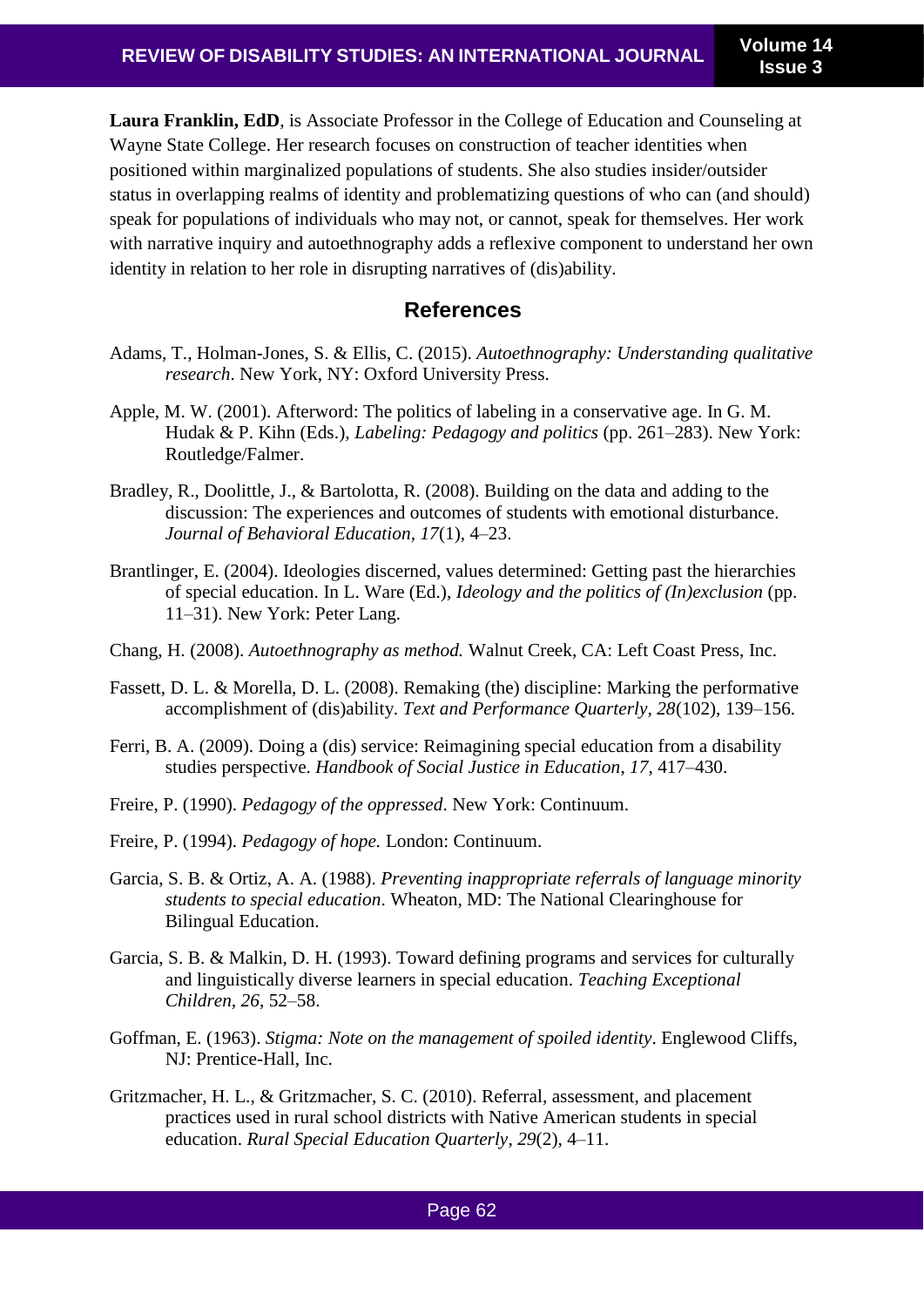- Harry, B. & Klingner, J. K. (2006). *Why are so many minority students in special education? Understanding race & disability in schools.* New York, NY: Teachers College Press.
- Hindman, M. D. (2011). Rethinking intersectionality: Towards an understanding of discursive marginalization. *New Political Science, 33*, 189–210.
- Individuals with Disabilities Education Improvement Act of 2004, Pub. L. No. 108-446 H.R. 1350,  $108^{th}$  Cong,  $(2004)$ .
- Jimmy, R., Allen, W., & Anderson, V. (2015). Kindred practice: Experiences of a research group working towards decolonization and Indigenization in the everyday. *Education Matters: The Journal of Teaching and Learning, 3*(1), 1–13.
- Kiuppis, F. & Soorenian, A. (2016). Bridging continents, cultures, and crip theories: Teaching comparative and international disabilities studies in education and sociology. *Scandinavian Journal of Disability Research*, 1–11.
- Lange, E., Chovanec, D. M., Cardinal, T., Kajner, T., & Smith, N. (2010). *Wounded learners: Symbolic violence and dreamkeeping among marginalized adults*. CASAE Conference Proceedings.
- Lapan, S. D. & Armfield, S. W. J. (2009). Case study research. In S. D. Lapan & M. T. Quartaroli (Eds.), *Research essentials: An introduction to designs and practices* (pp. 165–180). San Francisco, CA: Jossey-Bass.
- Meekosha, H. & Shuttleworth, R. (2009). What's so "critical" about critical disability studies? *Australian Journal of Human Rights, 15*(1), 47–75.
- Mertens, D. M., Sullivan, M., & Stace, H. (2011). Disability communities: Transformative research for social justice. In N. K. Denzin & Y. S. Lincoln (Eds.), *The Sage handbook of qualitative research* (4th ed., p. 227–241). Thousand Oaks: Sage.
- National Education Association. (2010). *Truth in labeling: Disproportionality in special education.* Library of Congress: Washington, DC.
- Reutlinger, C. J. (2015). *The ableist Othering of disability in the classroom: An experiential investigation of academic adjustments in higher education* (Doctoral dissertation, Kansas State University).
- Slee, R. (2004). Meaning in the service of power. In L. Ware (Ed.), *Ideology and the politics of (in)exclusion* (pp. 46–60). New York: Peter Lang.
- Squires, M. E. (2016). Special education pre-referrals in one public school serving Native American students. *Journal of American Indian Education*, *55*(2), 4–27.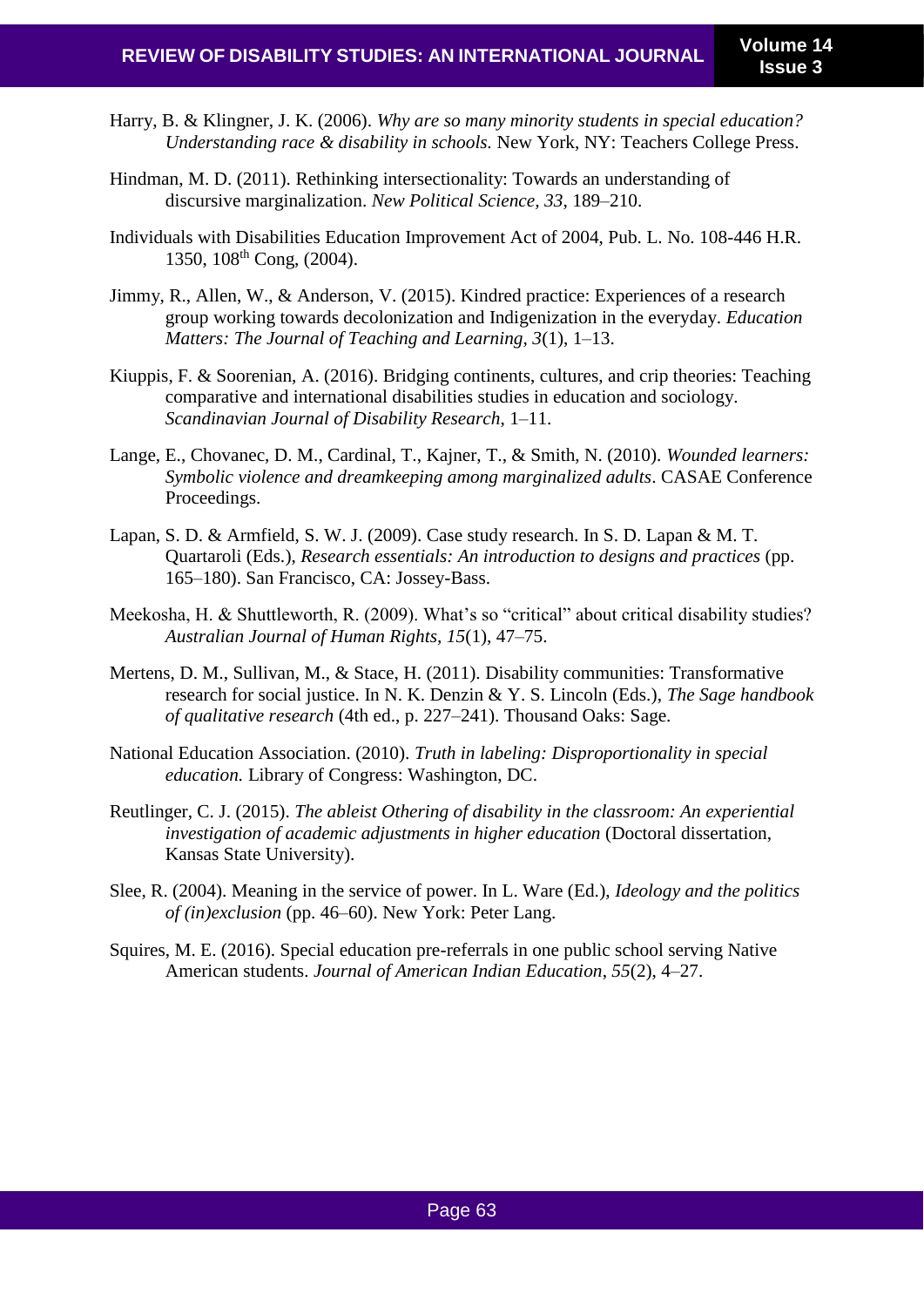# **Creative Works Normal**

Lindsay Lee Heller University of Hawai`i at Manoa

**Abstract:** This poem reflects on various conversations from a parent's perspective when someone uses the word "normal" to describe a child who has a disability.

**Keywords:** Disability; Normal

"She looks normal", you say. She is normal. She is my baby girl. What is normal? Are any of us normal?

"She looks great", you say. "I didn't think she would be born like that." What do you mean? Like that… Nobody is born in a wheelchair.

"She looks cute with her walker." "I would like one of those for myself", you say For what? I wonder. Do you need help to walk too?

"Look at how fast she runs." "She doesn't look like she has a disability", you say. How does a disability look? I wonder. Will she always be questioned?

Will she always have to prove she is disabled? Does she have to show you her scar? I wonder. Do you need to see her catheters? Do you need to see her bowel program?

> She has no shame. She was raised to be proud. She is determined. She is fierce. She is disabled.

**Lindsay Heller** lives in Volcano, HI with her husband and three children. She holds a Bachelor of Biotechnology degree from the Rochester Institute of Technology and recently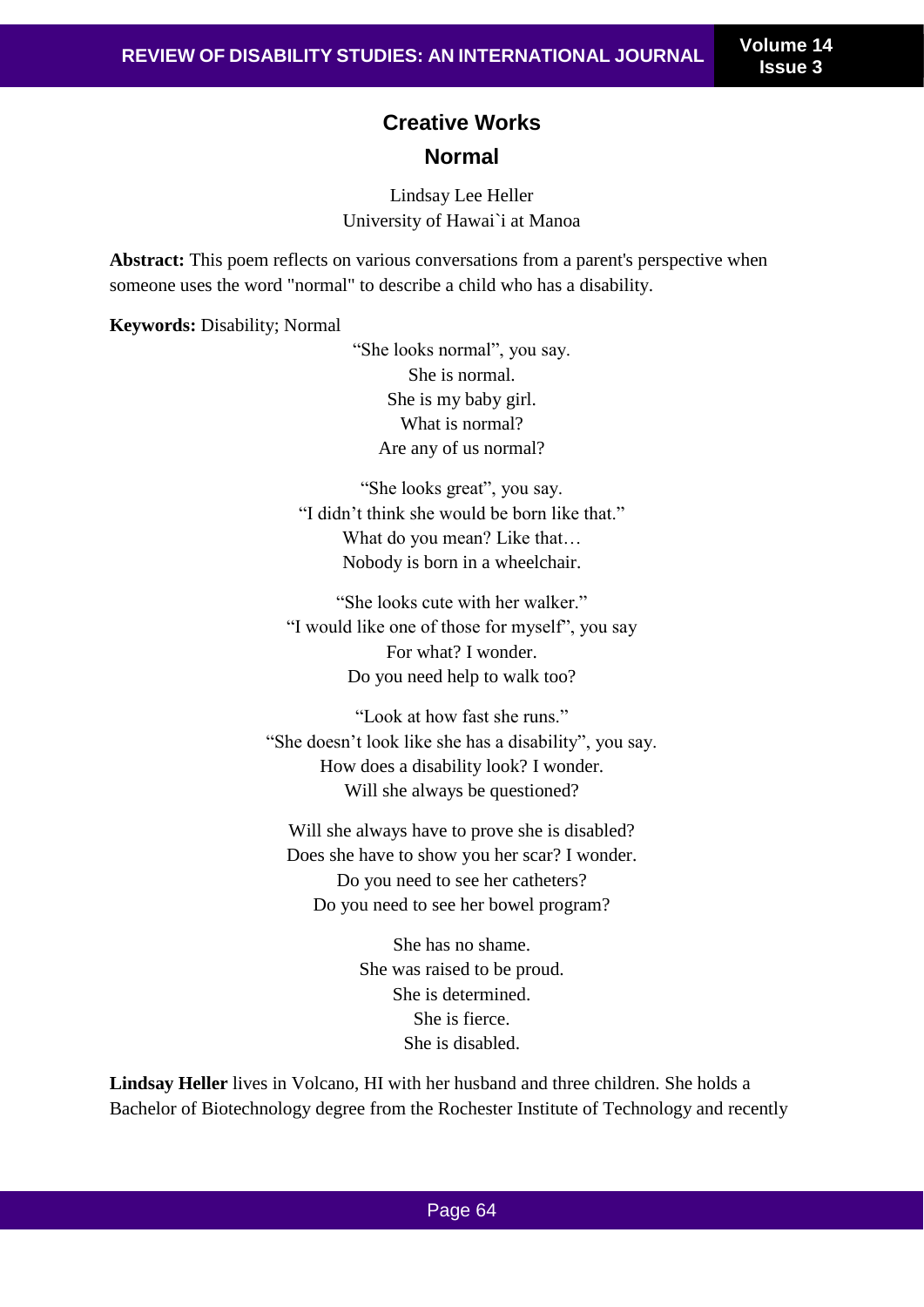earned an Interdisciplinary Certificate in Disability & Diversity Studies from the University of Hawai`i at Manoa.